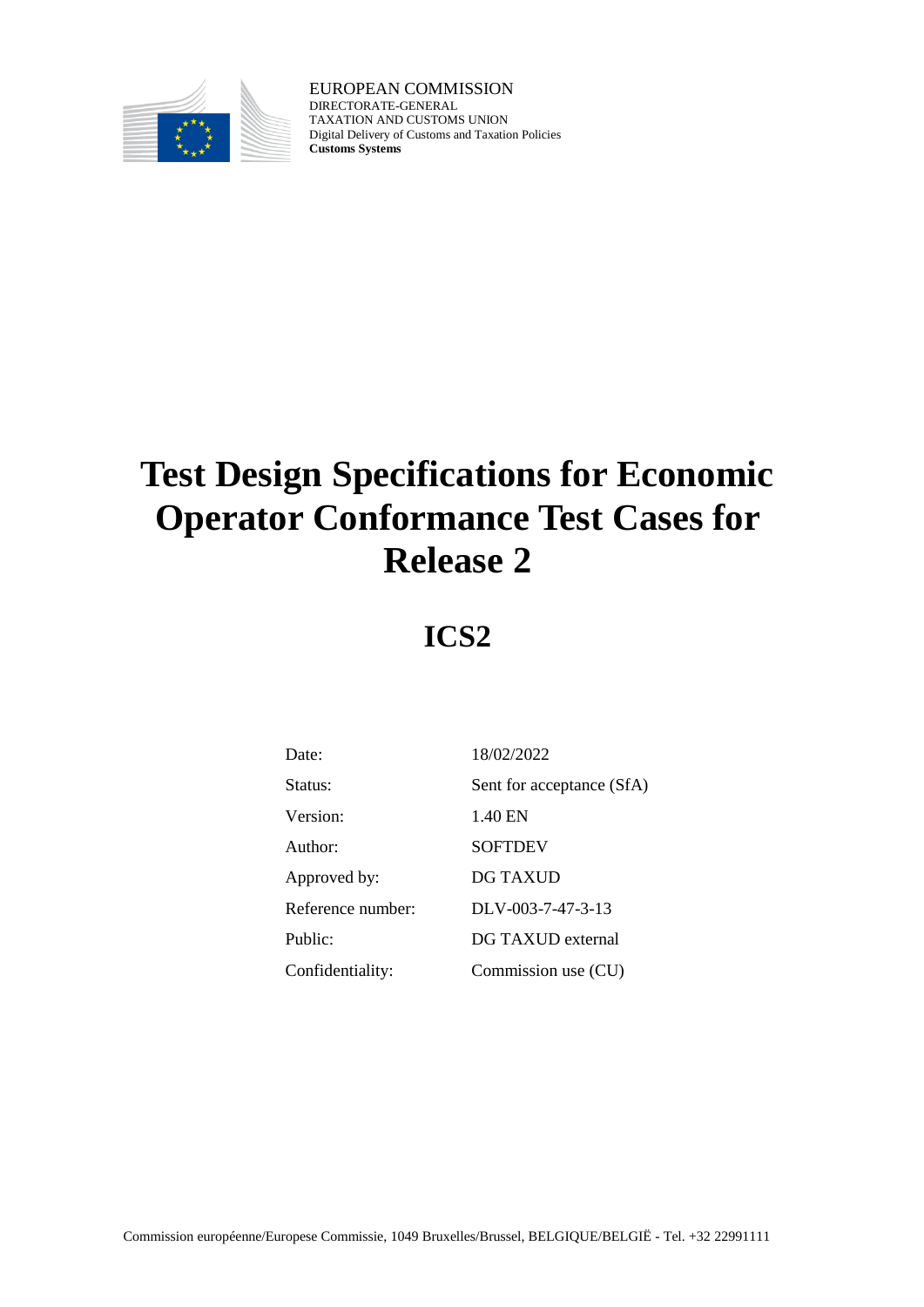### **Document control information**

| <b>Property</b>                 | <b>Value</b>                                                      |
|---------------------------------|-------------------------------------------------------------------|
| <b>Document Title</b>           | Test Design Specifications for Economic Operator Conformance Test |
|                                 | Cases for Release 2                                               |
| <b>Subtitle</b>                 | ICS <sub>2</sub>                                                  |
| Author                          | <b>SOFTDEV</b>                                                    |
| <b>Project owner</b>            | ICS2 team – ICS2 project team Leader                              |
| <b>Solution provider</b>        | ICS <sub>2</sub> team                                             |
| <b>DG TAXUD Project Manager</b> | Bartlomiej BZDELA                                                 |
| <b>Version</b>                  | 1.40 EN                                                           |
| <b>Confidentiality</b>          | Commission use (CU)                                               |
| <b>Date</b>                     | 18/02/2022                                                        |

### **Contractor information**

| <b>Property</b>          | Value             |
|--------------------------|-------------------|
| Framework Contract       | TAXUD/2021/CC/162 |
| <b>Specific Contract</b> | SC <sub>01</sub>  |

### **Document history**

The document author is authorised to make the following types of changes to the document without requiring that the document be re-approved:

- Editorial, formatting, and spelling;
- Clarification.

To request a change to this document, contact the Document Author or Owner.

Changes to this document are summarized in the following table in reverse chronological order (latest version first).

| <b>Version</b> | <b>Date</b> | <b>Description</b>                                    | Action <sup>1</sup> | <b>Section</b>       |
|----------------|-------------|-------------------------------------------------------|---------------------|----------------------|
| 1.40           | 18/02/2022  | Implementing review's cycle comment.                  | R                   |                      |
|                |             | Submitting for Acceptance (SfA) to DG TAXUD.          |                     |                      |
| 1.30           | 02/02/2022  | Implementing ICS2-3211 (RfC57118):                    | I, R                |                      |
|                |             | Update Test Techniques.                               |                     | 2.1                  |
|                |             | Implementing ICS2-3287 (RfC53147):                    |                     |                      |
|                |             | New business scenario for Person Notifying the        |                     | 5.6, 6.4.1, 6.5.4,   |
|                |             | Arrival:                                              |                     | 6.5.5                |
|                |             | Update Test Techniques.                               |                     | 2.1                  |
|                |             | As per corrections in the EO CTS document:            |                     |                      |
|                |             | Attached files updated to correct reference's issues; |                     | 5.1.1, 5.1.2, 5.2.1, |
|                |             | Definition of Business Scenarios updated;             |                     | 5.2.2, 5.2.3         |
|                |             | Trader Role's updates;                                |                     |                      |
|                |             | Tests ICS2-CTC-EO-TS15-010 and ICS2-CTC-EO-           |                     | 6.5.5, 6.5.6         |
|                |             | $TS15.1-010$ combined.                                |                     | 6.5.4                |
|                |             |                                                       |                     |                      |

<sup>1</sup> Action R=Replace, I=Insert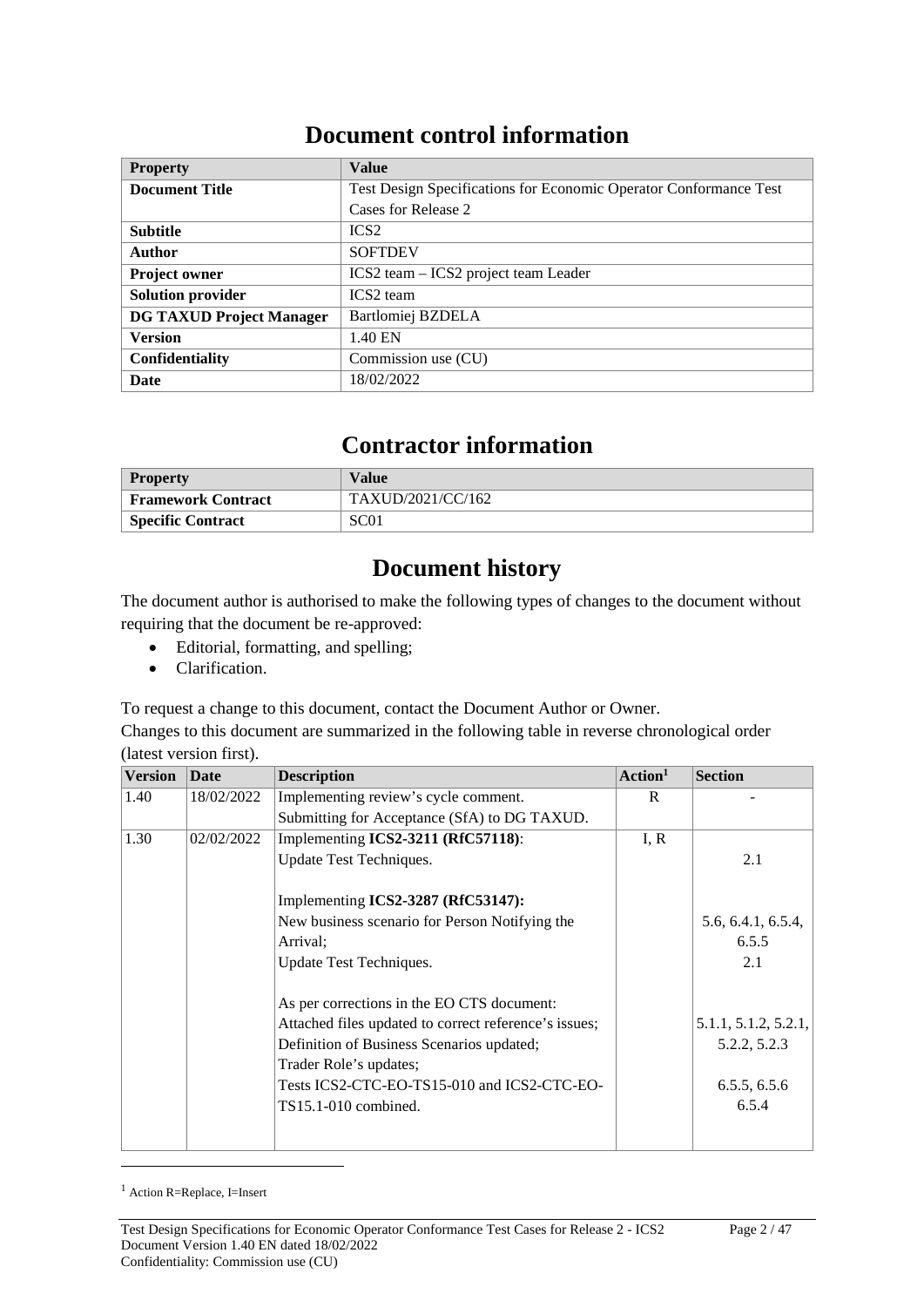| <b>Version</b><br><b>Description</b><br><b>Date</b> |            |                                                          | Action <sup>1</sup> | <b>Section</b> |
|-----------------------------------------------------|------------|----------------------------------------------------------|---------------------|----------------|
|                                                     |            | Implementing ICS2-4365:                                  |                     | 5.2.3          |
|                                                     |            | Express Business Scenario 3 updated.                     |                     |                |
|                                                     |            |                                                          |                     |                |
|                                                     |            | Submitted for Review (SfR) to DG TAXUD.                  |                     |                |
| 1.20                                                | 16/09/2021 | Implementing review's cycle comment.                     | R                   |                |
|                                                     |            | Submitting for Acceptance (SfA) to DG TAXUD.             |                     |                |
| 1.10                                                | 26/08/2021 | Document aligned with QTM524 1.5.0.0 scope               | $\mathsf{R}$        | 1.5            |
|                                                     |            | following amendment 2.                                   |                     |                |
|                                                     |            | Submitted for Review (SfR) to DG TAXUD.                  |                     |                |
| 1.00                                                | 09/08/2021 | Implementing review's cycle comment.                     | R, I                |                |
|                                                     |            | Submitting for Acceptance (SfA) to DG TAXUD.             |                     |                |
| 0.10                                                | 14/07/2021 | First draft.                                             | T                   | All            |
|                                                     |            | Implementing the following RfCs:                         |                     |                |
|                                                     |            | $RfC51195$ – Set of sample data for R2;                  |                     |                |
|                                                     |            | $RfC48085$ – Set of sample data for R2;                  |                     |                |
|                                                     |            | $RfC43080$ – included in the R2 business scenarios;      |                     |                |
|                                                     |            | RfC43102 - included in the R2 business scenarios;        |                     |                |
|                                                     |            | <b>RfC44205</b> - included in the R2 business scenarios; |                     |                |
|                                                     |            | <b>RfC43096</b> – included in example messages;          |                     |                |
|                                                     |            | RfC35584 - included in example messages.                 |                     |                |
|                                                     |            | Submitted for Review (SfR) to DG TAXUD.                  |                     |                |

# **Configuration management: document location**

The latest accepted version of this controlled document is stored on: SOFTDEV repository and CIRCABC.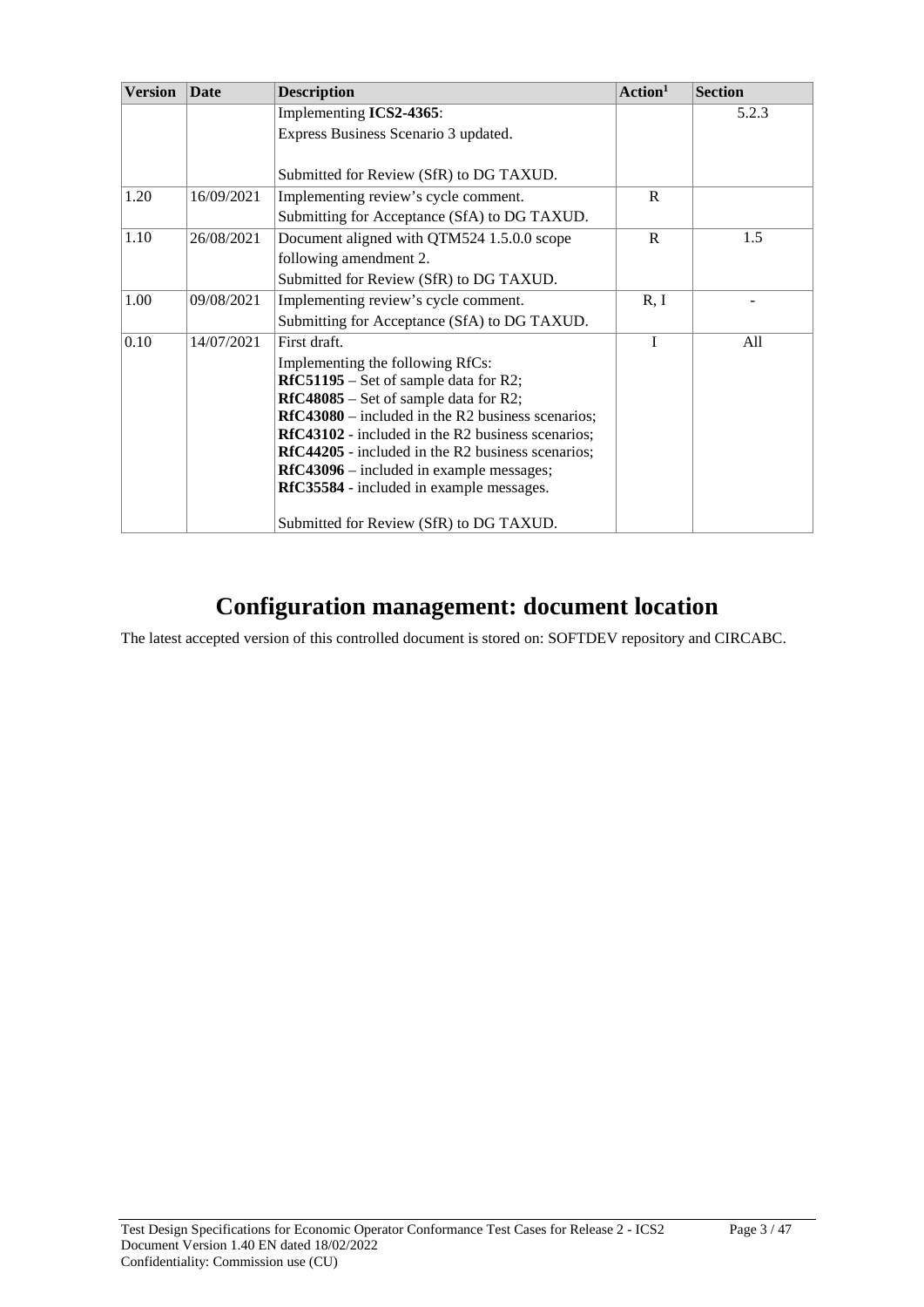# **Table of Contents**

| 1              |                                                                                            |  |
|----------------|--------------------------------------------------------------------------------------------|--|
|                | 1.1                                                                                        |  |
|                | 1.2                                                                                        |  |
|                | 1.3                                                                                        |  |
|                | 1.4                                                                                        |  |
|                | 1.5                                                                                        |  |
|                | 1.6                                                                                        |  |
|                | 1.7                                                                                        |  |
|                | 1.8                                                                                        |  |
| $\overline{2}$ |                                                                                            |  |
|                | 2.1                                                                                        |  |
|                | 2.2.                                                                                       |  |
|                | 2.3                                                                                        |  |
| 3              |                                                                                            |  |
| 4              |                                                                                            |  |
|                | 4.1                                                                                        |  |
|                |                                                                                            |  |
|                | 4.2.1 Successful Connectivity between TAPAS and EO System AS4 Access Points 17             |  |
| 5              |                                                                                            |  |
|                |                                                                                            |  |
|                |                                                                                            |  |
|                | 5.1.2 Postal Business Scenario 3 – Postal, Referrals and ENS consultation (F43 and F44) 19 |  |
|                |                                                                                            |  |
|                |                                                                                            |  |
|                |                                                                                            |  |
|                |                                                                                            |  |
|                |                                                                                            |  |
|                |                                                                                            |  |
|                |                                                                                            |  |
|                |                                                                                            |  |
|                |                                                                                            |  |
|                |                                                                                            |  |
|                |                                                                                            |  |
|                |                                                                                            |  |
|                |                                                                                            |  |
|                |                                                                                            |  |
|                |                                                                                            |  |
|                |                                                                                            |  |
|                |                                                                                            |  |
|                |                                                                                            |  |
|                |                                                                                            |  |
|                | 5.5.6 House filer Business Scenario - ENS Not Complete Notification for F2630              |  |
|                |                                                                                            |  |
|                | 5.6                                                                                        |  |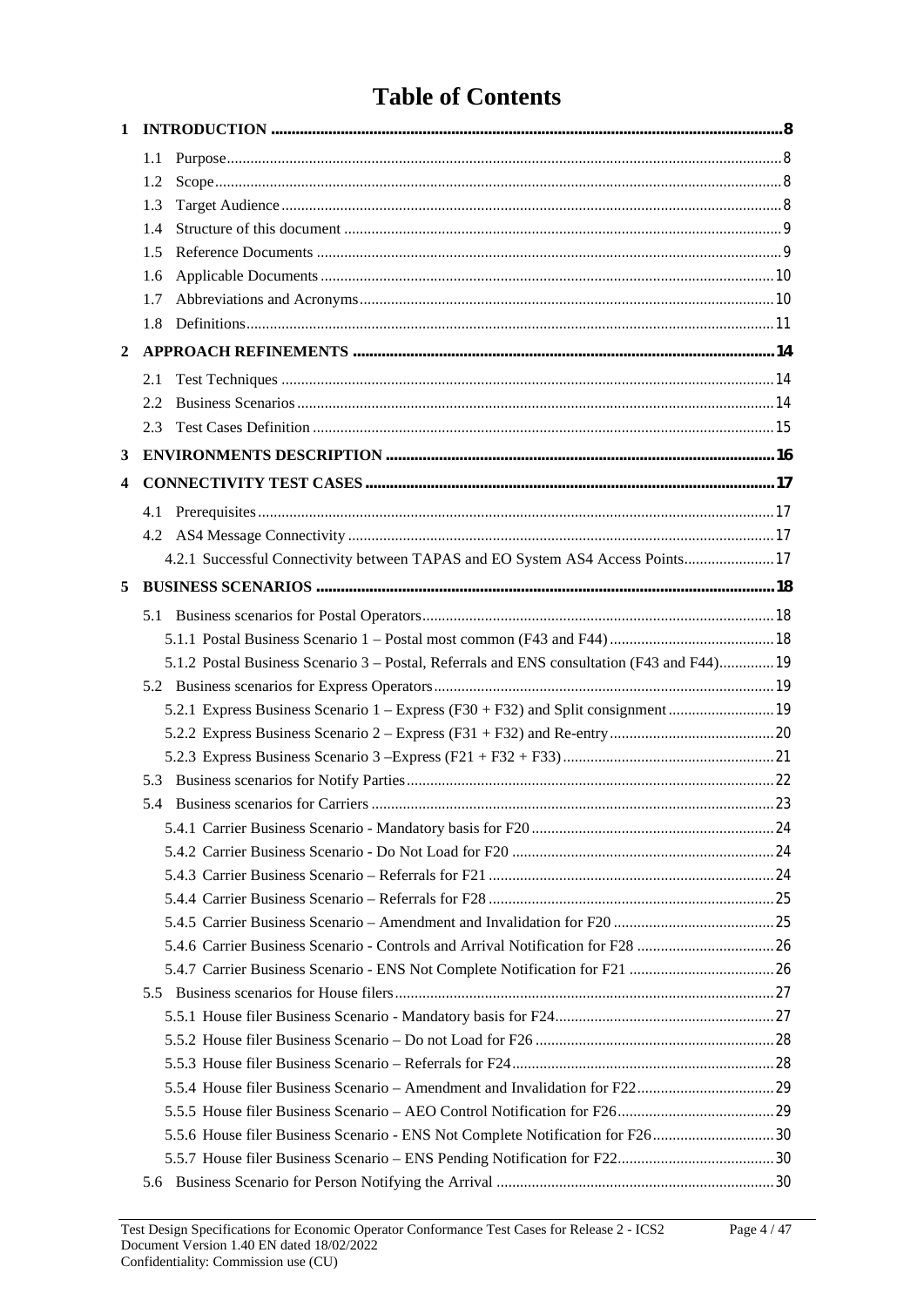| 6 |                                                                                              |  |
|---|----------------------------------------------------------------------------------------------|--|
|   |                                                                                              |  |
|   |                                                                                              |  |
|   |                                                                                              |  |
|   |                                                                                              |  |
|   |                                                                                              |  |
|   |                                                                                              |  |
|   |                                                                                              |  |
|   |                                                                                              |  |
|   |                                                                                              |  |
|   |                                                                                              |  |
|   |                                                                                              |  |
|   |                                                                                              |  |
|   |                                                                                              |  |
|   |                                                                                              |  |
|   |                                                                                              |  |
|   |                                                                                              |  |
|   |                                                                                              |  |
|   |                                                                                              |  |
|   | Successful Reception of High Risk Cargo & Mail screening Request notification  40<br>6.5.10  |  |
|   |                                                                                              |  |
|   |                                                                                              |  |
|   |                                                                                              |  |
|   | 6.6.3 Acceptance of ENS Filing Amendment after Additional Information Request  41            |  |
|   |                                                                                              |  |
|   |                                                                                              |  |
| 7 |                                                                                              |  |
| 8 |                                                                                              |  |
|   | 8.1 Annex 1: Execution Instructions for the Automated Test Scripts (for internal testing) 44 |  |
| 9 |                                                                                              |  |
|   | 9.1                                                                                          |  |
|   | 9.2                                                                                          |  |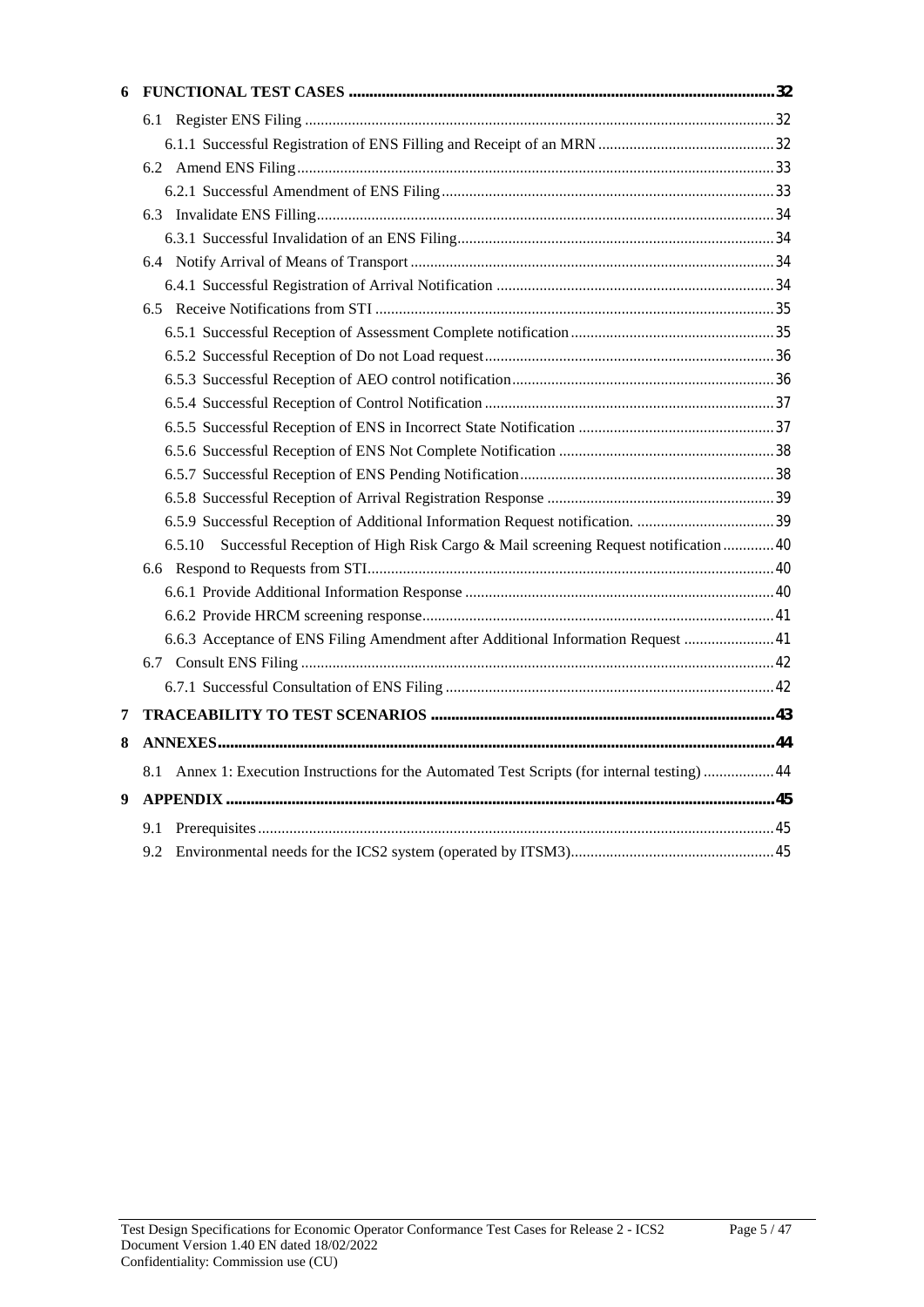# **List of Tables**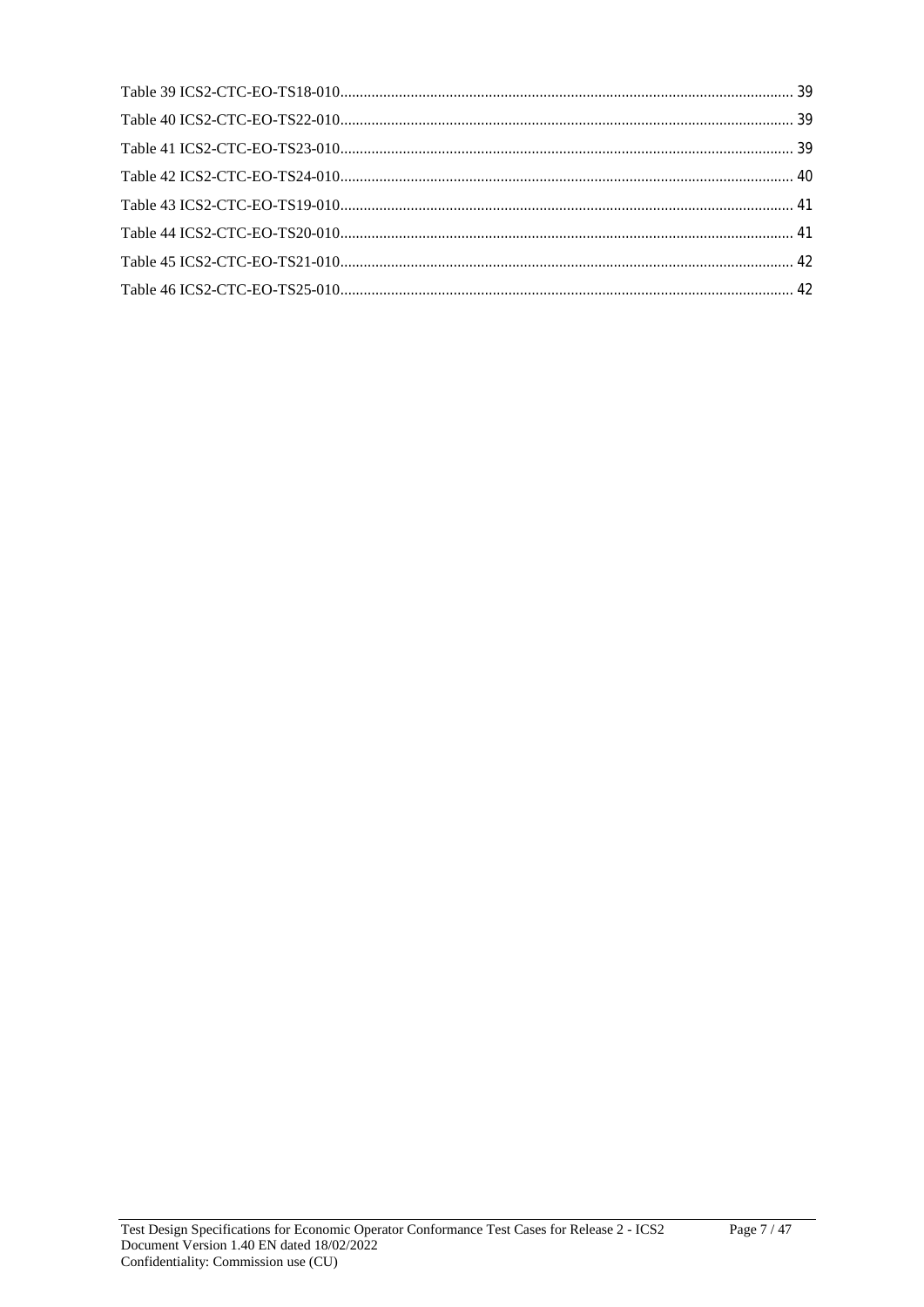### **1 INTRODUCTION**

### **1.1 Purpose**

This document describes the Test Cases and the Business Scenarios that will be followed by the Economic Operator in order to perform the Self Conformance Testing for the Release 2. The document will be used to guide the execution of all Test Cases defined as a means of validating the implementation. Information on detailing Test Cases with execution steps, the expected results as well as the test pass criteria are also included.

During Conformance Testing on the side of Economic Operators, it is verified that an EO System can connect to ICS2 without disturbing the correct functionality of the system. In particular, conformity against common functional system specifications is tested (Interface Control Document ICS2 Harmonised Trader Interface [R02] and ICS2 Common Functional System Specifications [R03]), as well as connectivity is verified in order to validate that there is no issue with communication between an EO System and ICS2.

# **1.2 Scope**

According to ICS2 Master Test Plan [**R01**], during Economic Operator Conformance Testing, the implementation of S2S interfaces between ICS2 (in particular STI) and EO Systems is tested. This includes:

- Connectivity Testing;
	- o Verification of connection which includes the following:
		- Compliance with AS4 interface profile, as defined in Interface Control Document ICS2 Harmonised Trader Interface [**R02**] and described in section 3.2 of ICS2 Conformance Test Organization Document for EO for R2 [**R08**];
		- **Proper use of Digital Certificates (delivered by an agreed CA) registered in** UUM&DS, and included encoded in messages and described in sections 3.1 and 3.3 of ICS2 Conformance Test Organization Document for EO for R2 [**R08**].
- Functional Testing;
	- o Semantic validation of ICS2 messages delivered by Trader;
	- o Testing of notifications dispatched towards Traders;
	- o Trader Responses to ICS2 requests.

### **1.3 Target Audience**

This document is addressed to parties who will participate in ICS2 Economic Operator Conformance Testing for Release 2:

- DG TAXUD Project team;
- DG TAXUD Development contractors;
- ITSM3 TES;
- ITSM3 OPS;
- $\bullet$  QA4;
- Traders and Traders staff;
- Member States Helpdesk staff supporting EO conformance campaigns.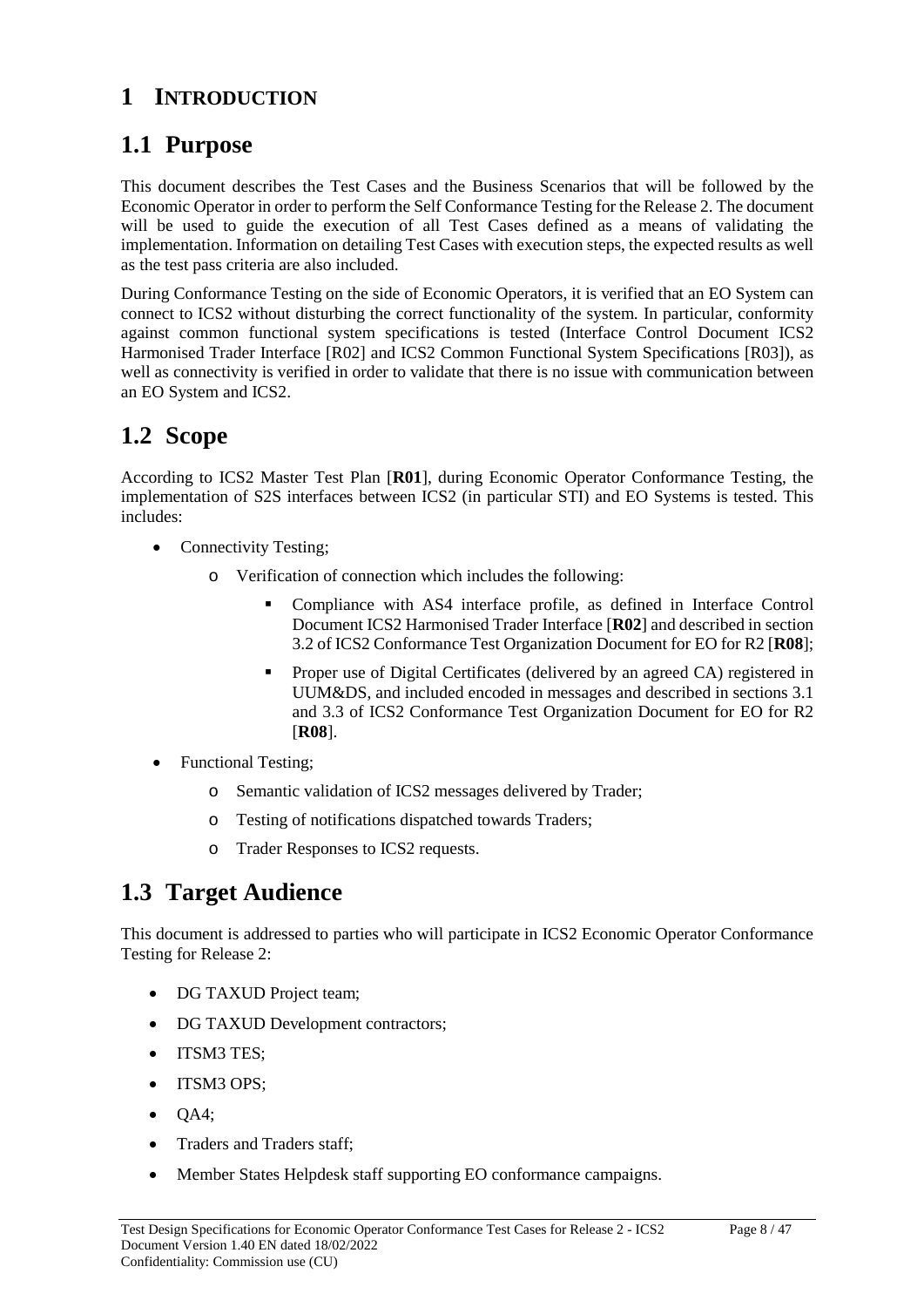### **1.4 Structure of this document**

The present document contains the following chapters:

- **Chapter 1 - Introduction:** describes the scope and the objectives of the document;
- **Chapter 2 - Approach Refinements:** describes the approach to use during the testing execution;
- **Chapter 3 - Environments Description:** lists the requirements of the testing environment and provides details on the execution of UI Test Cases/Suites;
- **Chapter 4 - Connectivity Test Cases:** describes the actual connectivity Tests cases;
- **Chapter 5 -Business Scenarios:** provides information on the business scenarios;
- **Chapter 6 - Business Scenario for** Person Notifying the Arrival

This section depicts the End-to-end business scenario in which the Person filing lodges a F20.

The Person notifying the arrival sends an Arrival Notification for the means of transport. The decision to Control the HC is communicated to the Person notifying the arrival.

A second Arrival notification is sent, with the same identifier previously used, and Incorrect State Notification is triggered and sent to the Person Notifying the arrival.

The *Person filing* messages, marked in grey italics in the flow, will be simulated in order to generate the MRN required for the EO messages sent during the campaign. The generated MRN is a precondition to fill the Related MRN in IE3N06 messages to be sent by the Person Notifying the Arrival.



|                | <b>Person</b><br>notifying the<br>arrival |               | <b>Person filing</b> |                   | STI                  |                                                                       |
|----------------|-------------------------------------------|---------------|----------------------|-------------------|----------------------|-----------------------------------------------------------------------|
|                |                                           |               | <i><b>IE3F20</b></i> | $\longrightarrow$ |                      | Successful Registration of ENS                                        |
| 2              |                                           |               |                      | $\longleftarrow$  | <i><b>IE3R01</b></i> | Filling and Receipt of an MRN                                         |
| 3              |                                           |               |                      | $\leftarrow$      | <i><b>IE3N03</b></i> |                                                                       |
| $\overline{4}$ |                                           |               |                      | $\longleftarrow$  | <b>IE3N03</b>        | Successful Reception of<br><b>Assessment Complete notification</b>    |
| 5              |                                           |               |                      | $\leftarrow$      | <i><b>IE3N03</b></i> |                                                                       |
| 6              | IE3N06                                    | $\rightarrow$ |                      | $\rightarrow$     |                      | Successful Registration of                                            |
| 7              |                                           | $\leftarrow$  | $\leftarrow$         | $\leftarrow$      | <b>IE3R04</b>        | <b>Arrival Notification</b>                                           |
| 8              |                                           | $\leftarrow$  | $\leftarrow$         | $\leftarrow$      | IE3N08               | Successful Reception of Control<br>Notification                       |
| 9              | IE3N06                                    | $\rightarrow$ |                      | $\rightarrow$     |                      | Successful Registration of                                            |
| 10             |                                           | $\leftarrow$  | $\leftarrow$         | $\leftarrow$      | <b>IE3R04</b>        | <b>Arrival Notification</b>                                           |
| 11             |                                           | $\leftarrow$  |                      |                   | IE3N07               | Successful Reception of ENS in<br><b>Incorrect State Notification</b> |

- Functional Test Cases**:** describes the actual Functional Test Cases;
- **Chapter 7 - Consult ENS Filing**
- **Successful** Consultation of ENS Filing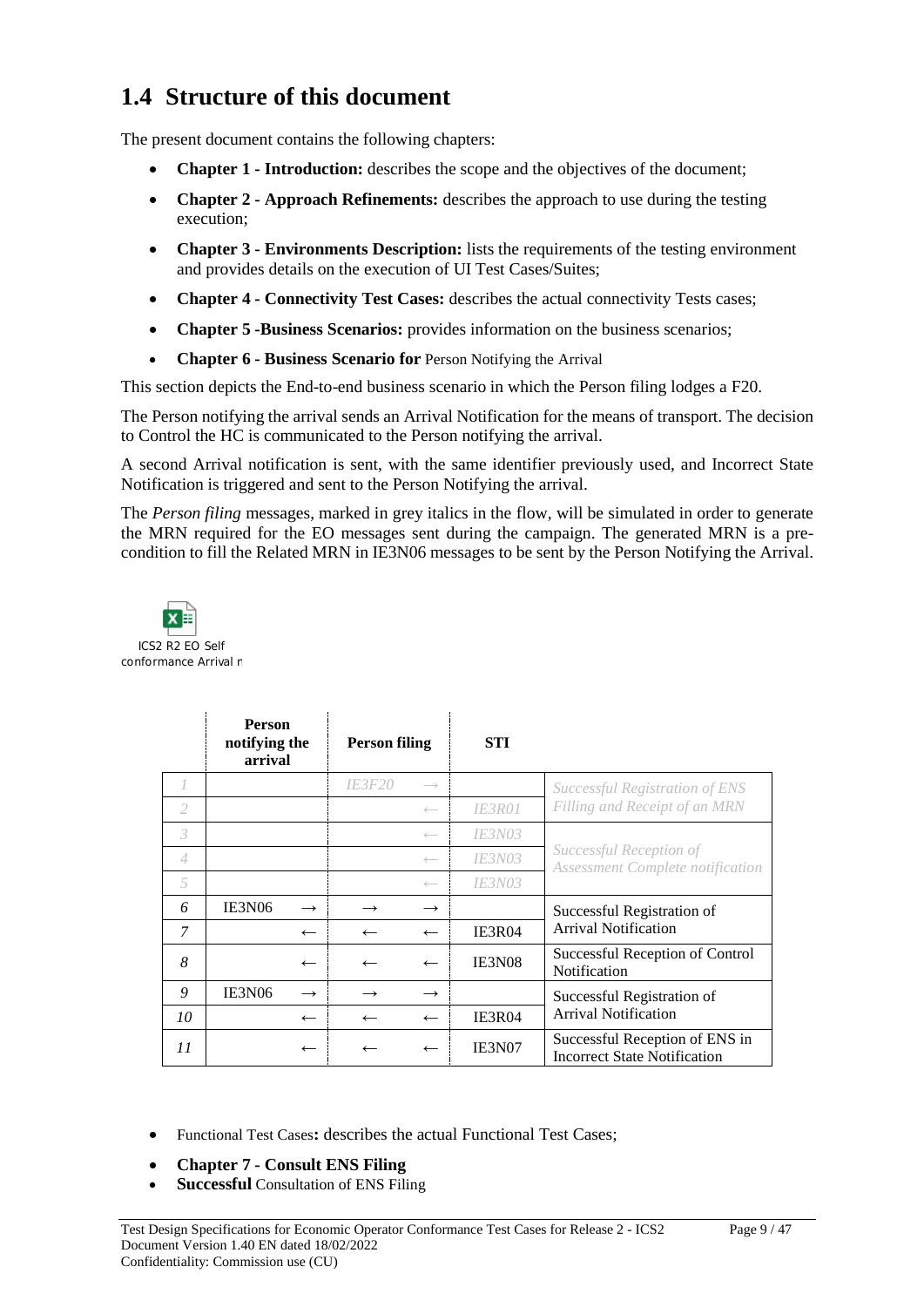| <b>Successful Consultation of ENS Filing</b>                          |                                                    |                                                                                                                                                                                                                                    |  |                                                                                   |  |
|-----------------------------------------------------------------------|----------------------------------------------------|------------------------------------------------------------------------------------------------------------------------------------------------------------------------------------------------------------------------------------|--|-----------------------------------------------------------------------------------|--|
| ID                                                                    |                                                    | ICS2-CTC-EO-TS25-010                                                                                                                                                                                                               |  |                                                                                   |  |
| <b>Purpose</b>                                                        |                                                    |                                                                                                                                                                                                                                    |  | Verify that EO System can send a consultation request for an existing ENS Filing. |  |
| <b>Trader Role</b>                                                    |                                                    | Postal Operator, Express Operator, Carrier and House filer.                                                                                                                                                                        |  |                                                                                   |  |
| $\bullet$<br>$\bullet$<br><b>Pre-Conditions</b><br>٠                  |                                                    | EO System certificate is properly registered in UUM&DS.<br>Connectivity test cases of section Fehler! Verweisquelle konnte nicht<br>gefunden werden. have been successfully completed.<br>EO requested to have this functionality. |  |                                                                                   |  |
|                                                                       |                                                    | <b>Basic Flow of Events</b>                                                                                                                                                                                                        |  |                                                                                   |  |
| <b>Trader Role Actions</b>                                            |                                                    | Data                                                                                                                                                                                                                               |  | <b>Expected Result</b>                                                            |  |
| IE3Q05<br>Send<br>1<br>Consultation request.                          | <b>ENS</b>                                         | <b>IE3Q05</b>                                                                                                                                                                                                                      |  | IE3Q05 ENS Consultation<br>1<br>request is sent.                                  |  |
| Receive IE3R08 ENS<br>$\overline{2}$<br>Consultation result.          |                                                    | <b>IE3R08</b>                                                                                                                                                                                                                      |  | EO System confirms the<br>$\overline{2}$<br>reception of the IE3R08.              |  |
| <b>Postal Business</b><br>$11 -$ IE3Q05<br><b>Scenario 3</b>          |                                                    | $12 - \text{IE}3\text{R}08$                                                                                                                                                                                                        |  |                                                                                   |  |
| IE3R08 ENS Consultation result is received.<br><b>Post-Conditions</b> |                                                    |                                                                                                                                                                                                                                    |  |                                                                                   |  |
| <b>Pass Criteria</b>                                                  | <b>IE3R08 ENS</b> Consultation result is received. |                                                                                                                                                                                                                                    |  |                                                                                   |  |

*Table 45 ICS2-CTC-EO-TS25-010*

- Traceability to Test Scenarios**:** presents the traceability from the Test Scenarios to the Test Cases;
- Fehler! Verweisquelle konnte nicht gefunden werden.**:** describes the automated test scripts execution;
- **Annexes**

**[Disclaimer: This Annex is to be read and used solely for internal testing and it is not intended for EOs.]**

### **1.5 Annex 1: Execution Instructions for the Automated Test Scripts (for internal testing)**

In the scope of Release 1.5, the following scenarios are going to be tested:

- Postal Business Scenario 1 Postal most common (F43 and F44)
- Express Business Scenario 3 –Express (F21 + F32 + F33)
- Carrier Business Scenario Mandatory basis for F21

The first step is to configure the test campaign in the test environment. In the ICS2 STI STP conformance test configuration screen, the configuration fields *Sender Party ID*, *Pmode configuration* and *Certificate Authority* are provided.

The second step is to select the role that is going to be tested.

For Postal operators, Express operators and Notify Parties, a pre-defined set of business scenarios are proposed to be executed.

Alternatively, for Carriers and House Filers, a list with the ENS Filings available for conformance is displayed. The third step for this case is to select which types of filings are applicable and a set of business scenarios corresponding to those ENS Filings are proposed to be executed.

An automated script will be executed, simulating an EO, to send the messages that will trigger the Business Scenarios and will validate the reception of the expected messages.

The campaign will be successful once the scenario is completed.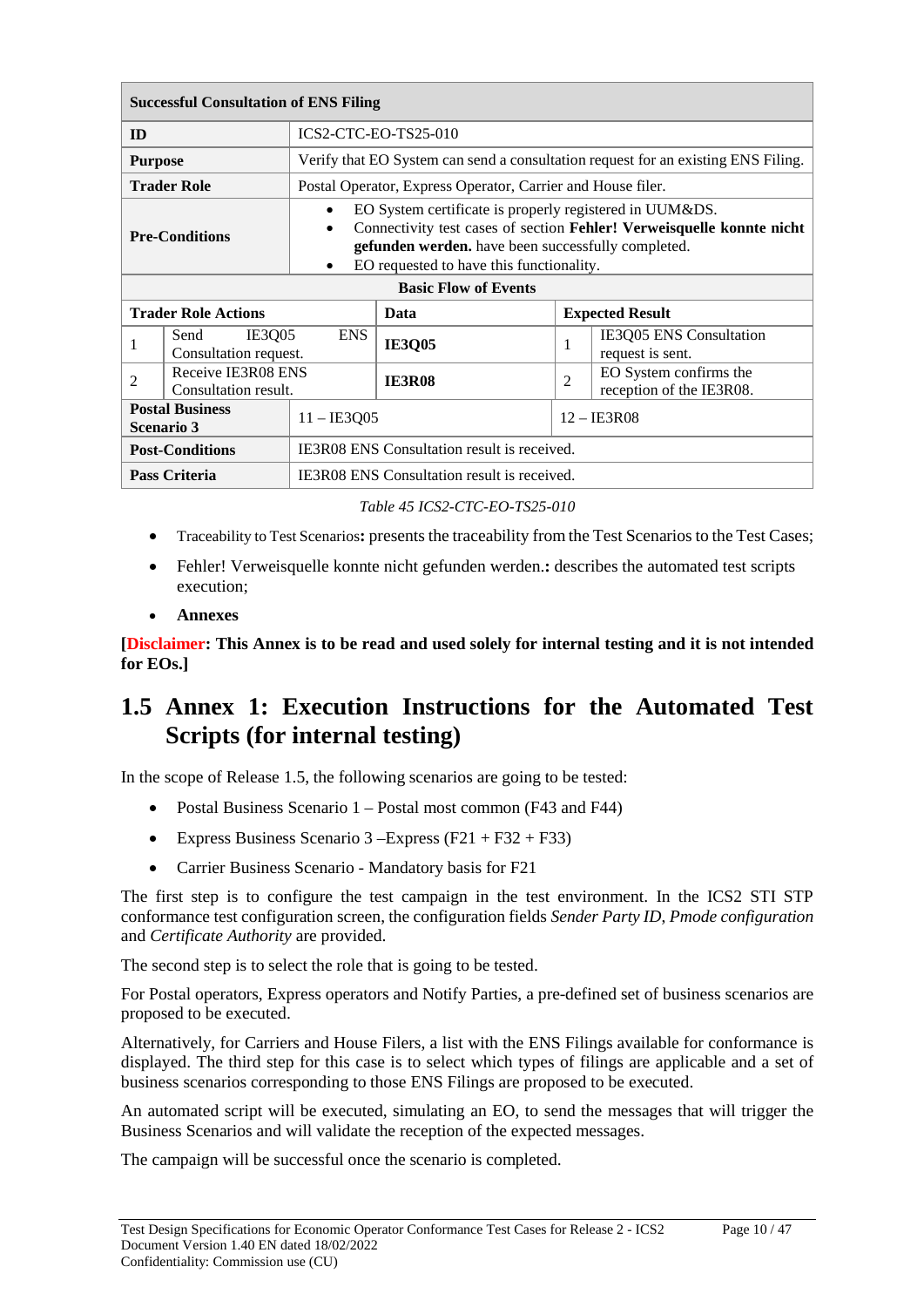APPENDIX**:** describes the integration with dependent systems and the prerequisites of the environmental needs.

| Ref.            | <b>Title</b>                                                                    | <b>Reference</b>                                            | <b>Version</b>    | <b>Date</b> |
|-----------------|---------------------------------------------------------------------------------|-------------------------------------------------------------|-------------------|-------------|
| R <sub>01</sub> | <b>ICS2 Master Test Plan</b>                                                    | <b>ICS2-MTP</b>                                             | 3.00 <sup>2</sup> | 18/11/2021  |
| R <sub>02</sub> | <b>Interface Control Document</b><br><b>ICS2 Harmonised Trader</b><br>Interface | CD3-ICS2-HTI-ICD                                            | 3.10              | 22/12/2021  |
| <b>R03</b>      | <b>ICS2 Harmonized Trader</b><br><b>Interface Specifications</b>                | <b>ICS2-HTI</b>                                             | 2.00              | 30/07/2021  |
| <b>R04</b>      | <b>ICS2 HTI BPM L4 Business</b><br>Process Description                          | ICS2-HTI-BPML4                                              | 2.00              | 30/07/2021  |
| <b>R05</b>      | <b>ICS2 HTI Definitions</b>                                                     | ICS2-HTI-Definitions                                        | 1.11              | 16/03/2020  |
| R <sub>06</sub> | eDelivery AS4 conformant<br>solutions                                           | eDelivery AS4<br>conformant solutions <sup>3</sup>          | N/A               | N/A         |
| <b>R07</b>      | Economic Operator<br>Conformance Test Scenarios for<br>Release 2                | CD3-ICS2-TDS-CTS-<br>$EO-R2$                                | 1.80              | 20/01/2022  |
| <b>R08</b>      | <b>ICS2 Conformance Test</b><br>Organization Document for EO<br>for Release 2   | TES-OTH-CTOD-<br>ICS2-EO-R2                                 | 1.20              | 10/02/2022  |
| R <sub>09</sub> | <b>ICS2 Operational Model</b>                                                   | CD3-ICS2-OM                                                 | 3.40              | 22/10/2021  |
| R10             | <b>STI Installation Procedure</b><br>Manual                                     | CD3-STI-IPM                                                 | 1.60              | 13/10/2021  |
| R11             | <b>CR Installation Procedure</b><br>Manual                                      | CD3-CR-IPM                                                  | 2.00              | 08/12/2021  |
| R12             | <b>MON</b> Installation Procedure<br>Manual                                     | CD3-MON-IPM                                                 | 2.30              | 11/11/2021  |
| R13             | <b>ICS2 RNO System Process Test</b><br>Tool                                     | CD3-ICS2-RNO-<br><b>System Process Test</b><br>Tool-1.7.0.1 | 1.00              | 25/01/2022  |
| R14             | <b>STI-STP Use Cases</b>                                                        | <b>ICS2-STI-STP-UCS</b>                                     | 2.00              | 27/01/2022  |
| R15             | <b>ICS2 IE Messages</b>                                                         | ICS2-IE                                                     | 2.01              | 22/12/2021  |

### **1.6 Reference Documents**

*Table 1: Reference Documents*

# **1.7 Applicable Documents**

| Ref. | <b>Title</b>                               | <b>Reference</b>  | <b>Version</b> | Date       |
|------|--------------------------------------------|-------------------|----------------|------------|
| A01  | <b>Framework Contract</b>                  | TAXUD/2021/CC/162 | N/A            | 24/06/2021 |
| A02  | Specific Contract $n^{\circ}$ 01           | TAXUD/2021/DE/173 | N/A            | 03/09/2021 |
| A03  | <b>CUST-DEV3 Framework Quality</b><br>Plan | CD3-FQP           | 1.30           | 14/05/2020 |

<sup>2</sup> Document currently under review.

<sup>3</sup> <https://ec.europa.eu/cefdigital/wiki/display/CEFDIGITAL/eDelivery+AS4+conformant+solutions>

Test Design Specifications for Economic Operator Conformance Test Cases for Release 2 - ICS2 Page 11 / 47 Document Version 1.40 EN dated 18/02/2022 Confidentiality: Commission use (CU)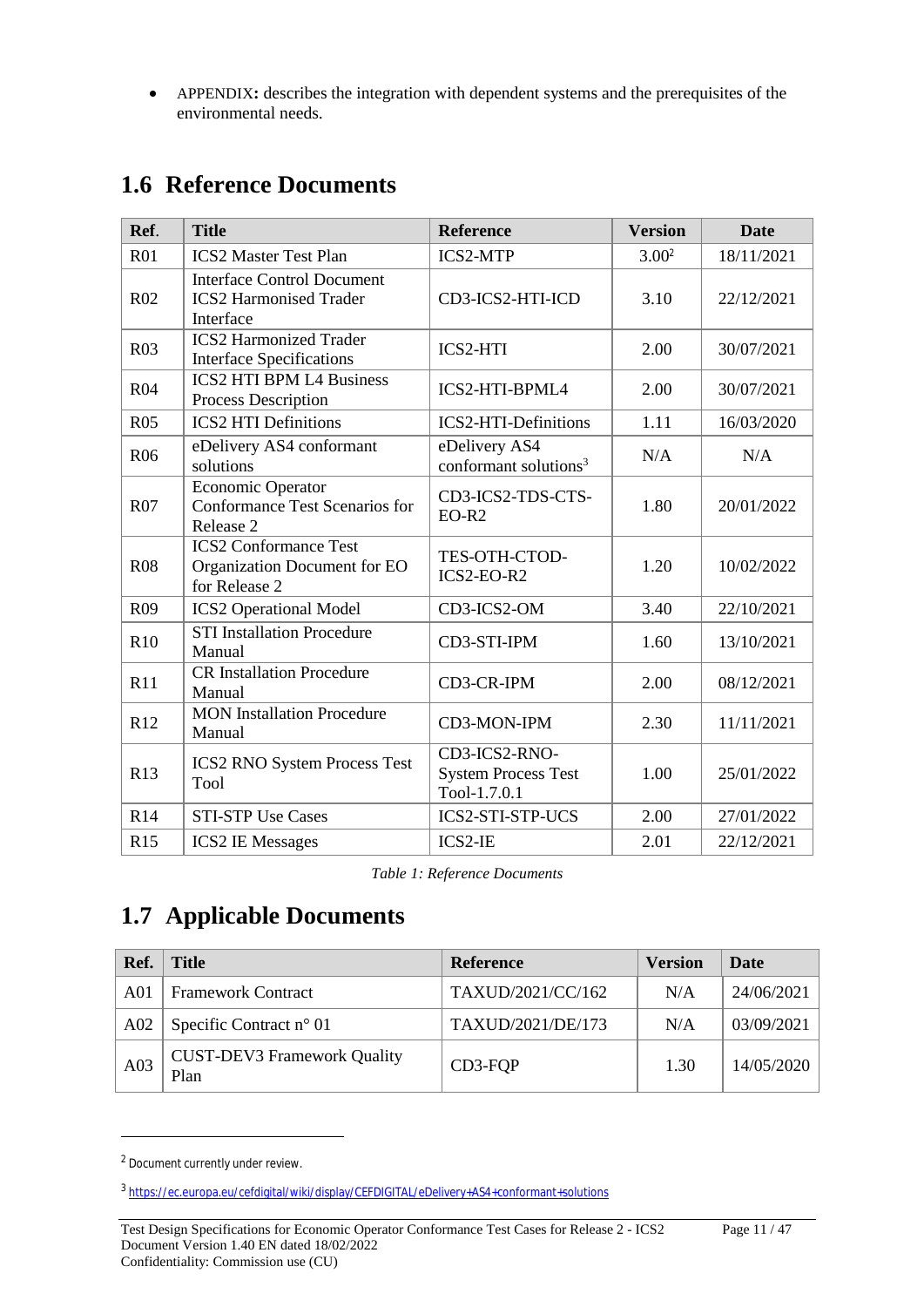# **1.8 Abbreviations and Acronyms**

For a better understanding of the present document, the following table provides a list of the principal abbreviations and acronyms used.

| <b>Abbreviation/Acronym</b><br><b>Definition</b> |                                                                  |  |
|--------------------------------------------------|------------------------------------------------------------------|--|
| <b>AEO</b>                                       | <b>Authorised Economic Operator</b>                              |  |
| <b>AEOS</b>                                      | Authorised Economic Operator authorised for security and safety. |  |
| <b>AirPLA</b>                                    | Air pre-loading risk analysis                                    |  |
| CA                                               | Certificate Authority                                            |  |
| <b>CCN</b>                                       | <b>Common Communication Network</b>                              |  |
| <b>COFE</b>                                      | <b>Customs Office of First Entry</b>                             |  |
| <b>CR</b>                                        | <b>Common Repository</b>                                         |  |
| <b>CRS</b>                                       | <b>Computerised Reservation Systems</b>                          |  |
| CS/RD2                                           | Common Services / Reference Data 2                               |  |
| <b>CTC</b>                                       | <b>Conformance Test Case</b>                                     |  |
| <b>DG TAXUD</b>                                  | <b>Taxation and Customs Union DG</b>                             |  |
| EC                                               | <b>European Commission</b>                                       |  |
| ECICS <sub>2</sub>                               | European Customs Inventory of Chemical Substances 2              |  |
| <b>ENS</b>                                       | <b>Entry Summary Declaration</b>                                 |  |
| <b>EO</b>                                        | <b>Economic Operator</b>                                         |  |
| <b>EORI</b>                                      | Economic Operator Registration and Identification                |  |
| FQP                                              | Framework Quality Plan                                           |  |
| HC                                               | House Consignment                                                |  |
| <b>HRCM</b>                                      | High Risk Cargo and Mail                                         |  |
| <b>ICD</b>                                       | <b>Interface Control Document</b>                                |  |
| ICS <sub>2</sub>                                 | Import Control System 2                                          |  |
| ID                                               | <b>Identification</b> number                                     |  |
| <b>IMS</b>                                       | <b>Involved Member State</b>                                     |  |
| IT                                               | <b>Information Technology</b>                                    |  |
| <b>ITSM</b>                                      | <b>IT Services Management</b>                                    |  |
| <b>LRN</b>                                       | <b>Local Reference Number</b>                                    |  |
| <b>MRN</b>                                       | <b>Master Reference Number</b>                                   |  |
| <b>MS</b> Excel                                  | Microsoft Excel file                                             |  |
| <b>MTP</b>                                       | <b>Master Test Plan</b>                                          |  |
| <b>NES</b>                                       | <b>National Entry System</b>                                     |  |
| <b>PLACI</b>                                     | Pre-Loading Advance Cargo Information                            |  |
| QA                                               | <b>Quality Assurance</b>                                         |  |
| <b>RMS</b>                                       | <b>Responsible Member State</b>                                  |  |
| <b>SOFTDEV</b>                                   | Development contractor for SOFTDEV                               |  |
| <b>STI</b>                                       | <b>Shared Trader Interface</b>                                   |  |
| <b>TAPAS</b>                                     | DG TAXUD AS4 Access Point                                        |  |
| TARIC3                                           | Tarif Intégré des Communautés européennes (version 3)            |  |
| <b>TDS</b>                                       | <b>Test Design Specification</b>                                 |  |
| <b>TES</b>                                       | Trans-European System                                            |  |

Test Design Specifications for Economic Operator Conformance Test Cases for Release 2 - ICS2 Page 12 / 47 Document Version 1.40 EN dated 18/02/2022 Confidentiality: Commission use (CU)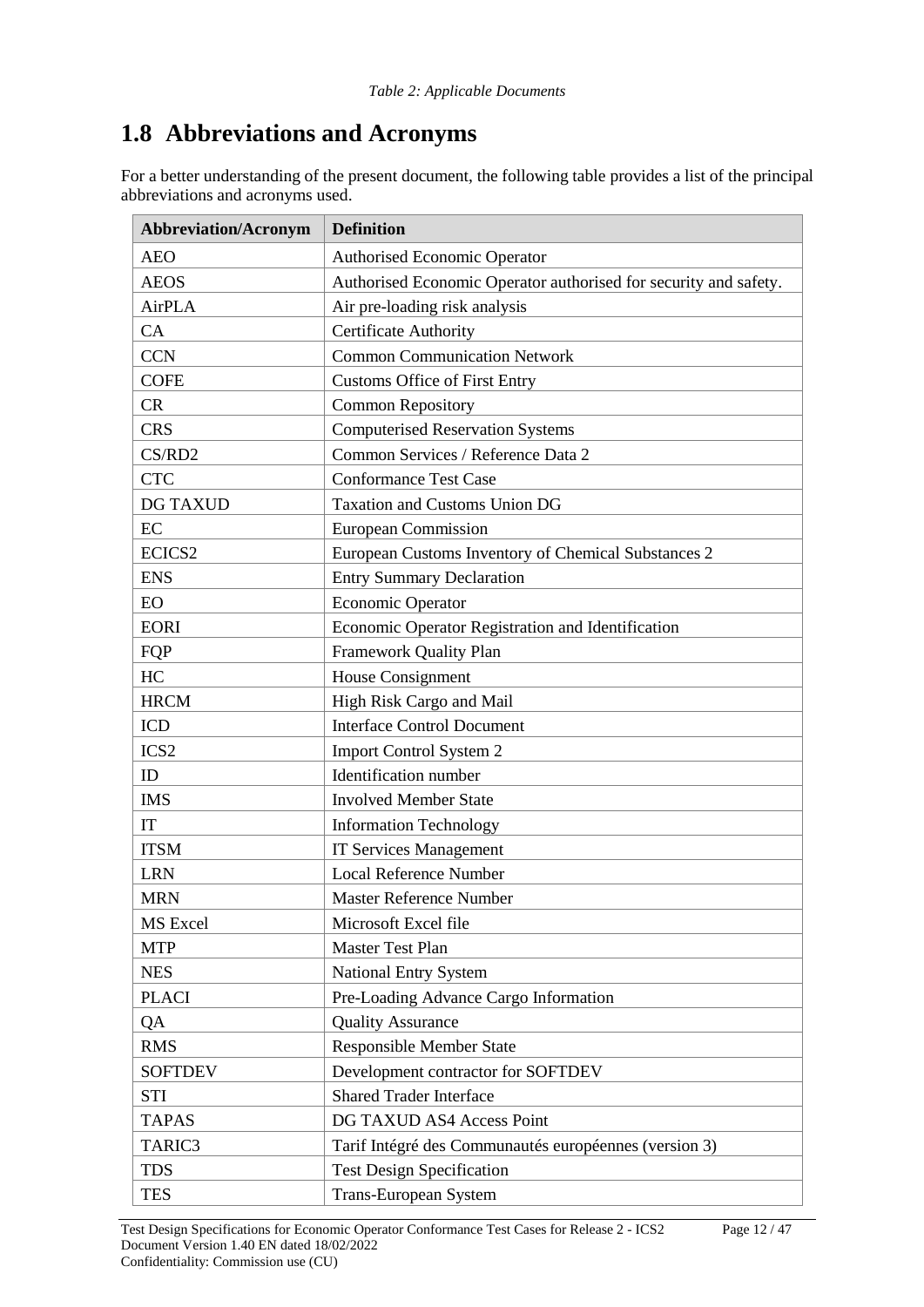| <b>Abbreviation/Acronym</b> | <b>Definition</b>                           |
|-----------------------------|---------------------------------------------|
|                             | User Interface                              |
| UUM&DS                      | Uniform User Management & Digital Signature |
| XMI.                        | Extensible Markup Language                  |

*Table 3: Abbreviations and Acronyms*

# **1.9 Definitions**

| <b>Name</b>                | <b>Description</b>                                                                                                                                                                                                                                                                                                                                                                                                                                                                                                                                                                                                                                                                                                                                                                                                      |  |  |  |
|----------------------------|-------------------------------------------------------------------------------------------------------------------------------------------------------------------------------------------------------------------------------------------------------------------------------------------------------------------------------------------------------------------------------------------------------------------------------------------------------------------------------------------------------------------------------------------------------------------------------------------------------------------------------------------------------------------------------------------------------------------------------------------------------------------------------------------------------------------------|--|--|--|
| Access right of Permission | An operation or action allowed to an actor.                                                                                                                                                                                                                                                                                                                                                                                                                                                                                                                                                                                                                                                                                                                                                                             |  |  |  |
| Person Filing              | Person filing means any person that submits to the customs<br>authority ENS filing in its complete or partial content and other<br>notifications in the prescribed form and manner. This person can<br>be any person that issues bill of lading or air waybill in any form<br>and can be either carrier, NVOCC, freight forwarder, or any person<br>identified by the legal provisions obliged to submit required<br>particulars of ENS to the customs and can include postal operator,<br>consignee stipulated in the lowest bill of lading. Person filing also<br>includes representative of any of the persons mentioned above that<br>submits the ENS Filing in its complete or partial content to the<br>customs authority on behalf of the person that it is representing.<br>Source: ICS2-HTI-Definitions [R05]. |  |  |  |
|                            | Carrier means in the context of entry, the person who brings the<br>goods, or who assumes responsibility for the carriage of the goods,<br>into the customs territory of the Union. However,<br>(i) in the case of combined transportation, "carrier" means the                                                                                                                                                                                                                                                                                                                                                                                                                                                                                                                                                         |  |  |  |
| Carrier                    | person who operates the means of transport which, once brought<br>into the customs territory of the Union, moves by itself as an active<br>means of transport;                                                                                                                                                                                                                                                                                                                                                                                                                                                                                                                                                                                                                                                          |  |  |  |
|                            | (ii) in the case of maritime or air traffic under a vessel-sharing or<br>contracting arrangement, "carrier" means the person who<br>concludes a contract and issues a bill of lading or air waybill for<br>the actual carriage of the goods into the customs territory of the<br>Union.                                                                                                                                                                                                                                                                                                                                                                                                                                                                                                                                 |  |  |  |
|                            | Source: ICS2-HTI-Definitions [R05].                                                                                                                                                                                                                                                                                                                                                                                                                                                                                                                                                                                                                                                                                                                                                                                     |  |  |  |
| Mouse over                 | A mouse over is a graphical control element that is activated when<br>the user moves or "hovers" the pointer over its trigger area, usually<br>with a mouse, but also possible using a digital pen.                                                                                                                                                                                                                                                                                                                                                                                                                                                                                                                                                                                                                     |  |  |  |
| MS Excel                   | The application, Microsoft Excel, which the user will use to<br>populate the metadata file and export it in a compatible format.                                                                                                                                                                                                                                                                                                                                                                                                                                                                                                                                                                                                                                                                                        |  |  |  |
| Navigation Map             | An overview of the pages included in a webpage package, the<br>relationship of the pages and the actions that result in the loading<br>of the pages.                                                                                                                                                                                                                                                                                                                                                                                                                                                                                                                                                                                                                                                                    |  |  |  |
| Role                       | A role is defined as the responsibility for performing specific<br>behaviour, to which an actor can be assigned.                                                                                                                                                                                                                                                                                                                                                                                                                                                                                                                                                                                                                                                                                                        |  |  |  |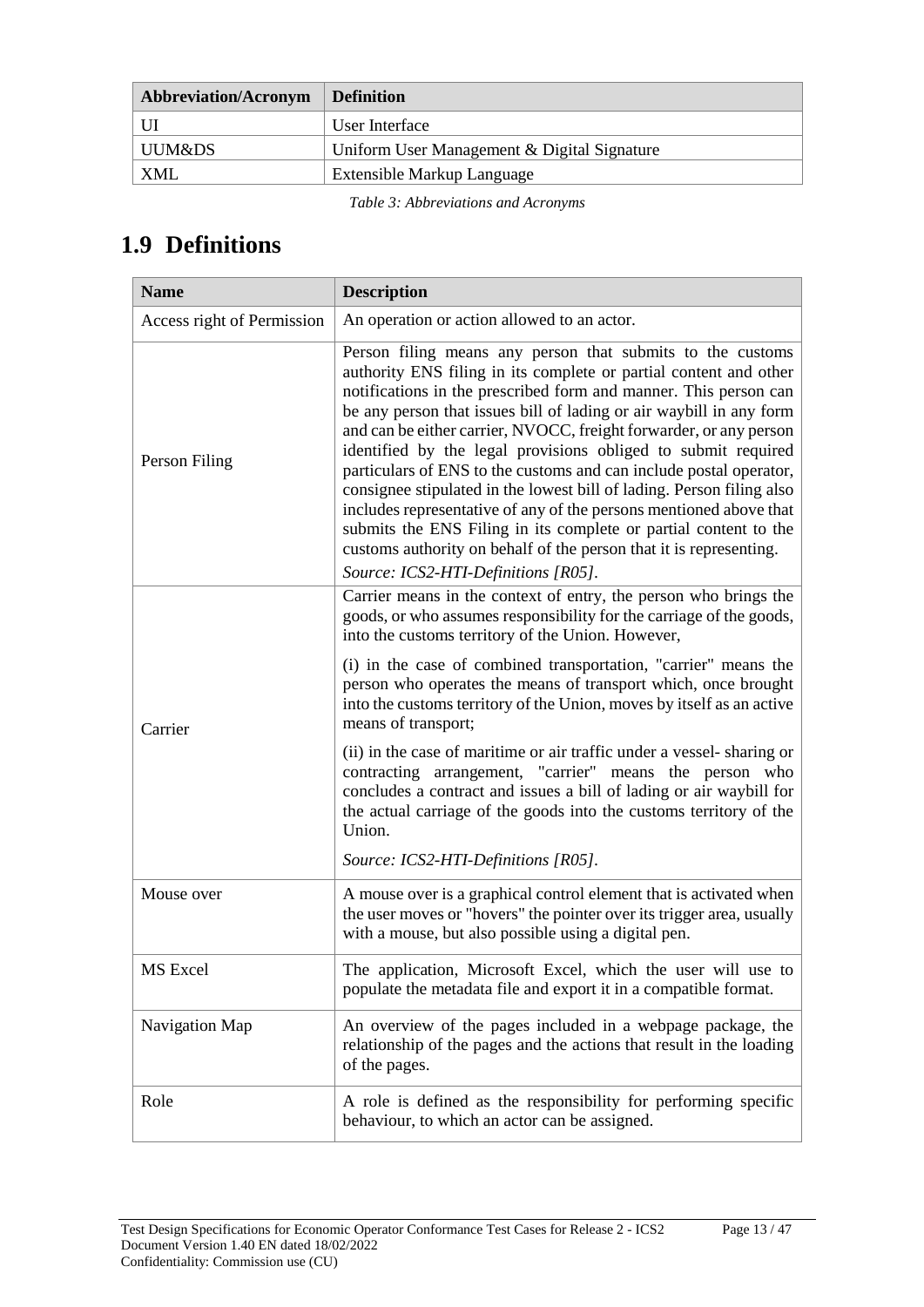| <b>Name</b>          | <b>Description</b>                                                                                                                                                                                                                           |  |  |  |
|----------------------|----------------------------------------------------------------------------------------------------------------------------------------------------------------------------------------------------------------------------------------------|--|--|--|
|                      | A test case is a set of steps applied to transit the system from a<br>known initial state to an expected final state. It is characterised<br>by:                                                                                             |  |  |  |
|                      | An identifier that uniquely identifies the test case;<br>A short description of its purpose;<br>One or several actors performing the actions on the<br>system;                                                                               |  |  |  |
|                      | A set of prerequisites describing the initial state of the<br>system;                                                                                                                                                                        |  |  |  |
| <b>Test Case</b>     | A set of steps defining the actions performed by the<br>actors and their expected results. Steps may describe<br>input values and expected output values if applicable for<br>the tested feature;                                            |  |  |  |
|                      | A set of post-conditions describing the state in which the<br>$\bullet$<br>system is expected to be after the execution of the steps;<br>A set of pass criteria defining the conditions under which<br>the test can be considered as passed. |  |  |  |
|                      | A test scenario is realised by one or several test cases without an<br>explicit mapping between the test cases and the test scenario<br>guidelines.                                                                                          |  |  |  |
|                      | A test scenario is a set of guidelines enabling to assess the testing<br>coverage of a feature against its specifications. It is characterised<br>by:                                                                                        |  |  |  |
| <b>Test Scenario</b> | • An identifier that uniquely identifies the test scenario;<br>A description of the covered feature.                                                                                                                                         |  |  |  |
|                      | A set of guidelines (e.g. a high-level action performed on an<br>abstract set of data) that can be ordered if the tested feature<br>requires it.                                                                                             |  |  |  |
| <b>Test Suite</b>    | A Test Suite is a set of Test Cases for a component/service or<br>system under test. It is usually used to group and/or facilitate the<br>execution a number of similar Test Cases.                                                          |  |  |  |

*Table 4: Definitions*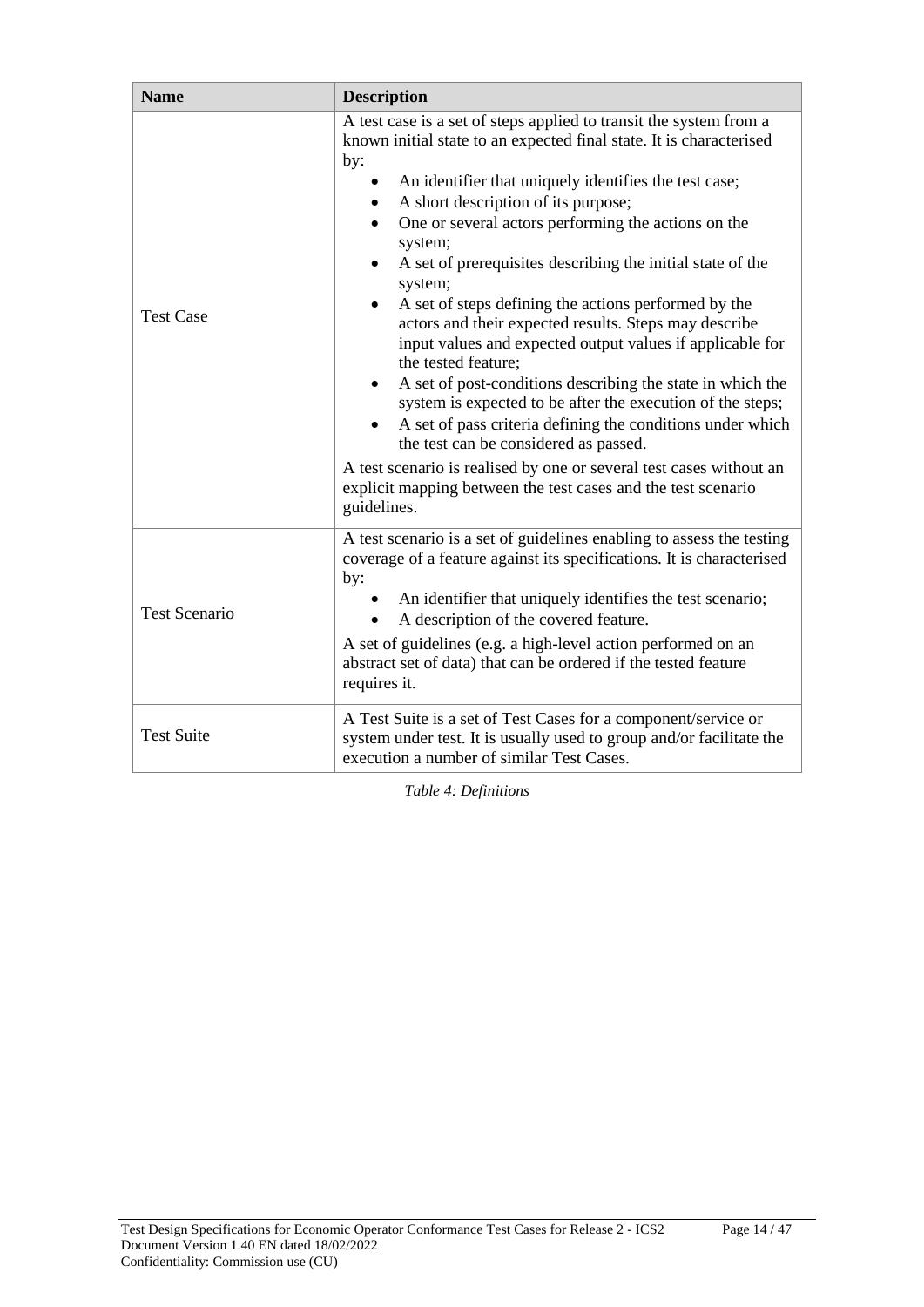### **2 APPROACH REFINEMENTS**

The approach to verify the conformance of the EO systems will be based on business scenarios and test cases. Those will be triggered from the ICS2 STI STP conformance campaign screen(s), dedicated solely for the purpose of an EO user to configure and execute the conformance test campaigns.

Each *Test Case* (section 5.6) defined in this document aims at covering a simple two-way message exchange between the EO systems and ICS2. A pre-defined *Business Scenario* (section 5) combines a number of steps to cover a specific functionality of the system.

The role that the trader system plays in the interaction with ICS2 will define which business scenarios must be executed to pass conformance. The different roles are:

- 1) Postal Operators;
- 2) Express Operators;
- 3) Notify Party;
- 4) Person Notifying the arrival;
- 5) Carriers;
- 6) House Filers.

# **2.1 Test Techniques**

The first step in the ICS2 STI STP self-conformance test configuration screen is for an EO user to provide the configuration field Sender Party ID. The second step is to register a new Test Campaign.

When registering a new Test Campaign, the EO must select its role. Depending on this selection, a pre-defined set of business scenarios will be proposed to be executed.

Alternatively, for Carriers and House Filers, a list with the ENS Filings available for conformance will be displayed. The next step for them will be to select which types of filings are applicable to them and a set of business scenarios corresponding to those ENS Filings will be proposed to be executed.

To finish the configuration, the EO must provide an identification number for the list of messages requiring filling an identifier for the selected Business role and scenario.

Most of the tests of the EO Business Scenarios are triggered by the EO with a successful Registration of an ENS Filing and reception of the MRN, via the IE3R01 message. However, there are some exceptions for which the initial ENS Registration to start the flow must be mocked. For these scenarios, *launch test* action will be available in the Test Campaign Business Scenario screen.

The scenarios where the EO has a passive role and will only receive messages are the following ones:

- "Notify party" Business Scenario;
- "House Filer" F22 ENS Pending notification Business Scenario;
- "House Filer" F26 ENS Pending notification Business Scenario.

For the "Person notifying the Arrival" Business Scenario, the initial ENS Registration must be mocked as well and, additionally, the MRN generated by this registration will be communicated to EO, displayed as identifier of the message in the Message Flow screen, so it can be used by the EO to submit the Arrival Notification.

### **2.2 Business Scenarios**

The business scenarios (a pre-defined sequence of test cases) will be used for the validation of the system. Each of these business scenarios, documented in Section 5, covers a specific functionality of the system.

For Postal Operators, Express Operators, Notify parties and Person Notifying the arrival, the following information is provided for each business scenario: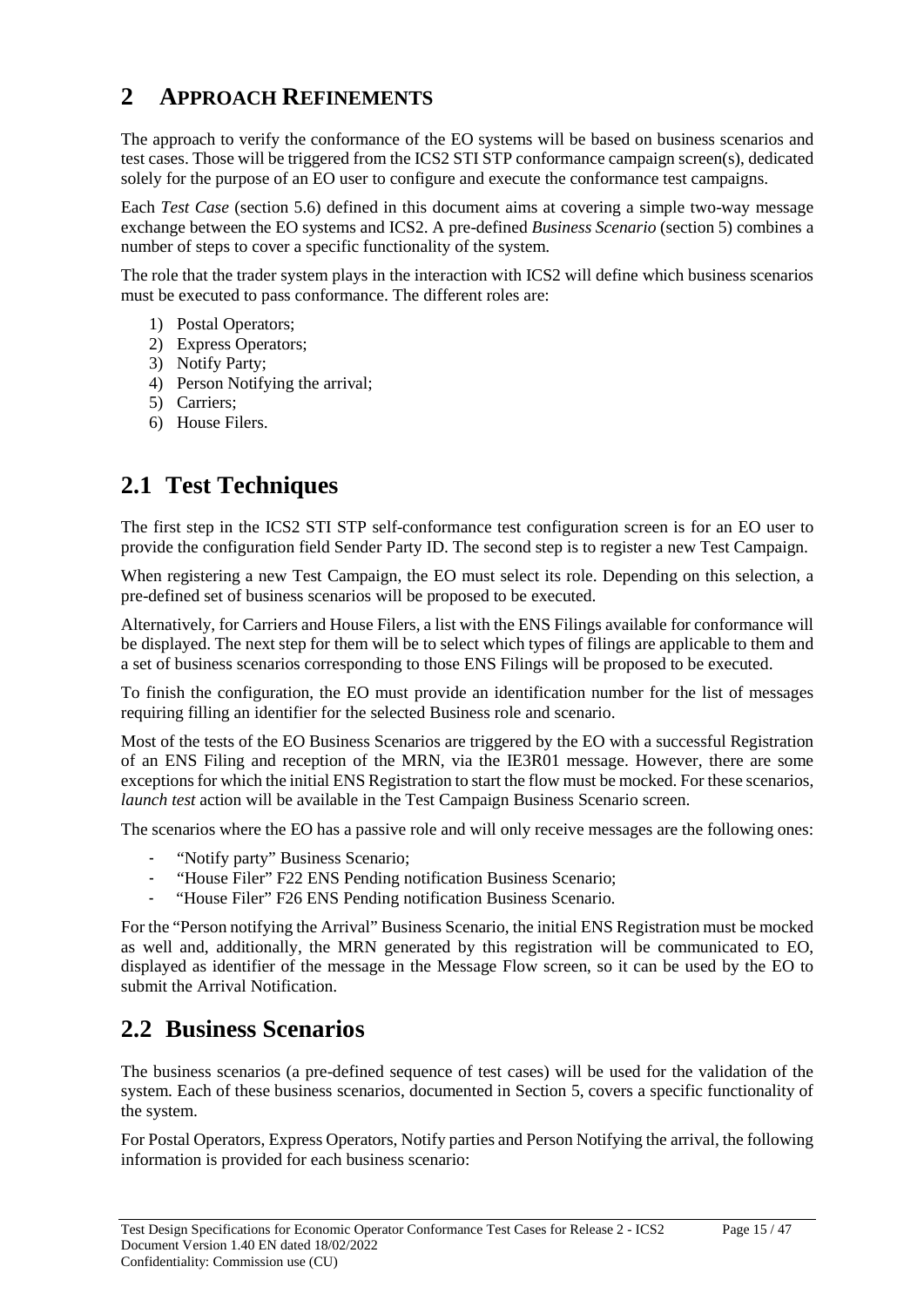- 1. **Business scenario title**: The title of the business scenario that includes the business case, the combination of filing types used and any characteristics of the scenario that it covers;
- 2. **Summary**: A summary of the business scenario with the roles, messages and the main business logic that each business scenario covers;
- 3. **Attachment**: The flow of messages exchanged between the different systems, the business logic and rules that they cover;
- 4. **Flows – EO-CTC mapping**: The flow of messages between ICS2 and the trader systems and the mapping with the corresponding EO-CTC.

For Carriers and House filers, as not all types of filings are applicable for each, a list of business cases applicable per ENS filing to test the complete functionality is described; and for each ENS filing, there is an attachment with all the pertinent business scenarios, describing the flow of messages exchanged between the different systems. An example business scenario is described for each business case.

# **2.3 Test Cases Definition**

The Conformance Test Cases included in this document were identified from the Economic Operator Conformance Test Scenarios for Release 2 [**R07**]. They include detailed steps to be used by the Economic Operators (Traders) for performing connectivity and functional testing as described in Section 1.2.

Each Test Case is identified by a unique identifier following a predefined structure providing information of the covered feature:

- **ICS2**: defines the covered IT application;
- **CTC-EO**: defines the type of testing, Conformance Test Cases for Economic Operator;
- **TS**: Test Scenario where test case is derived from;
- **Numbers**: Incremental value defined by test cases per scenario.

*Example*: ICS2-CTC-EO-TS2-010.

The traceability matrix between the EO Conformance Test Cases and the EO Conformance Test Scenarios is provided in Section 6.7.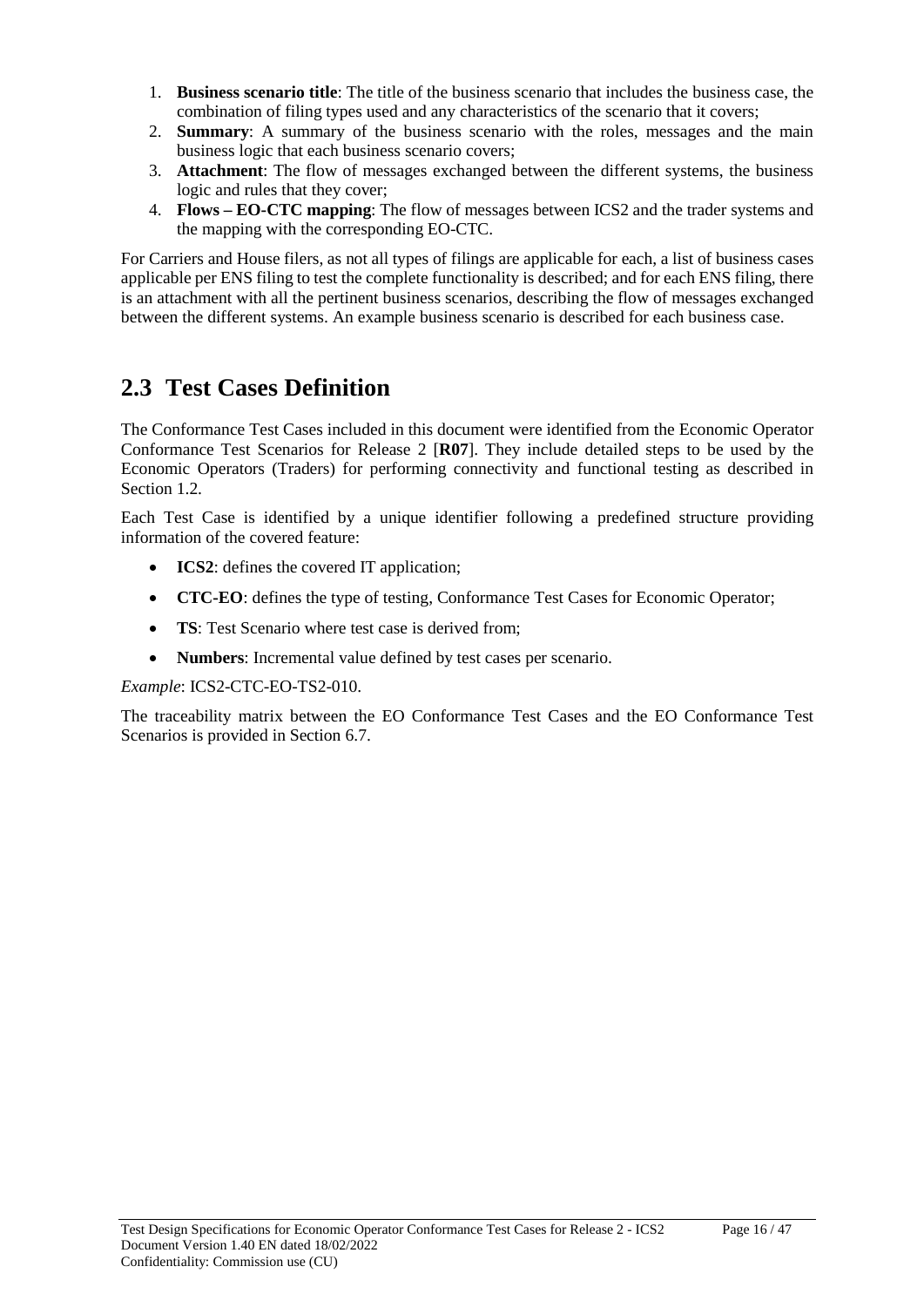### **3 ENVIRONMENTS DESCRIPTION**

As mentioned above, Traders will use their actual systems during EO conformance testing. All interconnections with ICS2 will function according to specifications.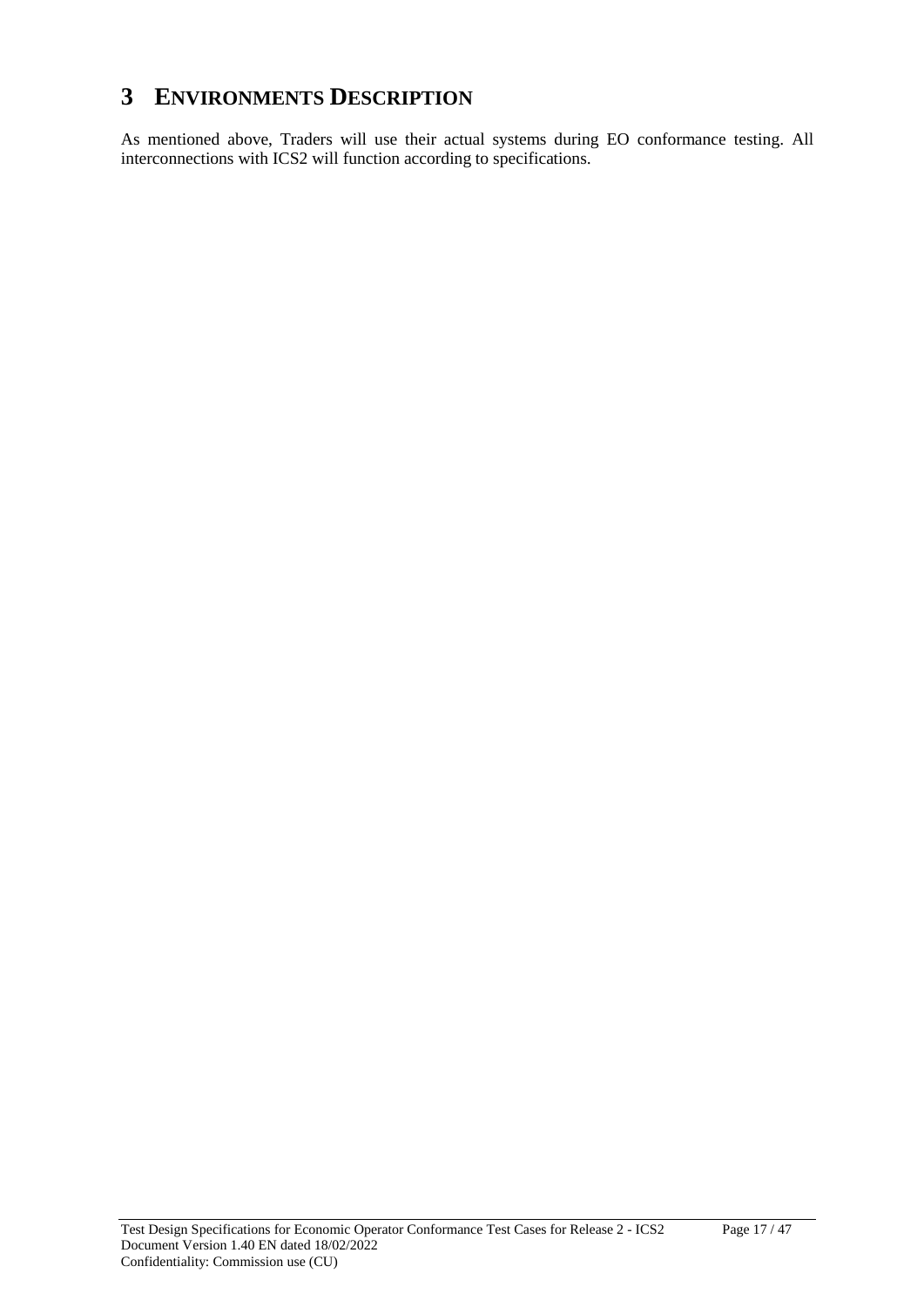### **4 CONNECTIVITY TEST CASES**

# **4.1 Prerequisites**

The Traders access system is working as expected and a valid user is properly configured.

The integration with all systems will be realised by communicating with the actual systems.

The necessary requirements that the trader needs to fulfil, in order for his system to be able to send and receive ICS2 messages are described in chapter 3 of ICS2 Conformance Test Organization Document for EO for R2 [**R08**].

# **4.2 AS4 Message Connectivity**

### **4.2.1 Successful Connectivity between TAPAS and EO System AS4 Access Points**

| <b>Successful Connectivity between TAPAS and EO System AS4 Access Points</b> |                                             |                                 |                                                                                                                                                                                                                                                                        |   |                                                                                                                                                                                                                                                                                                                                                               |  |
|------------------------------------------------------------------------------|---------------------------------------------|---------------------------------|------------------------------------------------------------------------------------------------------------------------------------------------------------------------------------------------------------------------------------------------------------------------|---|---------------------------------------------------------------------------------------------------------------------------------------------------------------------------------------------------------------------------------------------------------------------------------------------------------------------------------------------------------------|--|
| ID                                                                           |                                             | ICS2-CTC-EO-TS1-010             |                                                                                                                                                                                                                                                                        |   |                                                                                                                                                                                                                                                                                                                                                               |  |
| <b>Purpose</b>                                                               |                                             | Points in both directions.      |                                                                                                                                                                                                                                                                        |   | Verify successful connectivity between TAPAS and EO System AS4 Access                                                                                                                                                                                                                                                                                         |  |
|                                                                              | <b>Trader Role</b>                          | notifying the arrival.          |                                                                                                                                                                                                                                                                        |   | Postal Operator, Express Operator, Carrier, House filer, Notify Party, Person                                                                                                                                                                                                                                                                                 |  |
| <b>Pre-Conditions</b><br>$\bullet$                                           |                                             |                                 | EO System is an ICD conformant access point;<br>EO should operate in push mode, otherwise test should be skipped;<br>EO System certificate is properly registered in UUM&DS<br>EO System is properly configured according to ICS2 Interface Control<br>Document [R02]. |   |                                                                                                                                                                                                                                                                                                                                                               |  |
| <b>Basic Flow of Events</b>                                                  |                                             |                                 |                                                                                                                                                                                                                                                                        |   |                                                                                                                                                                                                                                                                                                                                                               |  |
|                                                                              | <b>Trader Role Actions</b>                  |                                 | Data                                                                                                                                                                                                                                                                   |   | <b>Expected Result</b>                                                                                                                                                                                                                                                                                                                                        |  |
| 1                                                                            | EO System sends a test message<br>to TAPAS. |                                 | AS4 message with the<br>following test values:<br>eb:Action:<br>http://docs.oasis-open.org<br>/ebxml-msg/ebms/<br>v3.0/ns/core/200704/test<br>eb:Service:<br>http://docs.oasis-open.org<br>/ebxml-msg/ebms/<br>v3.0/ns/core/200704/servi<br>ce                         | 1 | TAPAS verifies that the proper<br>AS4 message connectivity is<br>established including the<br>validity of the message<br>embedded certificate.<br>Additionally it will validate that<br>the EORI number embedded in<br>the eb:From/PartyId is<br>associated with the message in<br>the embedded certificate using<br>the information registered in<br>UUM&DS. |  |
|                                                                              | <b>Post-Conditions</b>                      |                                 |                                                                                                                                                                                                                                                                        |   |                                                                                                                                                                                                                                                                                                                                                               |  |
| <b>Pass Criteria</b>                                                         |                                             | Expected Results are confirmed. |                                                                                                                                                                                                                                                                        |   |                                                                                                                                                                                                                                                                                                                                                               |  |

*Table 5 ICS2-CTC-EO-TS1-010*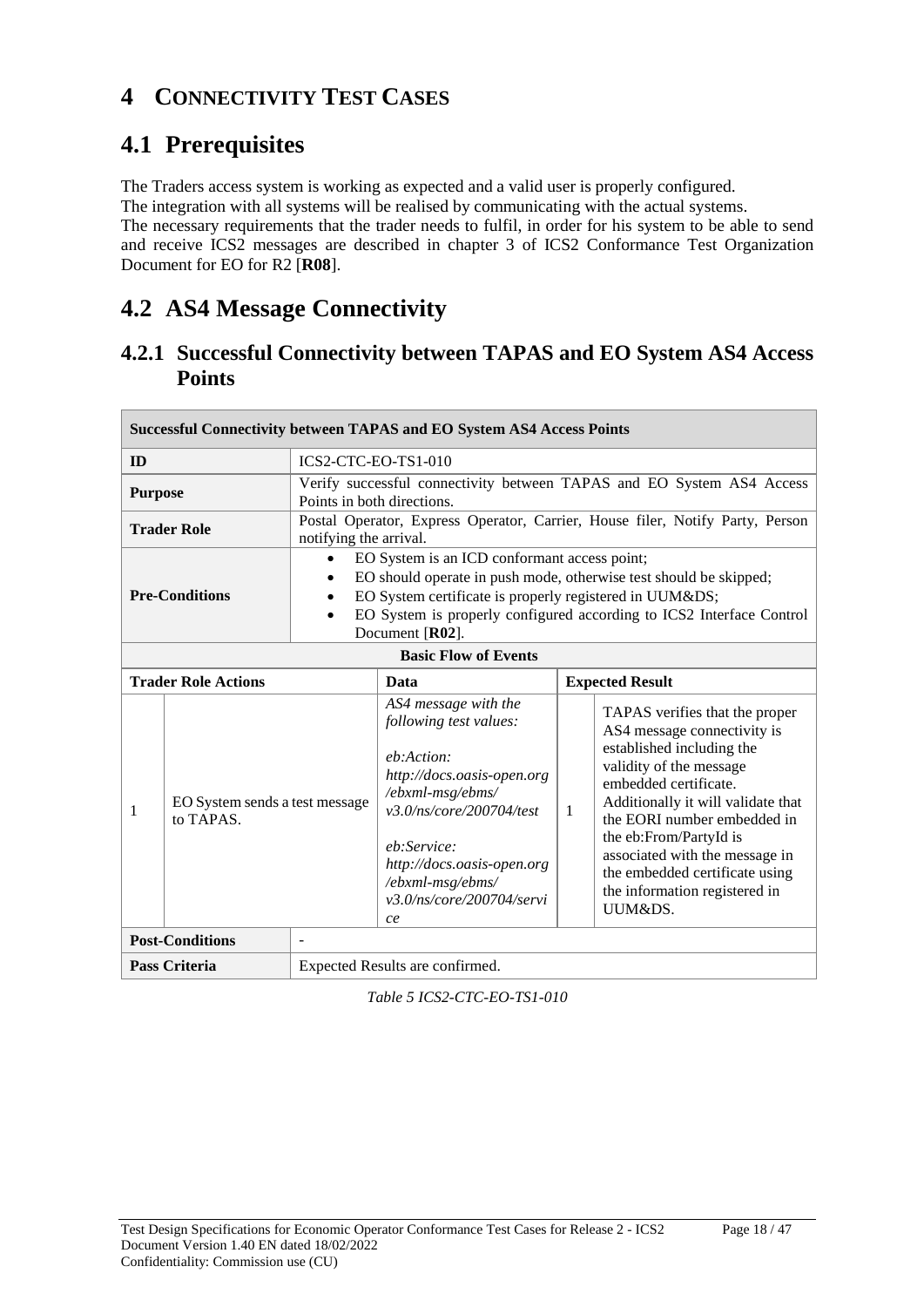### **5 BUSINESS SCENARIOS**

The provided Business Scenarios are aimed to facilitate the preparation of the sample data to be used during the EO Conformance Testing and to illustrate how the responses generated by the STI are matched to the initially lodged ENS data. Each business scenario, attached as a Microsoft Excel file, concerns a particular business role (Postal operator, Express operator, Carrier, House filer or Notify party) and, where applicable (for Carrier and House filer business roles), for a particular business case (mandatory basis, referrals, amendment, etc.).

Prior to the execution of the Business Scenarios, the Economic Operator must configure their conformance campaign themselves using STI-STP portal, following the use case UC-STI-STP-15 [**R14Fehler! Verweisquelle konnte nicht gefunden werden.**].

The steps from the end-to-end business scenarios are depicted in the sections below and are linked to the relevant test cases listed in Section 6 Business Scenario for Person Notifying the Arrival

This section depicts the End-to-end business scenario in which the Person filing lodges a F20.

The Person notifying the arrival sends an Arrival Notification for the means of transport. The decision to Control the HC is communicated to the Person notifying the arrival.

A second Arrival notification is sent, with the same identifier previously used, and Incorrect State Notification is triggered and sent to the Person Notifying the arrival.

The *Person filing* messages, marked in grey italics in the flow, will be simulated in order to generate the MRN required for the EO messages sent during the campaign. The generated MRN is a precondition to fill the Related MRN in IE3N06 messages to be sent by the Person Notifying the Arrival.



|                | <b>Person</b><br>notifying the<br>arrival |                          | <b>Person filing</b> |                          | <b>STI</b>    |                                                                       |
|----------------|-------------------------------------------|--------------------------|----------------------|--------------------------|---------------|-----------------------------------------------------------------------|
|                |                                           |                          | <i><b>IE3F20</b></i> | $\longrightarrow$        |               | <i>Successful Registration of ENS</i>                                 |
| 2              |                                           |                          |                      | $\longleftarrow$         | <b>IE3R01</b> | Filling and Receipt of an MRN                                         |
| 3              |                                           |                          |                      | $\leftarrow$             | <i>IE3N03</i> |                                                                       |
| $\overline{4}$ |                                           |                          |                      | $\longleftarrow$         | <i>IE3N03</i> | Successful Reception of<br>Assessment Complete notification           |
| 5              |                                           |                          |                      | $\longleftarrow$         | <i>IE3N03</i> |                                                                       |
| 6              | IE3N06                                    | $\rightarrow$            |                      | $\rightarrow$            |               | Successful Registration of                                            |
| 7              |                                           | $\overline{\phantom{m}}$ | $\leftarrow$         | $\leftarrow$             | IE3R04        | <b>Arrival Notification</b>                                           |
| 8              |                                           | $\leftarrow$             |                      | $\leftarrow$             | IE3N08        | Successful Reception of Control<br>Notification                       |
| 9              | IE3N06                                    | $\rightarrow$            |                      | $\rightarrow$            |               | Successful Registration of                                            |
| 10             |                                           | $\leftarrow$             | $\leftarrow$         | $\leftarrow$             | <b>IE3R04</b> | <b>Arrival Notification</b>                                           |
| 11             |                                           | $\leftarrow$             |                      | $\overline{\phantom{m}}$ | <b>IE3N07</b> | Successful Reception of ENS in<br><b>Incorrect State Notification</b> |

Functional Test Cases. The steps must be executed in the exact sequence as depicted in each business scenario relevant table. One test case can be executed more than once in the context of different business scenarios. During the execution of a test case if there is a failure of the test case, then the test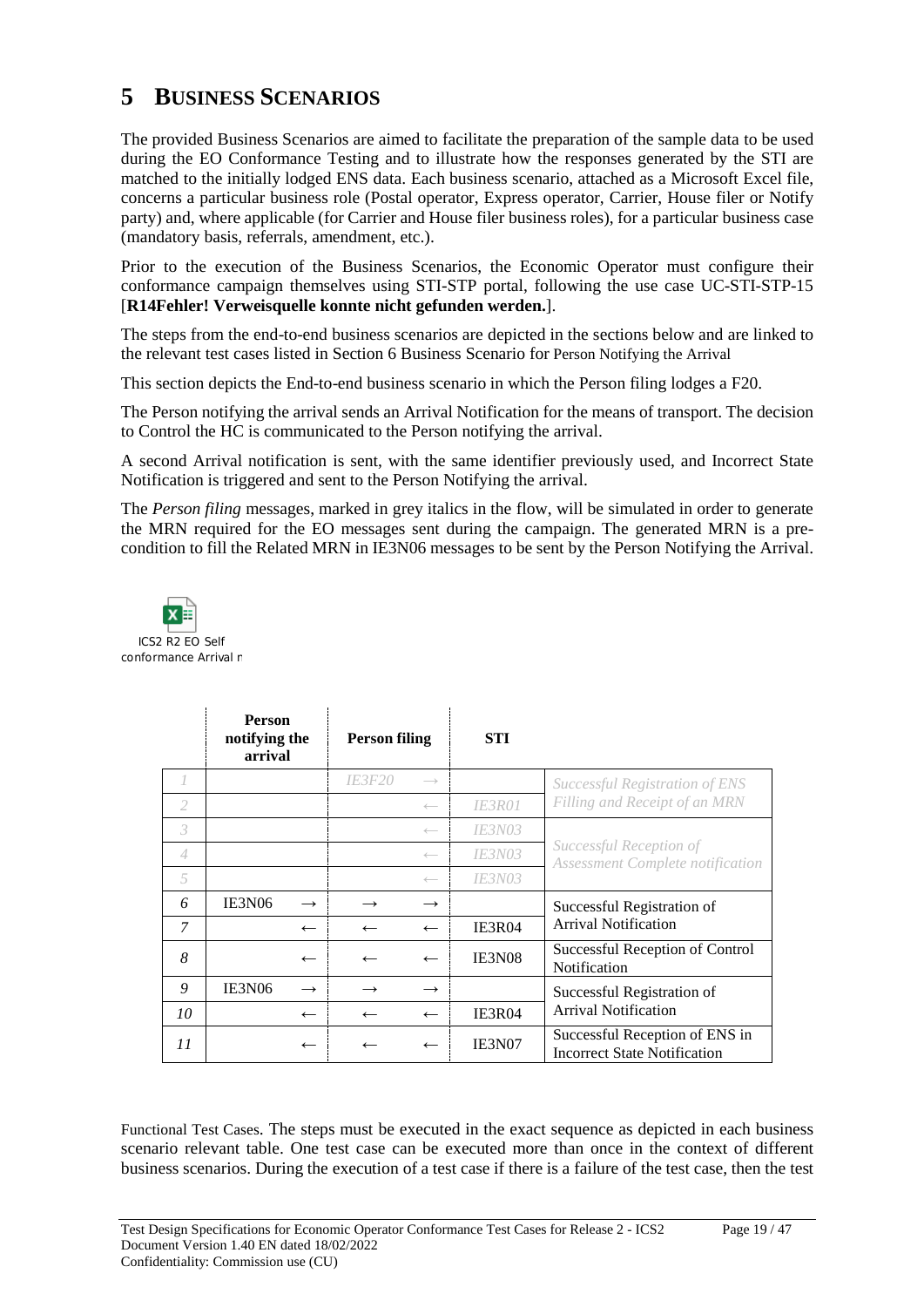case needs to be re-triggered. If the preceding test cases have already been successfully executed, there is no need for them to be re-executed.

The data to be prepared and used for the EO Conformance Testing must be customized by each Economic Operator to include their production similar data such as "Declarant", "Addressed Member State", "LRN", etc. For the data dependencies per business scenario there will be specific instructions included in the STP self-conformance user interface.

### **5.1 Business scenarios for Postal Operators**

#### **5.1.1 Postal Business Scenario 1 – Postal most common (F43 and F44)**

The current section depicts the most common business scenario for the Postal mode of transport for ICS2 Release 2.

F43 is lodged and assessment complete message is generated for each house consignment<sup>4</sup>, F44 is lodged.



Postal Data flow 1\_Most common \_202

|                             | Postal EO     | STI                 |                                                                                               |
|-----------------------------|---------------|---------------------|-----------------------------------------------------------------------------------------------|
|                             | <b>IE3F43</b> |                     | Successful Registration of                                                                    |
| $\mathcal{D}_{\mathcal{A}}$ |               | <b>IE3R01</b>       | ENS Filling and Receipt of<br>an MRNFehler!<br>Verweisquelle konnte nicht<br>gefunden werden. |
| 3                           |               | IE3N03 <sup>4</sup> | Successful Reception of                                                                       |
|                             |               | IE3N03              | <b>Assessment Complete</b><br>notification                                                    |
| $\overline{\phantom{0}}$    | <b>IE3F44</b> |                     | Successful Registration of                                                                    |
| 6                           |               | <b>IE3R01</b>       | ENS Filling and Receipt of<br>an MRN                                                          |

*Table 6 Postal Business Scenario 1*

#### **5.1.2 Postal Business Scenario 3 – Postal, Referrals and ENS consultation (F43 and F44)**

This section depicts the End-to-end business scenario for the Postal mode of transport.

F44 and F43 are lodged. An assessment complete is generated for all the house consignments for which no RfS/RfI are requested. For one of the house consignments an RfI and an RfS are received and responded. Then an assessment complete is generated.



<sup>4</sup> The number of the included house consignments in the ENS filings is not pre-defined and the EO can submit ENS filings with different number of house consignments (as per the ICS2 HTI Specifications). The respective number of Assessment complete messages will be generated. The dependencies concerning the house consignments between the combinations of ENS filings, for example, F43 and F44, should be respected.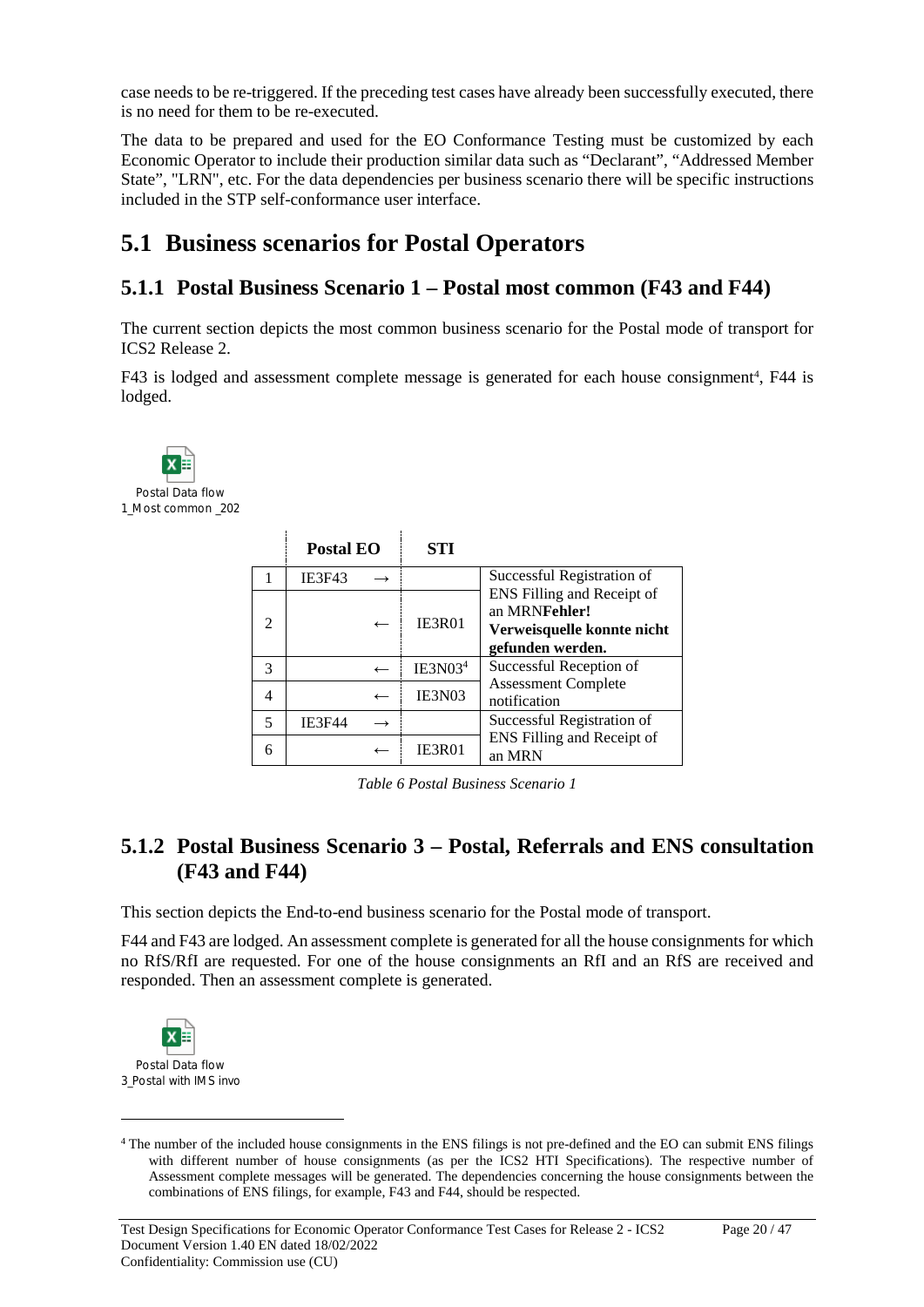|    | Postal EO     |                  | STI                 |                                                                                               |
|----|---------------|------------------|---------------------|-----------------------------------------------------------------------------------------------|
| 1  | <b>IE3F44</b> |                  |                     | Successful Registration of                                                                    |
| 2  |               |                  | <b>IE3R01</b>       | ENS Filling and Receipt of<br>an MRNFehler!<br>Verweisquelle konnte nicht<br>gefunden werden. |
| 3  | <b>IE3F43</b> |                  |                     | Successful Registration of                                                                    |
| 4  |               | $\leftarrow$     | <b>IE3R01</b>       | ENS Filling and Receipt of<br>an MRN                                                          |
| 5  |               |                  | IE3N03 <sup>5</sup> | Successful Reception of<br><b>Assessment Complete</b><br>notification                         |
| 6  |               | $\leftarrow$     | IE3Q02              | Provide Additional                                                                            |
| 7  | <b>IE3R02</b> | $\rightarrow$    |                     | <b>Information Response</b>                                                                   |
| 8  |               | $\leftarrow$     | IE3Q03              | Provide HRCM screening                                                                        |
| 9  | IE3R03        |                  |                     | response                                                                                      |
| 10 |               |                  | IE3N03              | Successful Reception of<br><b>Assessment Complete</b><br>notification                         |
| 11 | IE3Q05        |                  |                     | Successful Consultation of                                                                    |
| 12 |               | $\longleftarrow$ | <b>IE3R08</b>       | <b>ENS</b> Filing                                                                             |

*Table 7 Postal Business Scenario 3*

### **5.2 Business scenarios for Express Operators**

#### **5.2.1 Express Business Scenario 1 – Express (F30 + F32) and Split consignment**

This section depicts the End-to-end business scenario for the Express mode of transport for ICS2 Release 2 where there is a Split consignment.

F32 is lodged and assessment complete message is generated for each house consignment<sup>4</sup>. F30 is lodged by the Express operator containing the HCs from the F32. An assessment complete is generated. Arrival notification is sent by the Express operator through the STI.

An additional F30 with the same content with the first F30 with the Split consignment indicator is filed. An assessment complete is sent. Arrival notification is sent by the Express operator through STI.



| <b>Express</b><br>Operator | STI           |                                |
|----------------------------|---------------|--------------------------------|
| <b>IE3F32</b>              |               | Successful Registration of ENS |
|                            | <b>IE3R01</b> | Filling and Receipt of an MRN  |

<sup>&</sup>lt;sup>5</sup> The number of the included house consignments in the ENS filings is not pre-defined and the EO can submit ENS filings with different number of house consignments (as per the ICS2 HTI Specifications). The respective number of Assessment complete messages will be generated. The dependencies concerning the house consignments between the combinations of ENS filings, for example, F43 and F44, should be respected.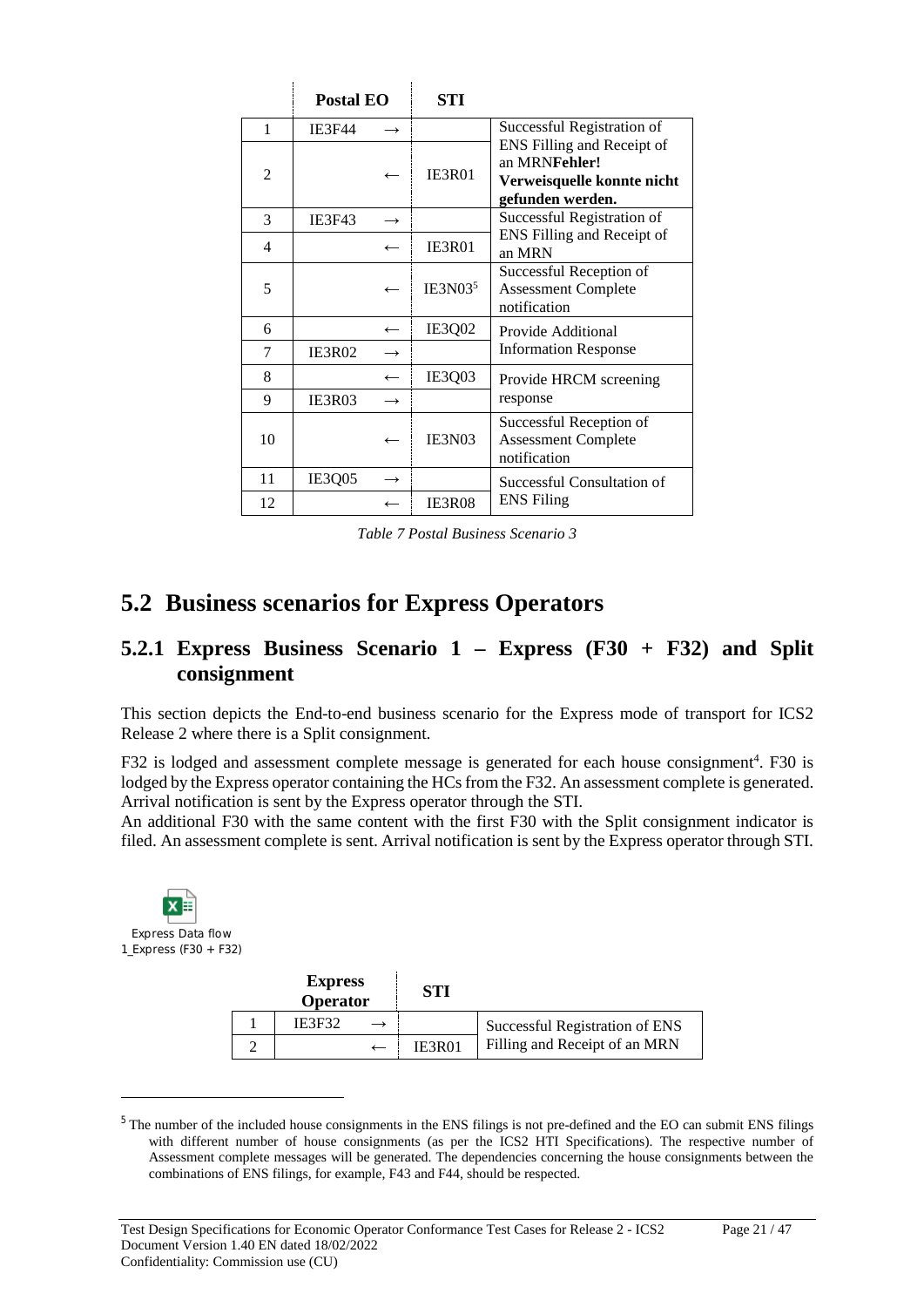|    | <b>Express</b><br>Operator |                          | STI                 |                                                                                                           |
|----|----------------------------|--------------------------|---------------------|-----------------------------------------------------------------------------------------------------------|
| 3  |                            | $\overline{\phantom{m}}$ | IE3N03 <sup>6</sup> | Successful Reception of                                                                                   |
| 4  |                            |                          | IE3N03              | <b>Assessment Complete</b><br>notification                                                                |
| 5  | IE3F30                     | $\rightarrow$            |                     | Successful Registration of ENS                                                                            |
| 6  |                            | $\overline{\phantom{m}}$ | <b>IE3R01</b>       | Filling and Receipt of an MRN                                                                             |
| 7  |                            |                          | IE3N03              | Successful Reception of<br><b>Assessment Complete</b><br>notification                                     |
| 8  | IE3N06                     | $\rightarrow$            |                     | Successful Registration of                                                                                |
| 9  |                            | $\leftarrow$             | IE3R04              | <b>Arrival Notification</b>                                                                               |
| 10 | IE3F30                     | $\rightarrow$            |                     | Successful Registration of ENS                                                                            |
| 11 |                            |                          | <b>IE3R01</b>       | Filling and Receipt of an<br>MRNSuccessful Registration of<br>ENS Filling and Receipt of an<br><b>MRN</b> |
| 12 |                            | $\leftarrow$             | IE3N03              | Successful Reception of<br><b>Assessment Complete</b><br>notification                                     |
| 13 | IE3N06                     | $\rightarrow$            |                     | Successful Registration of                                                                                |
| 14 |                            |                          | IE3R04              | <b>Arrival Notification</b>                                                                               |

*Table 8 Express Business Scenario 1*

#### **5.2.2 Express Business Scenario 2 – Express (F31 + F32) and Re-entry**

This section depicts the End-to-end business scenario for the Express mode of transport for F31 and F32 combination when there is re-entry.

F32 is lodged and assessment complete message is generated for each house consignment<sup>5</sup>, assessment complete is sent. F31 containing the master level contract details is received. The means of transport is diverted, and an arrival notification is sent for the second MS.

A new F31 is lodged with a re-entry indicator. The person filing, which hold an AEOS, receives an AEO control notification. The means of transport re-enters the Customs union, the arrival notification is sent and a Control notification is received by the EO.



<sup>&</sup>lt;sup>6</sup> The number of the included house consignments in the ENS filings is not pre-defined and the EO can submit ENS filings with different number of house consignments (as per the ICS2 HTI Specifications). The respective number of Assessment complete messages will be generated. The dependencies concerning the house consignments between the combinations of ENS filings, for example, F32 and F30, should be respected.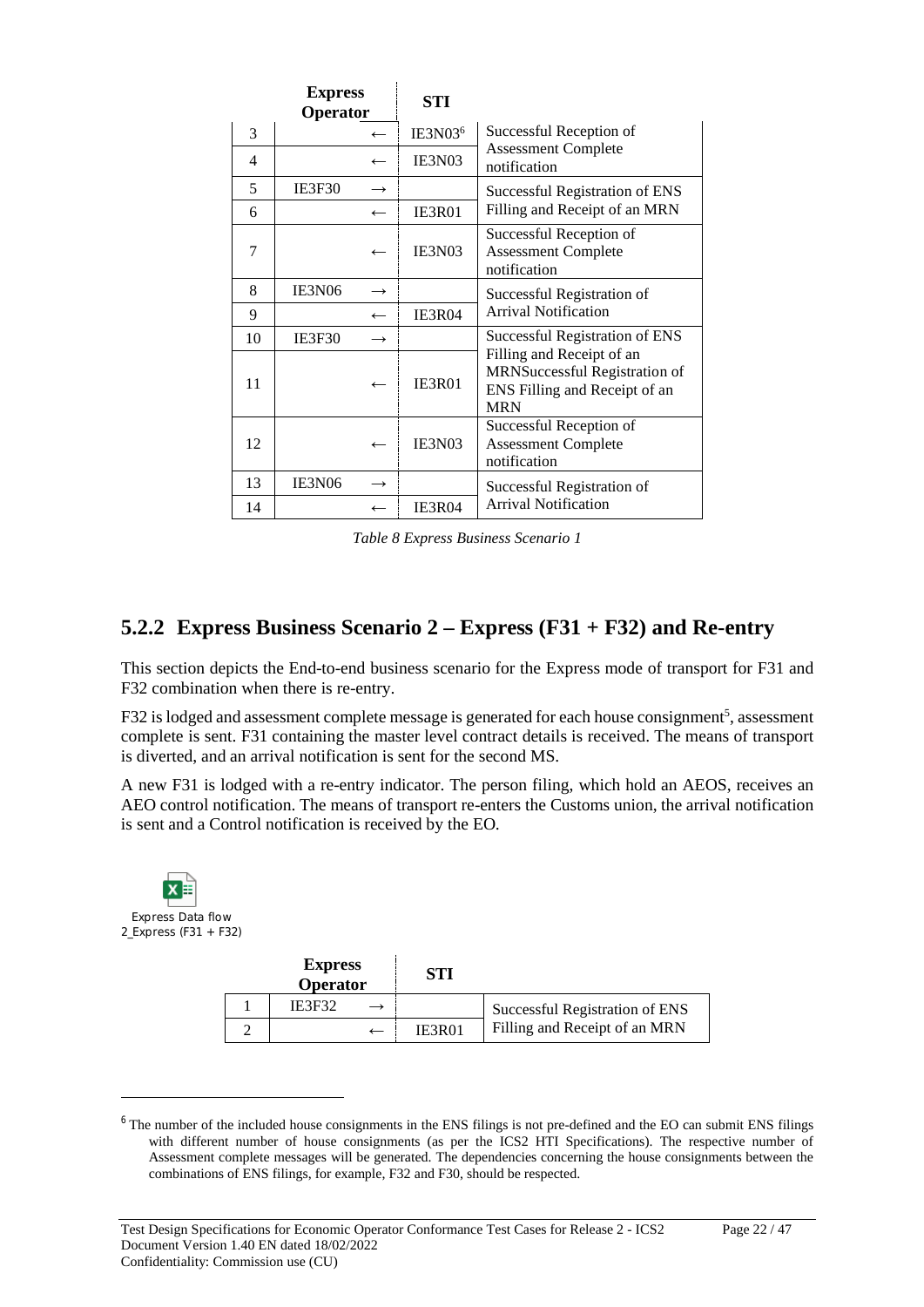| 3  |               |               | IE3N03 <sup>7</sup> | Successful Reception of                                               |
|----|---------------|---------------|---------------------|-----------------------------------------------------------------------|
| 4  |               | $\leftarrow$  | IE3N03              | <b>Assessment Complete</b><br>notification                            |
| 5  | <b>IE3F31</b> | $\rightarrow$ |                     | Successful Registration of ENS                                        |
| 6  |               | $\leftarrow$  | IE3R01              | Filling and Receipt of an MRN                                         |
| 7  |               |               | IE3N03              | Successful Reception of<br><b>Assessment Complete</b><br>notification |
| 8  | IE3N06        | $\rightarrow$ |                     | Successful Registration of                                            |
| 9  |               |               | IE3R04              | <b>Arrival Notification</b>                                           |
| 10 | <b>IE3F31</b> | $\rightarrow$ |                     | Successful Registration of ENS                                        |
| 11 |               |               | <b>IE3R01</b>       | Filling and Receipt of an MRN                                         |
| 12 |               |               | IE3N03              | Successful Reception of<br><b>Assessment Complete</b><br>notification |
| 13 |               | $\leftarrow$  | <b>IE3N09</b>       | Successful Reception of AEO<br>control notification                   |
| 14 | <b>IE3N06</b> | $\rightarrow$ |                     | Successful Registration of                                            |
| 15 |               | $\leftarrow$  | IE3R04              | <b>Arrival Notification</b>                                           |
| 16 |               |               | IE3N08              | Successful Reception of Control<br>Notification                       |

*Table 9 Express Business Scenario 2*

#### **5.2.3 Express Business Scenario 3 –Express (F21 + F32 + F33)**

This section depicts the End-to-end business scenario for the Express business case where a Carrier submits the master level contract details.

The Express operator files an F32 and assessment complete message is generated for each house consignment<sup>8</sup>, assessment complete is sent. The Express operator lodges a F33 with additional House air waybill information. An assessment complete for the ENS is generated after the master level filing is lodged.

The *Carrier* messages, marked in light grey italics in the flow, will be simulated in order to send the IE3N03 required messages to the EO during the campaign.



 $<sup>7</sup>$  The number of the included house consignments in the ENS filings is not pre-defined and the EO can submit ENS filings</sup> with different number of house consignments (as per the ICS2 HTI Specifications). The respective number of Assessment complete messages will be generated. The dependencies concerning the house consignments between the combinations of ENS filings, for example, F32 and F30, should be respected.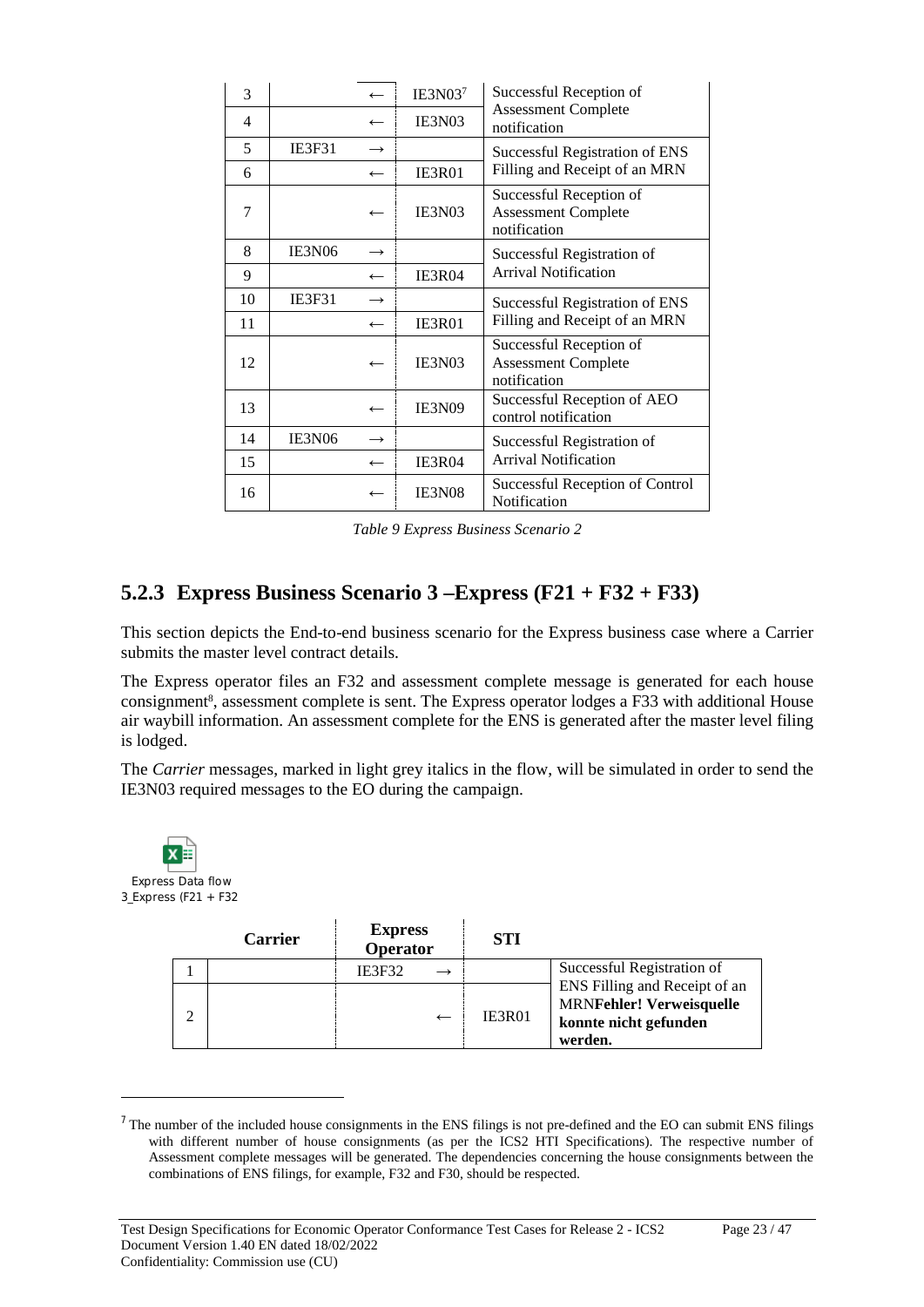|   | <b>Carrier</b> |                   | <b>Express</b><br>Operator |                   | <b>STI</b>          |                                                                       |  |  |  |
|---|----------------|-------------------|----------------------------|-------------------|---------------------|-----------------------------------------------------------------------|--|--|--|
| 3 |                |                   |                            | $\leftarrow$      | IE3N03 <sup>8</sup> | Successful Reception of                                               |  |  |  |
| 4 |                |                   |                            | $\leftarrow$      | IE3N03              | <b>Assessment Complete</b><br>notification                            |  |  |  |
| 5 |                |                   | <b>IE3F33</b>              | $\rightarrow$     |                     | Successful Registration of                                            |  |  |  |
| 6 |                |                   |                            | $\leftarrow$      | IE3R01              | ENS Filling and Receipt of an<br><b>MRN</b>                           |  |  |  |
|   | <b>IE3F21</b>  | $\longrightarrow$ |                            | $\longrightarrow$ |                     | Successful Registration of                                            |  |  |  |
| 8 |                | $\longleftarrow$  |                            | $\leftarrow$      | <b>IE3R01</b>       | ENS Filling and Receipt of an<br><b>MRN</b>                           |  |  |  |
| 9 |                |                   |                            | $\leftarrow$      | IE3N03              | Successful Reception of<br><b>Assessment Complete</b><br>notification |  |  |  |

*Table 10 Express Business Scenario 3*

### **5.3 Business scenarios for Notify Parties**

This section depicts the End-to-end business scenario for a scenario in which the Person filing lodges an F20. Assessment complete is sent.

In a simulated flow, the Person notifying the arrival issues an Arrival Notification, which will include the details of the EO performing the tests as Notify party. The EO performing the self-conformance test verifies that for the Notify Party actor receives the notification. The decision to Control the HC is communicated to the Notify Party.

The *Person filing* and the *Person notifying the arrival* messages, marked in light grey italics in the flow, will be simulated in order to send the IE3R04 and IE3N08 required messages to the EO during the campaign. The start of the scenario with these messages will be triggered by the EO during the registration of the campaign.



|                | <b>Notify</b><br>Party | <b>Person</b><br>notifying the<br>arrival |                   | <b>Person filing</b> |                   | <b>STI</b>           |                                                                 |  |
|----------------|------------------------|-------------------------------------------|-------------------|----------------------|-------------------|----------------------|-----------------------------------------------------------------|--|
|                |                        |                                           |                   | <b>IE3F20</b>        | $\longrightarrow$ |                      | Successful Registration of ENS                                  |  |
| 2              |                        |                                           |                   |                      | $\longleftarrow$  | <b>IE3R01</b>        | Filling and Receipt of an MRN                                   |  |
| 3              |                        |                                           |                   |                      | $\longleftarrow$  | <b>IE3N03</b>        |                                                                 |  |
| $\overline{4}$ |                        |                                           |                   |                      | $\longleftarrow$  | <i>IE3N03</i>        | Successful Reception of<br>Assessment Complete notification     |  |
| 5              |                        |                                           |                   |                      | $\leftarrow$      | <i><b>IE3N03</b></i> |                                                                 |  |
| 6              |                        | <i><b>IE3N06</b></i>                      | $\longrightarrow$ |                      | $\longrightarrow$ |                      | Successful Registration of                                      |  |
| 7              |                        |                                           | $\longleftarrow$  |                      |                   | <i><b>IE3R04</b></i> | <b>Arrival Notification</b>                                     |  |
| 8              |                        |                                           | $\leftarrow$      |                      | $\leftarrow$      | <b>IE3R04</b>        | Successful Reception of Arrival<br><b>Registration Response</b> |  |

<sup>&</sup>lt;sup>8</sup> The number of the included house consignments in the ENS filings is not pre-defined and the EO can submit ENS filings with different number of house consignments (as per the ICS2 HTI Specifications). The respective number of Assessment complete messages will be generated. The dependencies concerning the house consignments between the combinations of ENS filings, for example, F32 and F30, should be respected.

Test Design Specifications for Economic Operator Conformance Test Cases for Release 2 - ICS2 Page 24 / 47 Document Version 1.40 EN dated 18/02/2022 Confidentiality: Commission use (CU)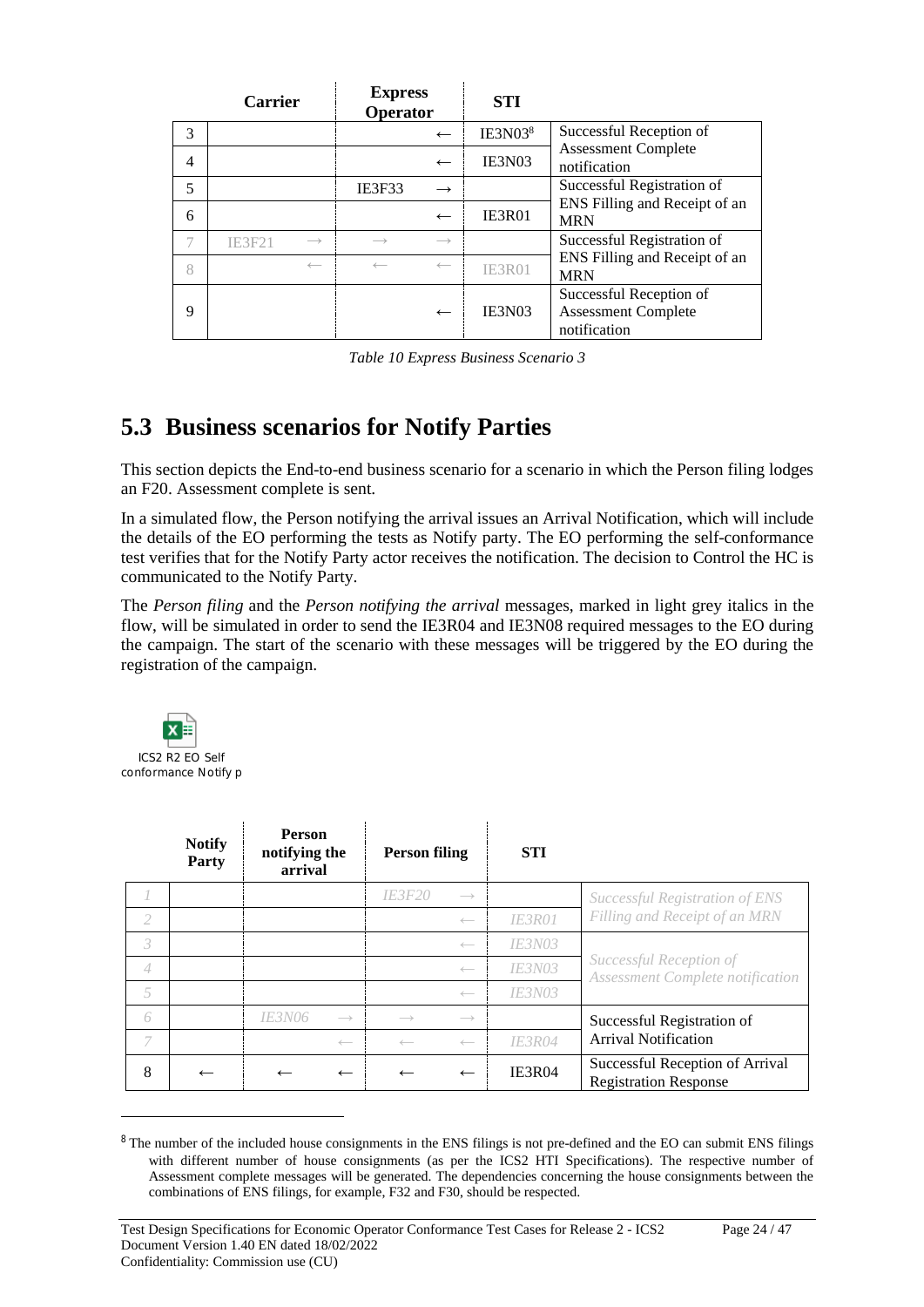|    | <b>Notify</b><br>Party | <b>Person</b><br>notifying the<br>arrival |                  | <b>Person filing</b> |              | <b>STI</b>           |                                                               |
|----|------------------------|-------------------------------------------|------------------|----------------------|--------------|----------------------|---------------------------------------------------------------|
|    |                        |                                           | $\longleftarrow$ |                      |              | <i><b>IE3N08</b></i> | Successful Reception of Control<br><i>Notification</i>        |
| 10 |                        |                                           | $\leftarrow$     |                      | $\leftarrow$ | IE3N08               | <b>Fehler! Verweisquelle konnte</b><br>nicht gefunden werden. |

*Table 11 Business Scenario for Notify Parties*

# **5.4 Business scenarios for Carriers**

As not all types of filings are applicable for each (air cargo) Carrier, a carrier must select which types of ENS filing they intend to send: F20, F21, F27, F28, F29, F42.

For each ENS filing selected, the table below defines the business cases that must be covered to test the complete functionality.

| <b>Business case / ENS Filing</b>    | F20 | F21          | F27 | F28 | F29 | F <sub>42</sub> |
|--------------------------------------|-----|--------------|-----|-----|-----|-----------------|
| Most Common flow (Mandatory basis)   | X   | X            | X   | X   | X   | X               |
| Do Not Load                          | X   |              |     | X   |     |                 |
| Referrals                            | X   | X            | X   | X   | X   |                 |
| Amendment and Invalidation           | X   | X            | X   | X   | X   | X               |
| Controls and Arrival Notification    | X   | $\mathbf{x}$ | X   | X   | X   | X               |
| <b>ENS Not Complete Notification</b> |     | Х            |     |     |     |                 |

*Table 12 Carrier functionality*

The functionality will be considered covered once all the business cases applicable per ENS Filing are performed. If more than one ENS filing is selected, all the applicable business cases must be performed for each of them.

As an example, if a carrier selects to support F21 and F42, s/he should perform the following business cases to cover the complete functionality:

- F21 Most Common flow, Referrals, Amendment and Invalidation, Controls and Arrival Notification and ENS Not Complete Notification;
- F42 Most Common flow, Amendment and Invalidation and Controls and Arrival Notification.

The *House filer* messages, present in some of the scenarios, will be simulated in order to send the required messages to the EO during the campaign.

The embedded Excel files below describe the End-to-end business scenarios for a Carrier for ICS2 Release 2 when sending the ENS filings.



An example business scenario of each business case is defined below.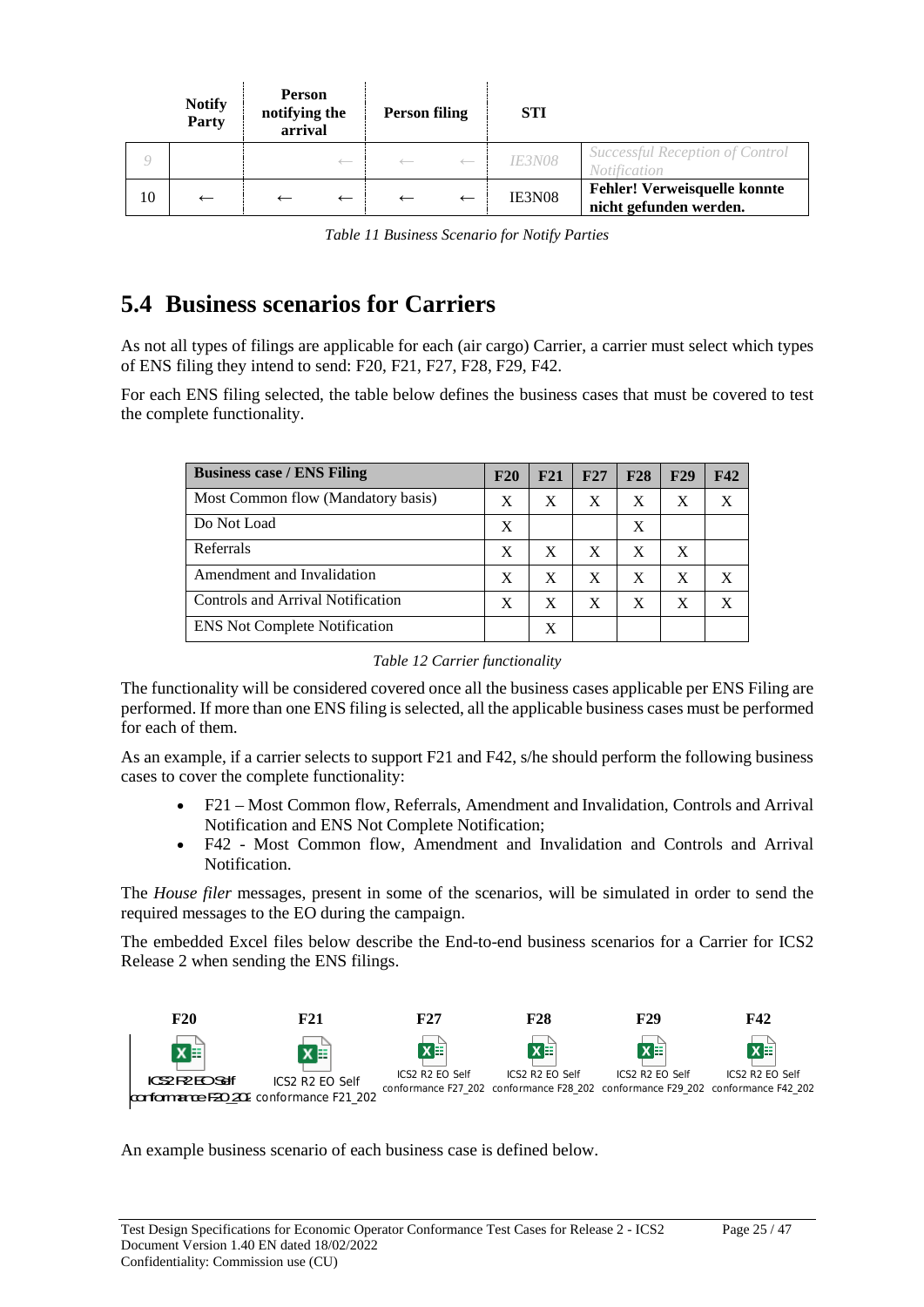#### **5.4.1 Carrier Business Scenario - Mandatory basis for F20**

This section depicts the mandatory basis business scenario for a Carrier for ICS2 Release 2 when sending an F20.

|   | <b>Person filing</b> | <b>STI</b> |                                |
|---|----------------------|------------|--------------------------------|
|   | <b>IE3F20</b>        |            | Successful Registration of ENS |
| 2 |                      | IE3R01     | Filling and Receipt of an MRN  |
| 3 | $\leftarrow$         | IE3N03     | Successful Reception of        |
| 4 |                      | IE3N03     | <b>Assessment Complete</b>     |
|   |                      | IE3N03     | notification                   |

*Table 13 Carrier Business Scenario F20 – Mandatory basis*

#### **5.4.2 Carrier Business Scenario - Do Not Load for F20**

 $\overline{1}$ 

This section depicts the End-to-end business scenario of Do Not Load for a Carrier for ICS2 Release 2 when sending an F20.

| <b>Person filing</b> | <b>STI</b>    |                                                |
|----------------------|---------------|------------------------------------------------|
| <b>IE3F20</b>        |               | Successful Registration of ENS                 |
|                      | <b>IE3R01</b> | Filling and Receipt of an MRN                  |
|                      | <b>IE3Q01</b> | Successful Reception of Do not<br>Load request |
|                      | IE3N03        | Successful Reception of                        |
|                      | IE3N03        | <b>Assessment Complete</b><br>notification     |

*Table 14 Carrier Business Scenario F20 – Do not Load*

#### **5.4.3 Carrier Business Scenario – Referrals for F21**

This section depicts the End-to-end business scenario of Referrals for a Carrier for ICS2 Release 2 when sending an F21.

|                | <b>Person filing</b> |               | <b>House filer</b> |                   |               |                                                                 | <b>STI</b> |  |
|----------------|----------------------|---------------|--------------------|-------------------|---------------|-----------------------------------------------------------------|------------|--|
|                | <b>IE3F21</b>        | $\rightarrow$ |                    | $\rightarrow$     |               | Successful Registration of ENS                                  |            |  |
| 2              |                      | $\leftarrow$  |                    | $\leftarrow$      | <b>IE3R01</b> | Filling and Receipt of an MRN                                   |            |  |
| 3              |                      |               | IE3F26             | $\longrightarrow$ |               |                                                                 |            |  |
| $\overline{4}$ |                      |               |                    | $\leftarrow$      | <b>IE3R01</b> | Successful Registration of ENS<br>Filling and Receipt of an MRN |            |  |
| 5              |                      | $\leftarrow$  |                    | $\leftarrow$      | IE3R01        |                                                                 |            |  |
| 6              |                      |               |                    | $\leftarrow$      | IE3002        | Provide Additional Information                                  |            |  |
| 7              |                      | $\leftarrow$  |                    | $\leftarrow$      | <b>IE3N04</b> | Response & Successful<br>Reception of Additional                |            |  |
| 8              |                      |               | IE3R02             | $\longrightarrow$ |               | Information Request notification.                               |            |  |
| 9              |                      |               |                    | $\leftarrow$      | IE3003        | Provide HRCM screening                                          |            |  |
| 10             |                      | $\leftarrow$  |                    | $\leftarrow$      | <b>IE3N05</b> | response & Successful Reception<br>of High Risk Cargo & Mail    |            |  |
| 11             |                      |               | <b>IE3R03</b>      | $\longrightarrow$ |               | screening Request notification                                  |            |  |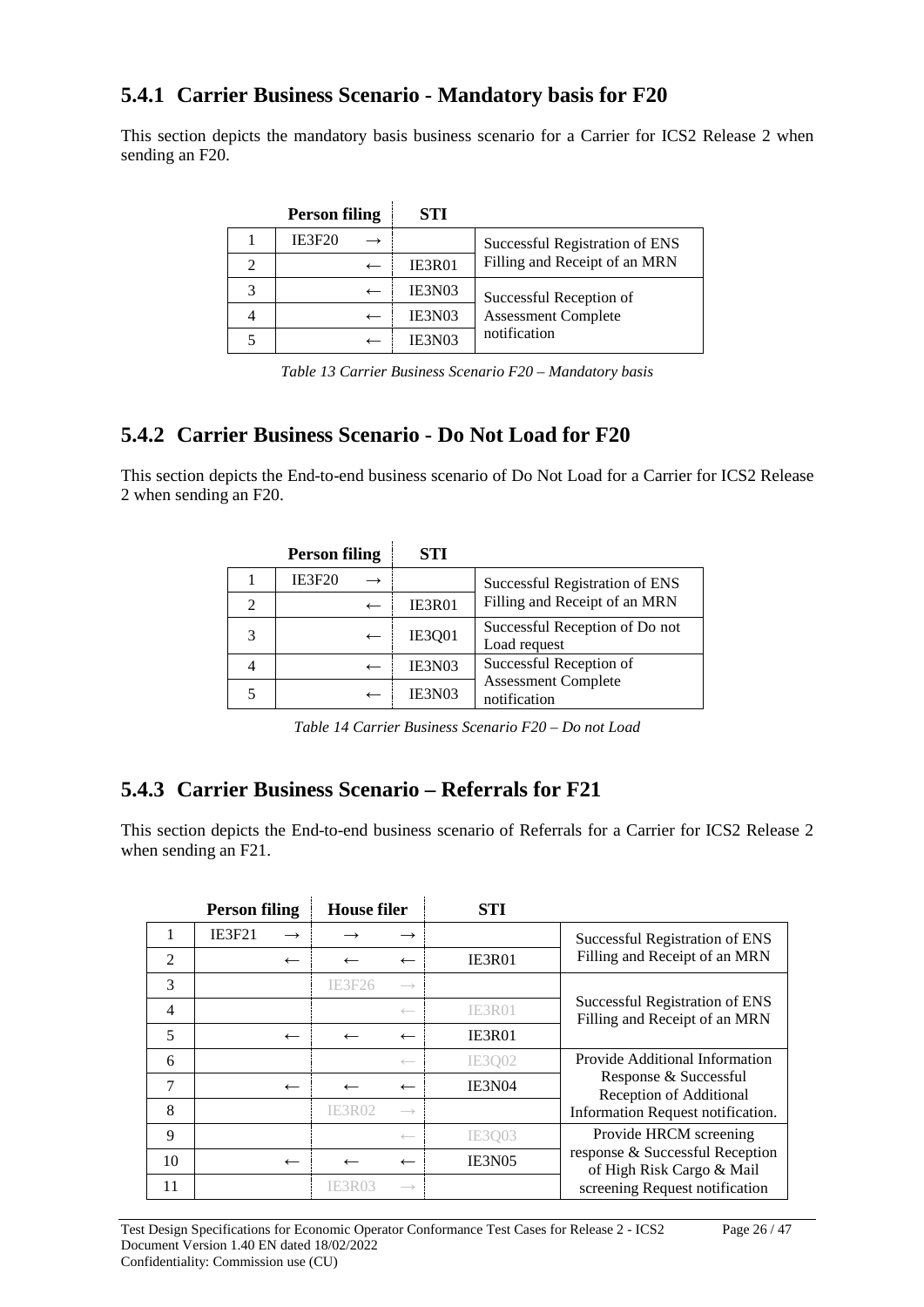|    | <b>Person filing</b> |               | <b>House filer</b> |               | STI           |                                                                       |
|----|----------------------|---------------|--------------------|---------------|---------------|-----------------------------------------------------------------------|
| 12 |                      |               |                    | $\leftarrow$  | <b>IE3N03</b> | Successful Reception of<br><b>Assessment Complete</b><br>notification |
| 13 |                      | $\leftarrow$  | $\leftarrow$       | $\leftarrow$  | <b>IE3002</b> | Provide Additional Information                                        |
| 14 | <b>IE3R02</b>        | $\rightarrow$ |                    | $\rightarrow$ |               | Response                                                              |
| 15 |                      | $\leftarrow$  |                    | $\leftarrow$  | <b>IE3002</b> | Acceptance of ENS Filing                                              |
| 16 | <b>IE3A21</b>        | $\rightarrow$ |                    | $\rightarrow$ |               | Amendment after Additional                                            |
| 17 |                      | $\leftarrow$  | $\leftarrow$       | $\leftarrow$  | <b>IE3N10</b> | <b>Information Request</b>                                            |
| 18 |                      | $\leftarrow$  | $\leftarrow$       | $\leftarrow$  | <b>IE3N03</b> | Successful Reception of<br><b>Assessment Complete</b><br>notification |

*Table 15 Carrier Business Scenario F21 - Referrals*

#### **5.4.4 Carrier Business Scenario – Referrals for F28**

This section depicts the End-to-end business scenario of Referrals for a Carrier for ICS2 Release 2 when sending an F28.

|                | <b>Person filing</b> | <b>STI</b>    |                                            |
|----------------|----------------------|---------------|--------------------------------------------|
| 1              | <b>IE3F28</b>        |               | Successful Registration of ENS             |
| $\mathfrak{D}$ | $\leftarrow$         | <b>IE3R01</b> | Filling and Receipt of an MRN              |
| 3              | $\leftarrow$         | IE3Q02        | Provide Additional Information             |
| 4              | IE3R02               |               | Response                                   |
| 5              | $\leftarrow$         | IE3Q02        | Acceptance of ENS Filing                   |
| 6              | IE3A28<br>→          |               | Amendment after Additional                 |
| 7              | $\leftarrow$         | <b>IE3N10</b> | <b>Information Request</b>                 |
| 8              | $\leftarrow$         | IE3Q03        | Provide HRCM screening                     |
| 9              | <b>IE3R03</b>        |               | response                                   |
| 10             | $\leftarrow$         | IE3N03        | Successful Reception of                    |
| 11             |                      | IE3N03        | <b>Assessment Complete</b><br>notification |

*Table 16 Carrier Business Scenario F28 - Referrals*

### **5.4.5 Carrier Business Scenario – Amendment and Invalidation for F20**

This section depicts the End-to-end business scenario of Amendment and invalidation for a Carrier for ICS2 Release 2 when sending an F20.

|                | <b>Person filing</b>     | STI           |                                |
|----------------|--------------------------|---------------|--------------------------------|
|                | <b>IE3F20</b>            |               | Successful Registration of ENS |
| $\overline{2}$ | $\overline{\phantom{m}}$ | IE3R01        | Filling and Receipt of an MRN  |
| 3              | IE3A20                   |               | Successful Amendment of ENS    |
| 4              |                          | <b>IE3N10</b> | Filing                         |
| 5              | $\leftarrow$             | IE3N03        |                                |
| 6              |                          | IE3N03        |                                |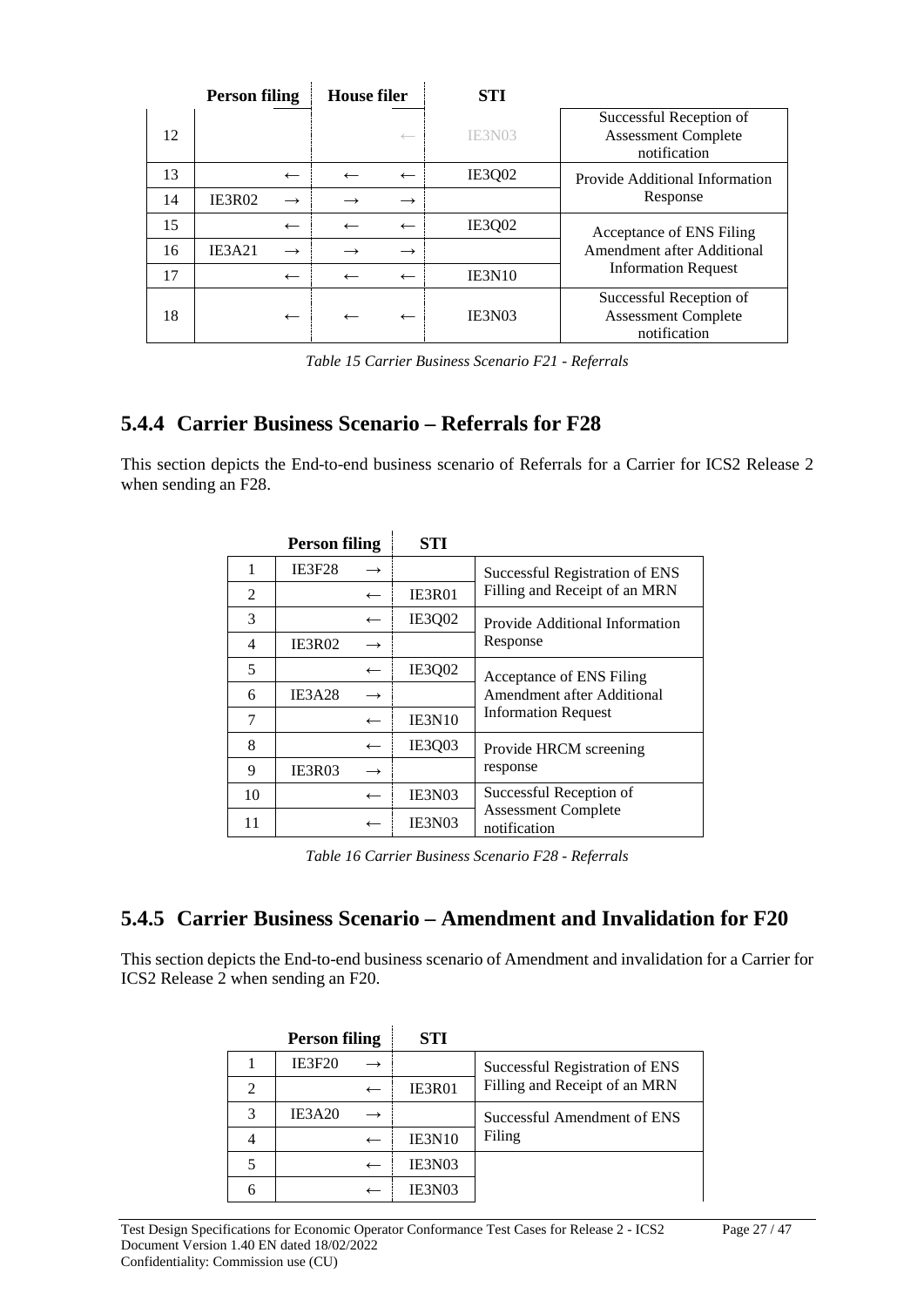|   | <b>Person filing</b> |              | <b>STI</b>    |                                                                |
|---|----------------------|--------------|---------------|----------------------------------------------------------------|
|   |                      | $\leftarrow$ | IE3N03        | Successful Reception of<br>Assessment Complete<br>notification |
| 8 | <b>IE3004</b>        |              |               | Successful Invalidation of an                                  |
| Q |                      |              | <b>IE3R07</b> | <b>ENS</b> Filing                                              |

*Table 17 Carrier Business Scenario F20 – Amendment and invalidation*

### **5.4.6 Carrier Business Scenario - Controls and Arrival Notification for F28**

This section depicts the End-to-end business scenario of Controls and Arrival Notification for a Carrier for ICS2 Release 2 when sending an F28.

|    | <b>Person filing</b>     |              | STI           |                                                                       |
|----|--------------------------|--------------|---------------|-----------------------------------------------------------------------|
| 1  | <b>IE3F28</b>            |              |               | Successful Registration of ENS                                        |
| 2  |                          | $\leftarrow$ | <b>IE3R01</b> | Filling and Receipt of an MRN                                         |
| 3  | $\leftarrow$             |              | IE3N03        | Successful Reception of                                               |
| 4  | $\leftarrow$             |              | IE3N03        | <b>Assessment Complete</b><br>notification                            |
| 5  | $\leftarrow$             |              | <b>IE3N09</b> | Successful Reception of AEO<br>control notification                   |
| 6  | IE3N06                   |              |               | Successful Registration of                                            |
| 7  | $\leftarrow$             |              | <b>IE3R04</b> | <b>Arrival Notification</b>                                           |
| 8  | $\leftarrow$             |              | <b>IE3N08</b> | Successful Reception of Control<br>Notification                       |
| 9  | IE3N06<br>$\rightarrow$  |              |               | Successful Registration of                                            |
| 10 | $\overline{\phantom{m}}$ |              | <b>IE3R04</b> | <b>Arrival Notification</b>                                           |
| 11 |                          |              | <b>IE3N07</b> | Successful Reception of ENS in<br><b>Incorrect State Notification</b> |

*Table 18 Carrier Business Scenario F28 – Controls and Arrival Notification*

#### **5.4.7 Carrier Business Scenario - ENS Not Complete Notification for F21**

This section depicts the End-to-end business scenario of ENS Not Complete Notification for a Carrier for ICS2 Release 2 when sending an F21.

| <b>Person filing</b> |               | <b>STI</b>    |                                                                 |
|----------------------|---------------|---------------|-----------------------------------------------------------------|
|                      | <b>IE3F21</b> |               | Successful Registration of ENS                                  |
|                      |               | <b>IE3R01</b> | Filling and Receipt of an MRN                                   |
|                      |               | IE3N02        | Successful Reception of ENS Not<br><b>Complete Notification</b> |
|                      |               | <b>IE3N11</b> | Successful Reception of ENS<br><b>Pending Notification</b>      |

*Table 19 Carrier Business Scenario F21 – ENS Not complete Notification*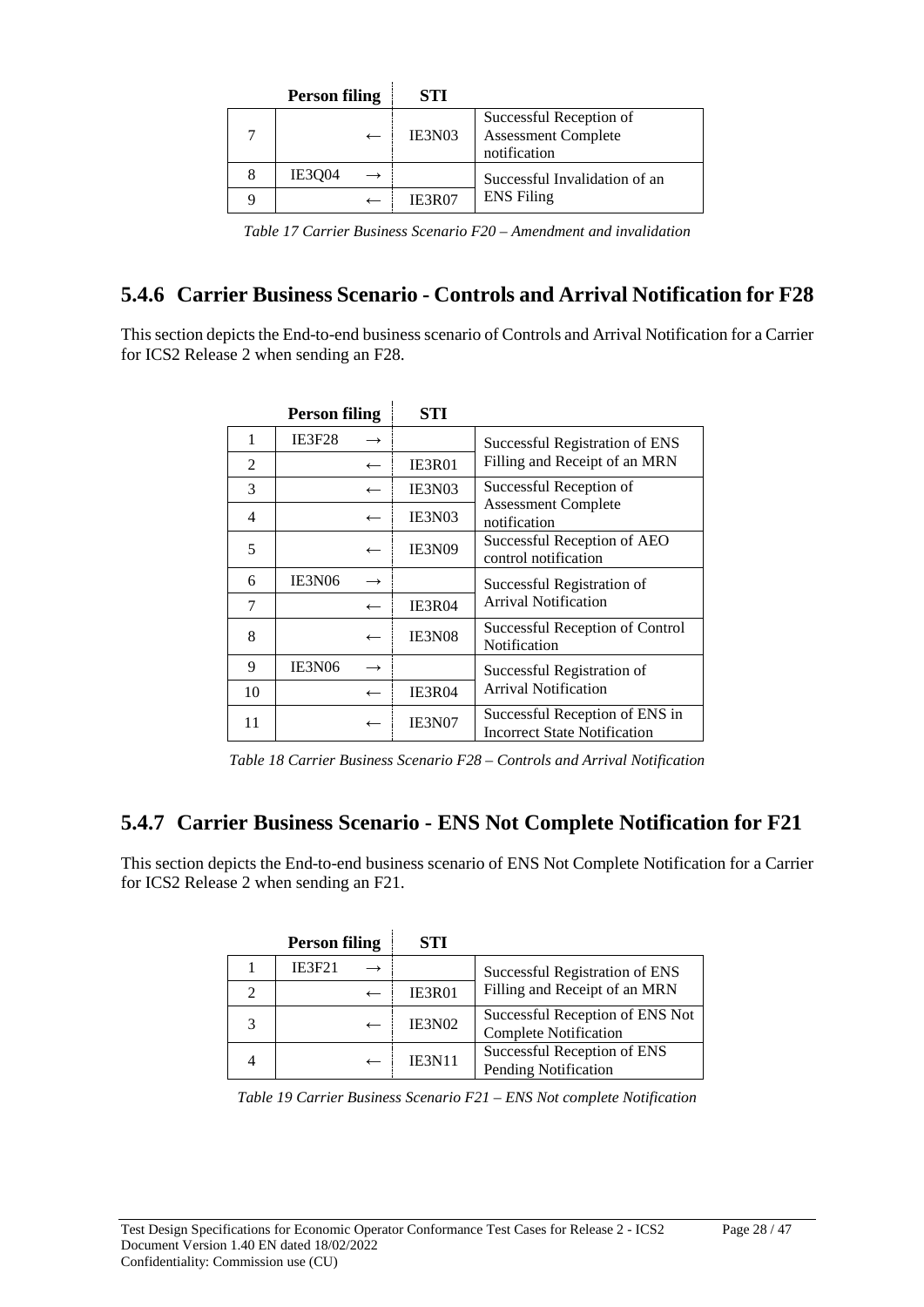### **5.5 Business scenarios for House filers**

As not all types of filings are applicable for each (air cargo) House filer, a house filer must select which types of ENS filing they intend to send: F22, F23+F25, F24, F26.

For each ENS filing, the following table defines the business cases that must be covered to test the complete functionality.

| <b>Business case / ENS Filing</b>    | F22 | $F23 + F25$ | F24 | F26 |
|--------------------------------------|-----|-------------|-----|-----|
| Most Common flow (Mandatory basis)   | X   | X           | X   | X   |
| Do Not Load                          |     | X           | X   | X   |
| Referrals                            | X   | X           | X   | X   |
| Amendment and Invalidation           | X   | X           | X   | X   |
| <b>AEO</b> Control Notification      | X   |             |     | X   |
| <b>ENS</b> Not Complete Notification | X   |             |     | X   |
| <b>ENS</b> Pending Notification      |     |             |     |     |

|  |  | Table 20 House filers functionality |
|--|--|-------------------------------------|
|  |  |                                     |

The functionality will be considered covered once all the business cases applicable per ENS Filing are performed. If more than one ENS filing is selected, all the applicable business cases must be performed for each of them.

As an example, if a house filer selects to support F22 and F24, s/he should perform the following business cases to cover the complete functionality:

- F22 Most Common flow, Referrals, Amendment and Invalidation, AEO Control Notification, ENS Not Complete Notification and ENS Pending Notification;
- F24 Most Common flow, Do Not Load, Referrals and Amendment and invalidation.

The *Carrier* messages, present in some of the flows, will be simulated in order to send the required messages to the EO during the campaign.

The embedded Excel files below describe the End-to-end business scenarios for a Carrier for ICS2 Release 2 when sending the ENS filings.



An example business scenario of each business case is defined below.

#### **5.5.1 House filer Business Scenario - Mandatory basis for F24**

This section depicts the mandatory basis business scenario for a House Filer for ICS2 Release 2 when sending an F24.

The *Carrier* messages, marked in light grey italics in the flow, are mocked by the ICS2 Carrier mock, which will send the required messages as response to the EO messages sent during the campaign.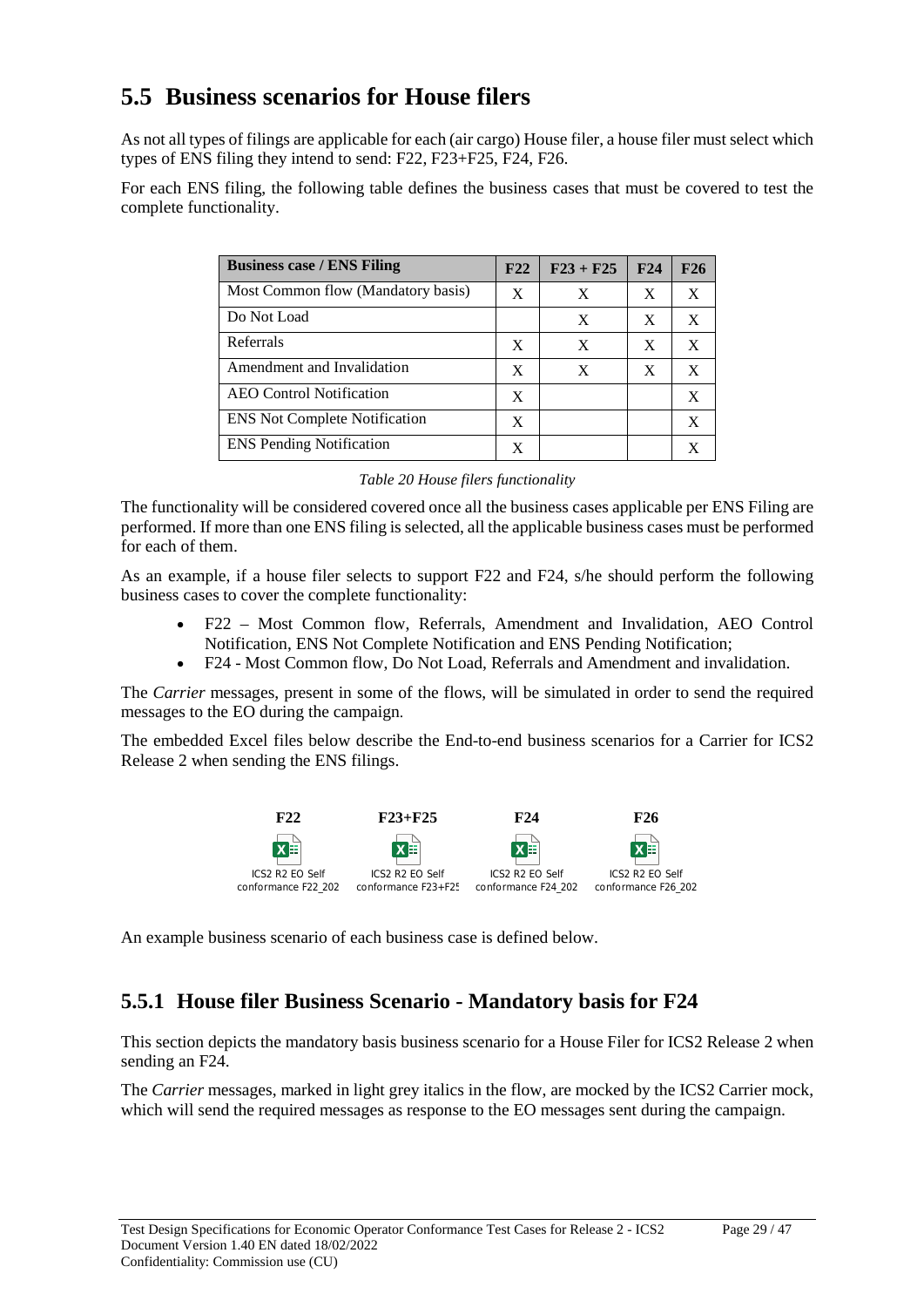|                | <b>Person filing</b><br>(House filer) | <b>Carrier</b><br>mock |                          | <b>STI</b>           |                                                                                                              |
|----------------|---------------------------------------|------------------------|--------------------------|----------------------|--------------------------------------------------------------------------------------------------------------|
| 1              | <b>IE3F24</b>                         |                        | $\rightarrow$            |                      | Successful Registration of                                                                                   |
| $\overline{2}$ | $\leftarrow$                          |                        | $\leftarrow$             | <b>IE3R01</b>        | ENS Filling and Receipt of                                                                                   |
| 3              |                                       |                        | $\longleftarrow$         | IE3R01               | an MRN                                                                                                       |
| 4              | $\leftarrow$                          |                        | $\overline{\phantom{m}}$ | IE3N03               | Successful Reception of<br><b>Assessment Complete</b><br>notification                                        |
| 5              |                                       | <i><b>IE3F27</b></i>   | $\longrightarrow$        |                      | Successful Registration of                                                                                   |
| 6              |                                       |                        | $\longleftarrow$         | <b>IE3R01</b>        | <b>ENS Filling and Receipt of</b><br>an MRN <b>Fehler!</b><br>Verweisquelle konnte nicht<br>gefunden werden. |
|                |                                       |                        | $\longleftarrow$         | <i><b>IE3N03</b></i> | Successful Reception of<br><b>Assessment Complete</b><br>notification                                        |

*Table 21 House filer Business Scenario F24 – Mandatory basis*

#### **5.5.2 House filer Business Scenario – Do not Load for F26**

This section depicts the End-to-end business scenario of Do not Load for a House filer for ICS2 Release 2 when sending an F26.

|   | <b>Person filing</b><br>(House filer) | STI           |                                                |
|---|---------------------------------------|---------------|------------------------------------------------|
|   | <b>IE3F26</b>                         |               | Successful Registration of ENS                 |
| 2 |                                       | IE3R01        | Filling and Receipt of an MRN                  |
|   |                                       | <b>IE3001</b> | Successful Reception of Do not<br>Load request |

*Table 22 House filer business Scenario F26 – Do not Load*

#### **5.5.3 House filer Business Scenario – Referrals for F24**

This section depicts the End-to-end business scenario of Referrals for a House filer for ICS2 Release 2 when sending an F24.

The *Carrier* messages, marked in light grey italics in the flow, are mocked by the ICS2 Carrier mock, which will send the required messages as response to the EO messages sent during the campaign.

|                | <b>Person filing</b><br>(House filer) |                          | <b>Carrier</b><br>mock |                          | <b>STI</b>    |                             |
|----------------|---------------------------------------|--------------------------|------------------------|--------------------------|---------------|-----------------------------|
|                | <b>IE3F24</b>                         | $\rightarrow$            |                        | $\rightarrow$            |               | Successful Registration of  |
| $\overline{2}$ |                                       | $\leftarrow$             | $\leftarrow$           | $\leftarrow$             | <b>IE3R01</b> | ENS Filling and Receipt of  |
| 3              |                                       |                          |                        | $\leftarrow$             | IE3R01        | an MRN                      |
| 4              |                                       | $\leftarrow$             | $\leftarrow$           | $\leftarrow$             | IE3Q02        |                             |
| 5              | IE3A24                                | $\rightarrow$            |                        | $\rightarrow$            |               | Successful Amendment of     |
| 6              |                                       | $\overline{\phantom{m}}$ |                        | $\overline{\phantom{m}}$ | <b>IE3N10</b> | <b>ENS Filing</b>           |
| 7              |                                       | $\leftarrow$             | $\leftarrow$           | $\leftarrow$             | IE3Q02        | Provide Additional          |
| 8              | IE3R02                                | $\rightarrow$            |                        | $\rightarrow$            |               | <b>Information Response</b> |
| 9              |                                       | $\leftarrow$             |                        | $\overline{\phantom{m}}$ | IE3Q03        |                             |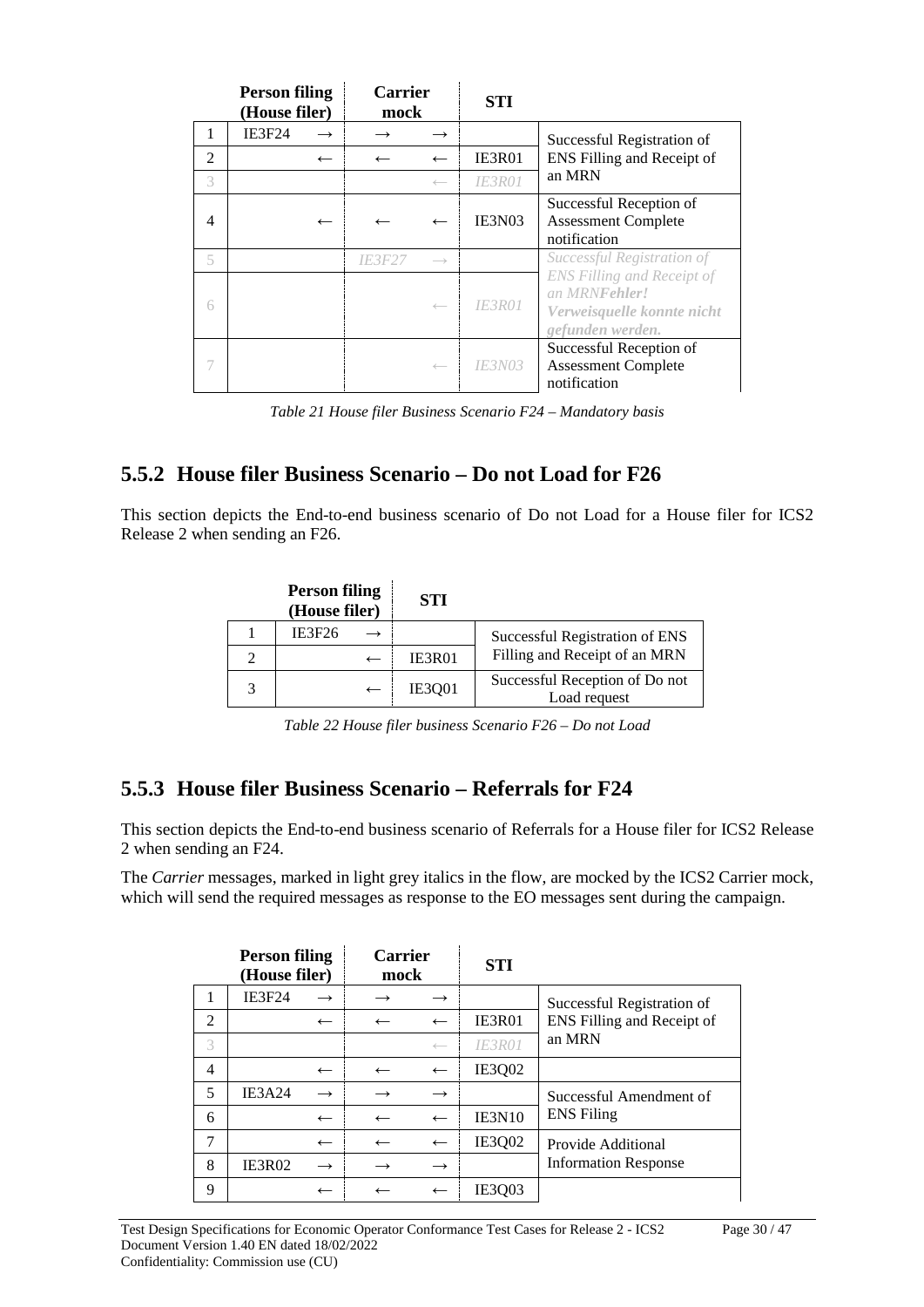|    | <b>Person filing</b><br>(House filer) |               | <b>Carrier</b><br>mock |                   | <b>STI</b>           |                                                                       |
|----|---------------------------------------|---------------|------------------------|-------------------|----------------------|-----------------------------------------------------------------------|
| 10 | IE3R03                                |               |                        |                   |                      | Provide HRCM screening<br>response                                    |
| 11 |                                       | $\leftarrow$  |                        | $\leftarrow$      | IE3N03               | Successful Reception of<br><b>Assessment Complete</b><br>notification |
| 12 |                                       |               | <i><b>IE3F27</b></i>   | $\longrightarrow$ |                      | Successful Registration of                                            |
| 13 |                                       |               |                        | $\longleftarrow$  | <b>IE3R01</b>        | <b>ENS Filling and Receipt of</b><br>an MRN                           |
| 14 |                                       | $\leftarrow$  | $\leftarrow$           | $\leftarrow$      | <b>IE3Q02</b>        | Provide Additional                                                    |
| 15 | IE3R02                                | $\rightarrow$ |                        | $\rightarrow$     |                      | <b>Information Response</b>                                           |
| 16 |                                       | $\leftarrow$  | $\leftarrow$           | $\leftarrow$      | IE3N03               | Successful Reception of                                               |
| 17 |                                       |               |                        | $\longleftarrow$  | <i><b>IE3N03</b></i> | <b>Assessment Complete</b><br>notification                            |

*Table 23 House filer Business Scenario F24 – Referrals*

#### **5.5.4 House filer Business Scenario – Amendment and Invalidation for F22**

This section depicts the End-to-end business scenario of Amendment and invalidation for a House filer for ICS2 Release 2 when sending an F22

| <b>Person filing</b> | <b>STI</b>    |                                |
|----------------------|---------------|--------------------------------|
| <b>IE3F22</b>        |               | Successful Registration of ENS |
|                      | IE3R01        | Filling and Receipt of an MRN  |
| <b>IE3A22</b>        |               | Successful Amendment of ENS    |
|                      | <b>IE3N10</b> | Filing                         |
| <b>IE3004</b>        |               | Successful Invalidation of an  |
|                      | IE3R07        | <b>ENS</b> Filing              |

*Table 24 House filer Business Scenario F22 – Amendment and invalidation*

#### **5.5.5 House filer Business Scenario – AEO Control Notification for F26**

This section depicts the End-to-end business scenario of AEO notification for a House filer for ICS2 Release 2 when sending an F26.

The *Carrier* messages, marked in light grey italics in the flow, are mocked by the ICS2 Carrier mock, which will send the required messages as response to the EO messages sent during the campaign.

|                | <b>Person filing</b><br>(House filer) | <b>Carrier</b><br>mock |                   | <b>STI</b>    |                                                                       |
|----------------|---------------------------------------|------------------------|-------------------|---------------|-----------------------------------------------------------------------|
|                | <b>IE3F26</b>                         |                        |                   |               |                                                                       |
| $\mathfrak{D}$ | $\leftarrow$                          |                        | $\leftarrow$      | IE3R01        | Successful Registration of ENS<br>Filling and Receipt of an MRN       |
| 3              |                                       |                        | $\leftarrow$      | <b>IE3R01</b> |                                                                       |
| 4              | $\leftarrow$                          |                        |                   | IE3N03        | Successful Reception of<br><b>Assessment Complete</b><br>notification |
| $\leq$         |                                       | IF3F2                  | $\longrightarrow$ |               | Successful Registration of ENS                                        |
|                |                                       |                        |                   |               | Filling and Receipt of an MRN                                         |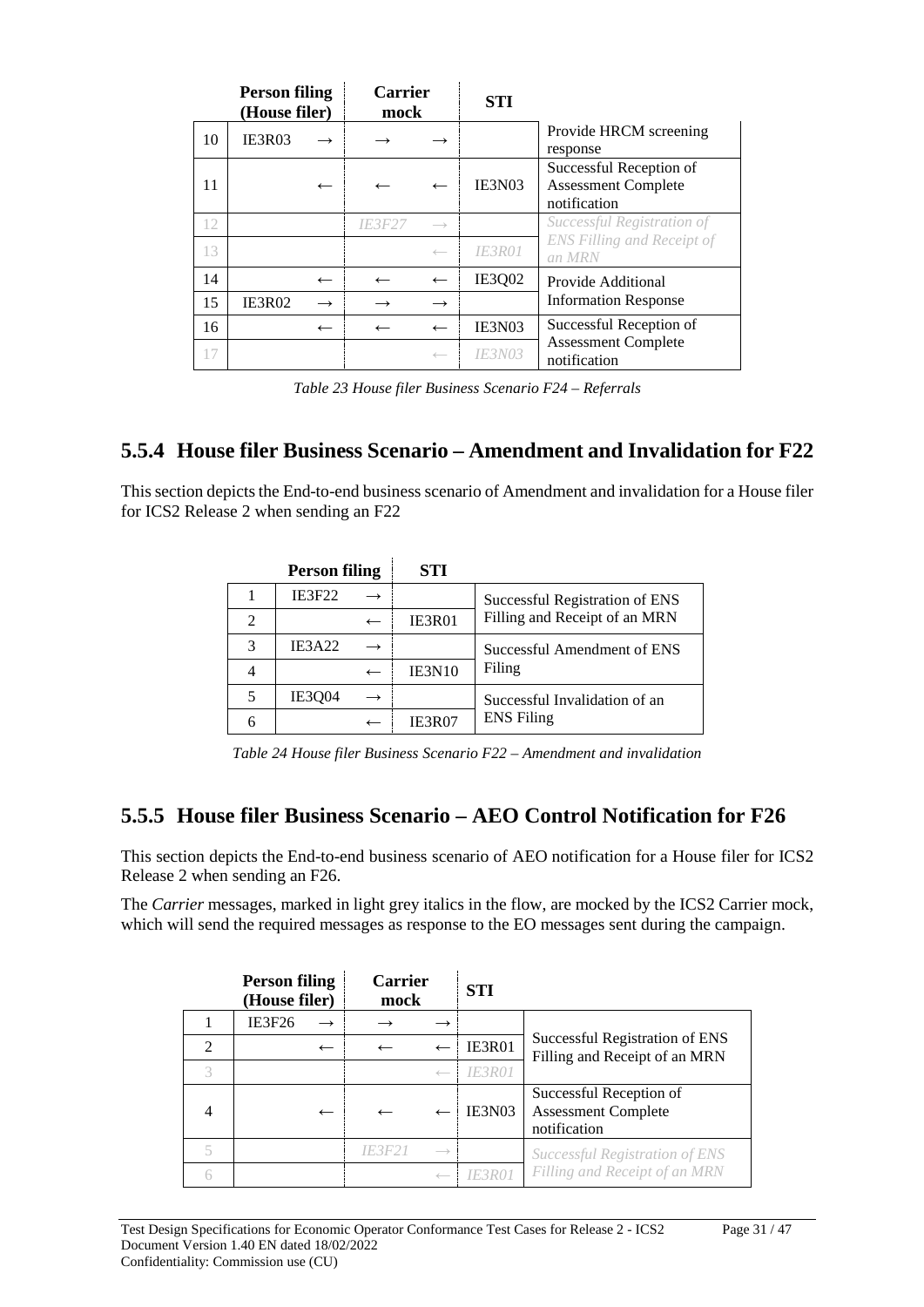|  |  | $\leftarrow$ IE3N03 | Successful Reception of                             |
|--|--|---------------------|-----------------------------------------------------|
|  |  | IE3N03              | <b>Assessment Complete</b><br>notification          |
|  |  | <b>IE3N09</b>       | Successful Reception of AEO<br>control notification |

*Table 25 House filer business Scenario F22 – AEO Notification*

#### **5.5.6 House filer Business Scenario - ENS Not Complete Notification for F26**

This section depicts the End-to-end business scenario of ENS Not Complete Notification for a House filer for ICS2 Release 2 when sending an F26.

| <b>Person filing</b><br>(House filer) | Person not<br>yet filed |               | <b>STI</b>    |                                                          |
|---------------------------------------|-------------------------|---------------|---------------|----------------------------------------------------------|
| IE3F26                                |                         | $\rightarrow$ |               | Successful Registration of ENS                           |
| $\leftarrow$                          |                         |               | <b>IE3R01</b> | Filling and Receipt of an MRN                            |
| $\overline{\phantom{m}}$              |                         |               | IE3N02        | Successful Reception of ENS<br>Not Complete Notification |

*Table 26 House filer business Scenario F26 – ENS Not Complete Notification*

### **5.5.7 House filer Business Scenario – ENS Pending Notification for F22**

This section depicts the End-to-end business scenario of ENS Pending notification for a House filer for ICS2 Release 2 when sending an F22.

The *Carrier* messages, marked in light grey italics in the flow, are mocked by the ICS2 Carrier mock, which will send the required messages as response to the EO messages sent during the campaign.

| Person not<br>yet filed | <b>Carrier</b><br>mock      | <b>STI</b>    |                                                                 |  |
|-------------------------|-----------------------------|---------------|-----------------------------------------------------------------|--|
|                         | IE3F2I<br>$\longrightarrow$ |               | Successful Registration of ENS                                  |  |
|                         |                             | <b>IE3R01</b> | Filling and Receipt of an MRN                                   |  |
|                         |                             | <b>IE3N02</b> | Successful Reception of ENS Not<br><b>Complete Notification</b> |  |
| $\leftarrow$            |                             | <b>IE3N11</b> | Successful Reception of ENS<br>Pending Notification             |  |

*Table 27 House filer business Scenario F22 – ENS Pending Notification*

# **5.6 Business Scenario for Person Notifying the Arrival**

This section depicts the End-to-end business scenario in which the Person filing lodges a F20.

The Person notifying the arrival sends an Arrival Notification for the means of transport. The decision to Control the HC is communicated to the Person notifying the arrival.

A second Arrival notification is sent, with the same identifier previously used, and Incorrect State Notification is triggered and sent to the Person Notifying the arrival.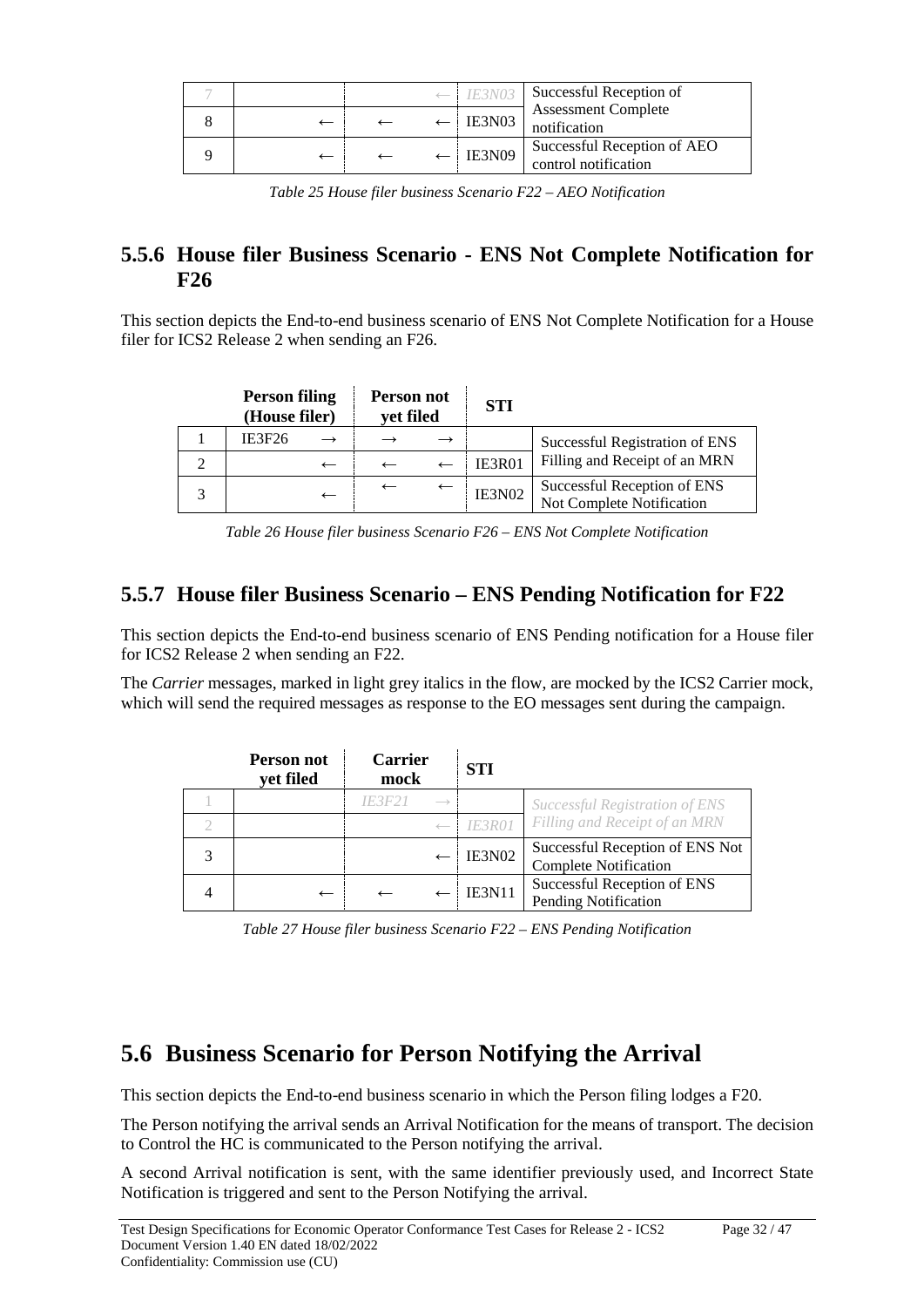The *Person filing* messages, marked in grey italics in the flow, will be simulated in order to generate the MRN required for the EO messages sent during the campaign. The generated MRN is a precondition to fill the Related MRN in IE3N06 messages to be sent by the Person Notifying the Arrival.



|    | <b>Person</b><br>notifying the<br>arrival |               | <b>Person filing</b> |                   | <b>STI</b>    |                                                                       |
|----|-------------------------------------------|---------------|----------------------|-------------------|---------------|-----------------------------------------------------------------------|
|    |                                           |               | <i><b>IE3F20</b></i> | $\longrightarrow$ |               | Successful Registration of ENS                                        |
| 2  |                                           |               |                      | $\longleftarrow$  | <i>IE3R01</i> | Filling and Receipt of an MRN                                         |
| 3  |                                           |               |                      | $\longleftarrow$  | <i>IE3N03</i> |                                                                       |
| 4  |                                           |               |                      | $\longleftarrow$  | <i>IE3N03</i> | Successful Reception of<br><b>Assessment Complete notification</b>    |
| 5  |                                           |               |                      | $\longleftarrow$  | <i>IE3N03</i> |                                                                       |
| 6  | <b>IE3N06</b>                             | $\rightarrow$ |                      | $\rightarrow$     |               | Successful Registration of                                            |
| 7  |                                           | $\leftarrow$  |                      | $\leftarrow$      | <b>IE3R04</b> | <b>Arrival Notification</b>                                           |
| 8  |                                           | $\leftarrow$  |                      | $\leftarrow$      | IE3N08        | Successful Reception of Control<br>Notification                       |
| 9  | IE3N06                                    | $\rightarrow$ |                      | $\rightarrow$     |               | Successful Registration of                                            |
| 10 |                                           | $\leftarrow$  |                      | $\leftarrow$      | IE3R04        | <b>Arrival Notification</b>                                           |
| 11 |                                           | $\leftarrow$  |                      | $\leftarrow$      | IE3N07        | Successful Reception of ENS in<br><b>Incorrect State Notification</b> |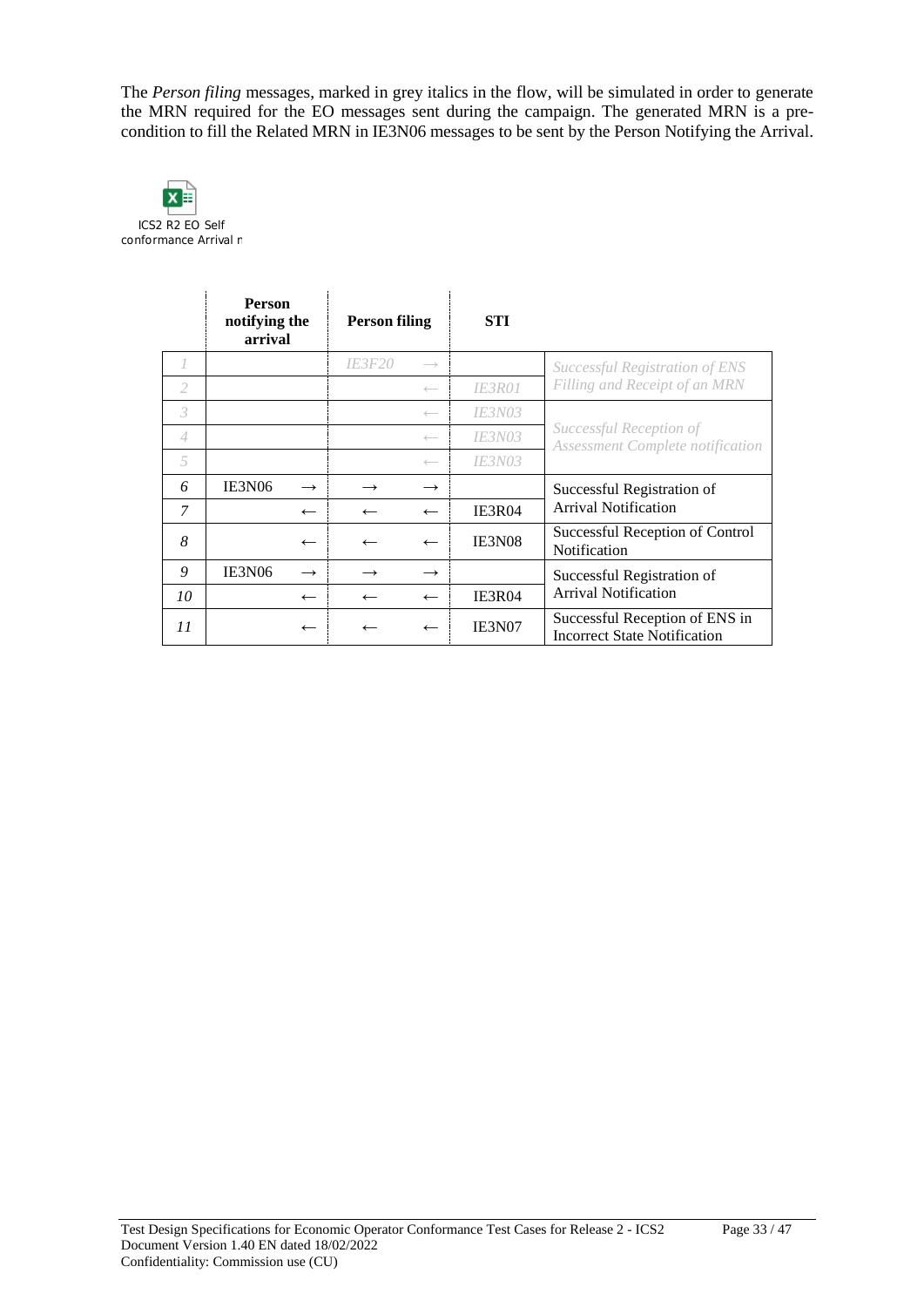### **6 FUNCTIONAL TEST CASES**

# **6.1 Register ENS Filing**

### **6.1.1 Successful Registration of ENS Filling and Receipt of an MRN**

| <b>Successful Registration of ENS Filling and Receipt of an MRN</b>   |                                                                           |                        |                                                                                                                                                                                        |                          |                |                                                                                 |  |
|-----------------------------------------------------------------------|---------------------------------------------------------------------------|------------------------|----------------------------------------------------------------------------------------------------------------------------------------------------------------------------------------|--------------------------|----------------|---------------------------------------------------------------------------------|--|
| ID                                                                    |                                                                           |                        | ICS2-CTC-EO-TS2-010                                                                                                                                                                    |                          |                |                                                                                 |  |
| <b>Purpose</b>                                                        |                                                                           |                        | Verify EO System can send a valid ENS Filing to the STI and receive a registration<br>response containing the assigned MRN.                                                            |                          |                |                                                                                 |  |
|                                                                       | <b>Trader Role</b>                                                        | Carrier.               |                                                                                                                                                                                        |                          |                |                                                                                 |  |
|                                                                       | <b>Pre-Conditions</b>                                                     | $\bullet$<br>$\bullet$ | EO System certificate is properly registered in UUM&DS.<br>Connectivity test cases of section Fehler! Verweisquelle konnte nicht<br>gefunden werden. have been successfully completed. |                          |                |                                                                                 |  |
|                                                                       |                                                                           |                        | <b>Basic Flow of Events</b>                                                                                                                                                            |                          |                |                                                                                 |  |
|                                                                       | <b>Trader Role Actions</b>                                                |                        | Data                                                                                                                                                                                   |                          |                | <b>Expected Result</b>                                                          |  |
| $\mathbf{1}$                                                          | Send a valid IE3FXX ENS<br>Filing.                                        |                        | <b>IE3FXX</b>                                                                                                                                                                          |                          | $\mathbf{1}$   | IE3FXX ENS Filing is sent.                                                      |  |
| 2                                                                     | Receive IE3R01 ENS<br>Registration response.                              |                        | <b>IE3R01</b>                                                                                                                                                                          |                          | $\overline{c}$ | IE3R01 ENS Registration<br>response containing the assigned<br>MRN is received. |  |
|                                                                       | <b>Carrier Mandatory</b><br>basis for F20                                 | $1 - IESF20$           |                                                                                                                                                                                        |                          |                | $2 - IESRO1$                                                                    |  |
| <b>Carrier Do Not Load</b><br>for $F20$                               |                                                                           | $1 - IESF20$           |                                                                                                                                                                                        |                          | $2 -$ IE3R01   |                                                                                 |  |
|                                                                       | <b>Carrier Amendment</b><br>and Invalidation F20                          | $1 - IE2F20$           |                                                                                                                                                                                        | $2 - IE3R01$             |                |                                                                                 |  |
| <b>Carrier Referrals for</b><br>F21                                   |                                                                           | <u>1 – IE3F21</u>      |                                                                                                                                                                                        |                          | $2 - IESRO1$   |                                                                                 |  |
| <b>Carrier ENS Not</b><br>complete for F21                            |                                                                           | $1 - IESF21$           |                                                                                                                                                                                        |                          | $2 - IE3R01$   |                                                                                 |  |
| <b>House filer AEO for</b><br>$5 - IB3F21$<br><b>F26</b>              |                                                                           |                        |                                                                                                                                                                                        |                          | $6 - IESRO1$   |                                                                                 |  |
|                                                                       | <b>House filer ENS</b><br><b>Pending for F22</b>                          | $1 - IB3F21$           |                                                                                                                                                                                        |                          | $2 - IESRO1$   |                                                                                 |  |
|                                                                       | <b>House filer</b><br><b>Amendment and</b><br><b>Invalidation for F22</b> | $1 - IE2F22$           |                                                                                                                                                                                        |                          | $2 - IE3 R 01$ |                                                                                 |  |
|                                                                       | <b>House filer Mandatory</b><br>basis for F24                             | $1 - IESF24$           |                                                                                                                                                                                        |                          | $2 - IE3R01$   |                                                                                 |  |
| for $F24$                                                             | <b>House filer Referrals</b>                                              | <u>1 – IE3F24</u>      |                                                                                                                                                                                        |                          | $2 - IESRO1$   |                                                                                 |  |
| F21                                                                   | <b>Carrier Referrals for</b>                                              | $3 - IESF26$           |                                                                                                                                                                                        | $4 - IESRO1, 5 - IESRO1$ |                |                                                                                 |  |
| <b>House filer Do Not</b><br>$1 - IESF26$<br>Load for F26             |                                                                           |                        |                                                                                                                                                                                        | $2 - IE3R01$             |                |                                                                                 |  |
| <b>House filer AEO for</b><br>$1 - IESF26$<br>F26                     |                                                                           |                        |                                                                                                                                                                                        |                          | $2 - IE3R01$   |                                                                                 |  |
| <b>House filer ENS Not</b><br>$1 - IESF26$<br><b>Complete for F26</b> |                                                                           |                        |                                                                                                                                                                                        |                          | $2 -$ IE3R01   |                                                                                 |  |
| F24                                                                   | <b>House Filer</b><br><b>Mandatory basis for</b>                          | $5 - IB3F27$           |                                                                                                                                                                                        |                          |                | $6 - IB3R01$                                                                    |  |
| for F24                                                               | <b>House Filer Referrals</b>                                              | $12 - IB3F27$          |                                                                                                                                                                                        |                          | $13 - IB3R01$  |                                                                                 |  |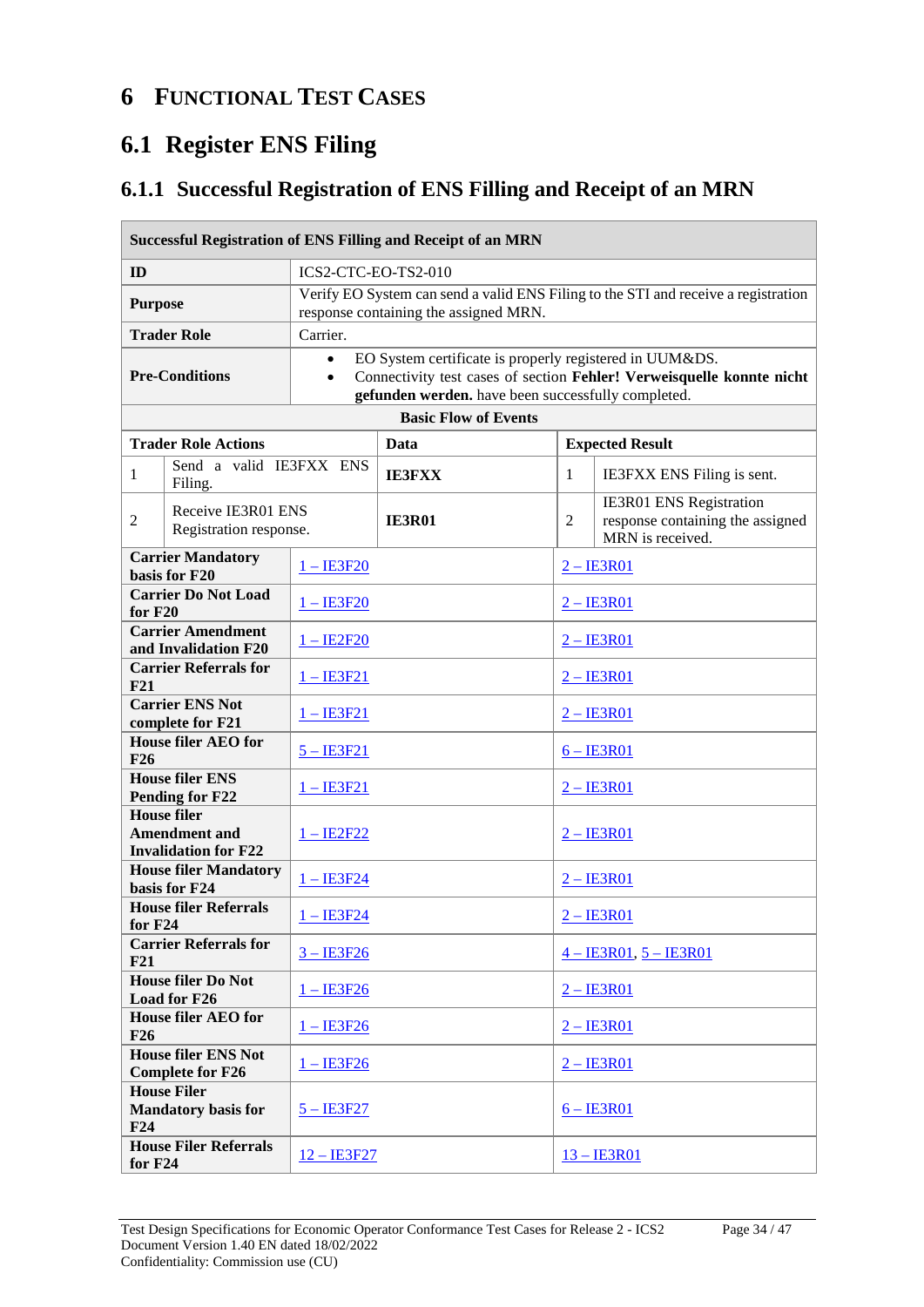| <b>Carrier Referrals for</b><br>F28          | $1 - IE2F28$                                                              | $2 - IESRO1$                                                              |  |  |
|----------------------------------------------|---------------------------------------------------------------------------|---------------------------------------------------------------------------|--|--|
| <b>Carrier Controls and</b><br>AN for F28    | $1 - IE2F28$                                                              | $2 - IESRO1$                                                              |  |  |
| <b>Express Business</b>                      | $5 - IESF30$                                                              | $6 - IESRO1$                                                              |  |  |
| <b>Scenario 1</b>                            | $10 - IESF30$                                                             | $11 - IE3R01$                                                             |  |  |
| <b>Express Business</b>                      | $5 - IESF31$                                                              | $6 - IESRO1$                                                              |  |  |
| <b>Scenario 2</b>                            | $10 - IE3F31$                                                             | $11 -$ <b>IE3R01</b>                                                      |  |  |
| <b>Express Business</b><br><b>Scenario 1</b> | $1 - \text{IE3F32}$                                                       | $2 - IE3R01$                                                              |  |  |
| <b>Express Business</b><br><b>Scenario 2</b> | $1 - IESF32$                                                              | $2 - IE3R01$                                                              |  |  |
| <b>Express Business</b><br><b>Scenario 3</b> | $1 - IESF32$                                                              | $2 - IESRO1$                                                              |  |  |
| <b>Express Business</b><br><b>Scenario 3</b> | $5 - IESF33$                                                              | $6 - IESRO1$                                                              |  |  |
| <b>Postal Business</b><br><b>Scenario 1</b>  | 1 - IE3F43                                                                | $2 - IE3R01$                                                              |  |  |
| <b>Postal Business</b><br><b>Scenario 3</b>  | $3 - IESF43$                                                              | $4 - IE3R01$                                                              |  |  |
| <b>Postal Business</b><br>Scenario 1         | $5 - IESF44$                                                              | $6 - IESRO1$                                                              |  |  |
| <b>Postal Business</b><br><b>Scenario 3</b>  | $1 - IE3F44$                                                              | $2 - IE3R01$                                                              |  |  |
| <b>Post-Conditions</b>                       |                                                                           | IE3R01 ENS Registration response containing the assigned MRN is received. |  |  |
| <b>Pass Criteria</b>                         | IE3R01 ENS Registration response containing the assigned MRN is received. |                                                                           |  |  |

*Table 28 ICS2-CTC-EO-TS2-010*

# **6.2 Amend ENS Filing**

### **6.2.1 Successful Amendment of ENS Filing**

| <b>Successful Amendment of ENS Filing</b>                                   |                                              |                                                                                                                                                                                                          |                                            |                |                                                                         |  |
|-----------------------------------------------------------------------------|----------------------------------------------|----------------------------------------------------------------------------------------------------------------------------------------------------------------------------------------------------------|--------------------------------------------|----------------|-------------------------------------------------------------------------|--|
| <b>ID</b>                                                                   |                                              | ICS2-CTC-EO-TS5-010                                                                                                                                                                                      |                                            |                |                                                                         |  |
| <b>Purpose</b>                                                              |                                              |                                                                                                                                                                                                          |                                            |                | Verify EO System can send an Amendment to an already lodged ENS Filing. |  |
|                                                                             | <b>Trader Role</b>                           | Carrier.                                                                                                                                                                                                 |                                            |                |                                                                         |  |
|                                                                             | <b>Pre-Conditions</b>                        | EO System certificate is properly registered in UUM&DS.<br>٠<br>Connectivity test cases of section Fehler! Verweisquelle konnte nicht<br>$\bullet$<br>gefunden werden. have been successfully completed. |                                            |                |                                                                         |  |
| <b>Basic Flow of Events</b>                                                 |                                              |                                                                                                                                                                                                          |                                            |                |                                                                         |  |
| <b>Trader Role Actions</b>                                                  |                                              |                                                                                                                                                                                                          | Data                                       |                | <b>Expected Result</b>                                                  |  |
| 1                                                                           | Send a valid IE3AXX ENS<br>filing amendment. |                                                                                                                                                                                                          | <b>IE3AXX</b>                              | 1              | <b>IE3AXX ENS Filing</b><br>amendment is sent.                          |  |
| 2                                                                           | Receive IE3N10 Amendment<br>notification.    |                                                                                                                                                                                                          | <b>IE3N10</b>                              | $\overline{2}$ | <b>IE3N10</b> Amendment notification<br>is received.                    |  |
| <b>Carrier Amendment</b><br>$3 - IE3A20$<br>and Invalidation F20            |                                              |                                                                                                                                                                                                          |                                            | $4 - IE3N10$   |                                                                         |  |
| House filer<br>Amendment and<br>$3 - IB3A22$<br><b>Invalidation for F22</b> |                                              | $4 - IE3N10$                                                                                                                                                                                             |                                            |                |                                                                         |  |
| <b>House filer Referrals</b><br>for $F24$                                   |                                              | $5 - IESA24$                                                                                                                                                                                             |                                            |                | $6 - IESN10$                                                            |  |
| <b>Post-Conditions</b>                                                      |                                              |                                                                                                                                                                                                          | IE3N10 Amendment notification is received. |                |                                                                         |  |

Test Design Specifications for Economic Operator Conformance Test Cases for Release 2 - ICS2 Page 35 / 47 Document Version 1.40 EN dated 18/02/2022 Confidentiality: Commission use (CU)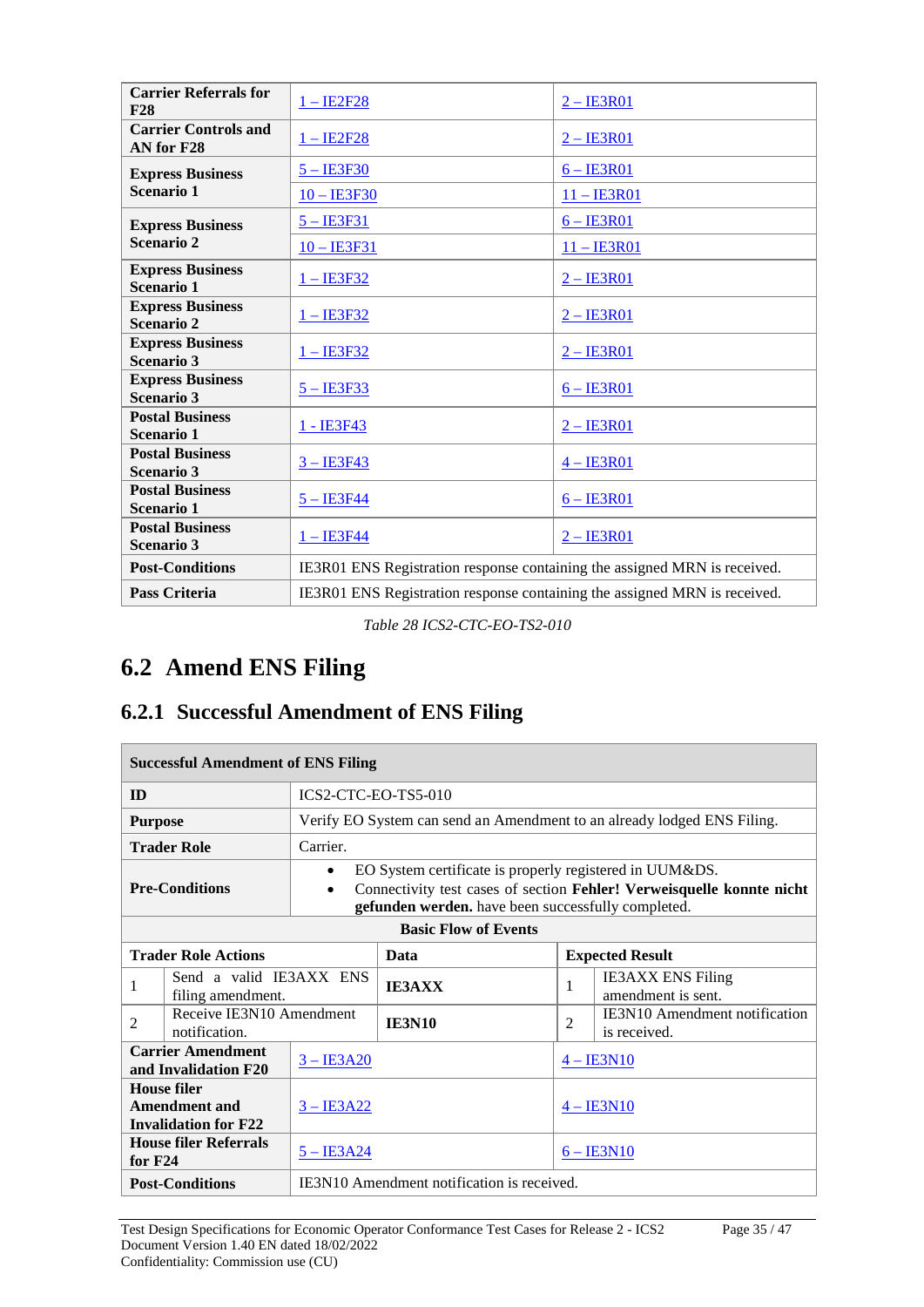Г

*Table 29 ICS2-CTC-EO-TS5-010*

### **6.3 Invalidate ENS Filling**

#### **6.3.1 Successful Invalidation of an ENS Filing**

| <b>Successful Invalidation of ENS Filing</b>                          |                                                     |                                                                                                                                                                                                                                                                           |                                                             |                        |                                                                                    |  |
|-----------------------------------------------------------------------|-----------------------------------------------------|---------------------------------------------------------------------------------------------------------------------------------------------------------------------------------------------------------------------------------------------------------------------------|-------------------------------------------------------------|------------------------|------------------------------------------------------------------------------------|--|
| ID                                                                    |                                                     | ICS2-CTC-EO-TS8-010                                                                                                                                                                                                                                                       |                                                             |                        |                                                                                    |  |
| <b>Purpose</b>                                                        |                                                     |                                                                                                                                                                                                                                                                           |                                                             |                        | Verify that EO System can send an invalidation request for an existing ENS Filing. |  |
|                                                                       | <b>Trader Role</b>                                  |                                                                                                                                                                                                                                                                           | Postal Operator, Express Operator, Carrier and House filer. |                        |                                                                                    |  |
| <b>Pre-Conditions</b>                                                 |                                                     | EO System certificate is properly registered in UUM&DS.<br>$\bullet$<br>Connectivity test cases of section Fehler! Verweisquelle konnte nicht<br>$\bullet$<br>gefunden werden. have been successfully completed.<br>EO requested to have this functionality.<br>$\bullet$ |                                                             |                        |                                                                                    |  |
| <b>Basic Flow of Events</b>                                           |                                                     |                                                                                                                                                                                                                                                                           |                                                             |                        |                                                                                    |  |
| <b>Trader Role Actions</b>                                            |                                                     | Data                                                                                                                                                                                                                                                                      |                                                             | <b>Expected Result</b> |                                                                                    |  |
| 1                                                                     | IE3Q04<br>Send<br>request.                          | Invalidation                                                                                                                                                                                                                                                              | <b>IE3Q04</b><br>1                                          |                        | IE3Q04 Invalidation request is<br>sent.                                            |  |
| 2                                                                     | Receive IE3R07 Invalidation<br>acceptance response. |                                                                                                                                                                                                                                                                           | <b>IE3R07</b>                                               | $\overline{c}$         | IE3R07 Invalidation acceptance<br>response is received.                            |  |
| <b>Carrier Amendment</b><br>and Invalidation F20                      |                                                     | $8 - IE3Q04$                                                                                                                                                                                                                                                              |                                                             | $9 - IE3 R 07$         |                                                                                    |  |
| <b>House filer</b><br><b>Amendment and</b><br><b>Invalidation F20</b> |                                                     | $5 - IB3Q04$                                                                                                                                                                                                                                                              |                                                             | $6 - IESRO7$           |                                                                                    |  |
|                                                                       | <b>Post-Conditions</b>                              | IE3R07 Invalidation acceptance response is received.                                                                                                                                                                                                                      |                                                             |                        |                                                                                    |  |
|                                                                       | <b>Pass Criteria</b>                                | IE3R07 Invalidation acceptance response is received.                                                                                                                                                                                                                      |                                                             |                        |                                                                                    |  |

*Table 30 ICS2-CTC-EO-TS8-010*

### **6.4 Notify Arrival of Means of Transport**

#### **6.4.1 Successful Registration of Arrival Notification**

|                                                       | <b>Successful Registration of Arrival Notification</b> |                     |                                                                                                                                                                                                                       |                |                                                   |                                         |
|-------------------------------------------------------|--------------------------------------------------------|---------------------|-----------------------------------------------------------------------------------------------------------------------------------------------------------------------------------------------------------------------|----------------|---------------------------------------------------|-----------------------------------------|
| ID                                                    |                                                        | ICS2-CTC-EO-TS9-010 |                                                                                                                                                                                                                       |                |                                                   |                                         |
| <b>Purpose</b>                                        |                                                        |                     | Verify EO System can send a valid Arrival notification to the STI and receive a<br>registration response containing the assigned MRN.                                                                                 |                |                                                   |                                         |
|                                                       | <b>Trader Role</b>                                     |                     | Person notifying the arrival                                                                                                                                                                                          |                |                                                   |                                         |
| $\bullet$<br><b>Pre-Conditions</b><br>$\bullet$       |                                                        |                     | EO System certificate is properly registered in UUM&DS.<br>Connectivity test cases of section Fehler! Verweisquelle konnte nicht<br>gefunden werden. have been successfully completed.<br><b>Basic Flow of Events</b> |                |                                                   |                                         |
|                                                       | <b>Trader Role Actions</b>                             |                     | Data                                                                                                                                                                                                                  |                | <b>Expected Result</b>                            |                                         |
|                                                       | Send a valid IE3N06 Arrival<br>notification.           |                     | <b>IE3N06</b>                                                                                                                                                                                                         |                | 1                                                 | IE3N06 Arrival notification is<br>sent. |
| Receive IE3R04 Arrival<br>2<br>registration response. |                                                        | IE3R04              |                                                                                                                                                                                                                       | $\overline{c}$ | EO System confirms the<br>reception of the IE3R04 |                                         |
|                                                       | <b>Express Business</b>                                | $-$ IE3N06          |                                                                                                                                                                                                                       |                | $9 - IE3R04$                                      |                                         |
| Scenario 1                                            |                                                        | 13 – IE3N06         |                                                                                                                                                                                                                       |                | 14 – IE3R04                                       |                                         |

Test Design Specifications for Economic Operator Conformance Test Cases for Release 2 - ICS2 Page 36 / 47 Document Version 1.40 EN dated 18/02/2022 Confidentiality: Commission use (CU)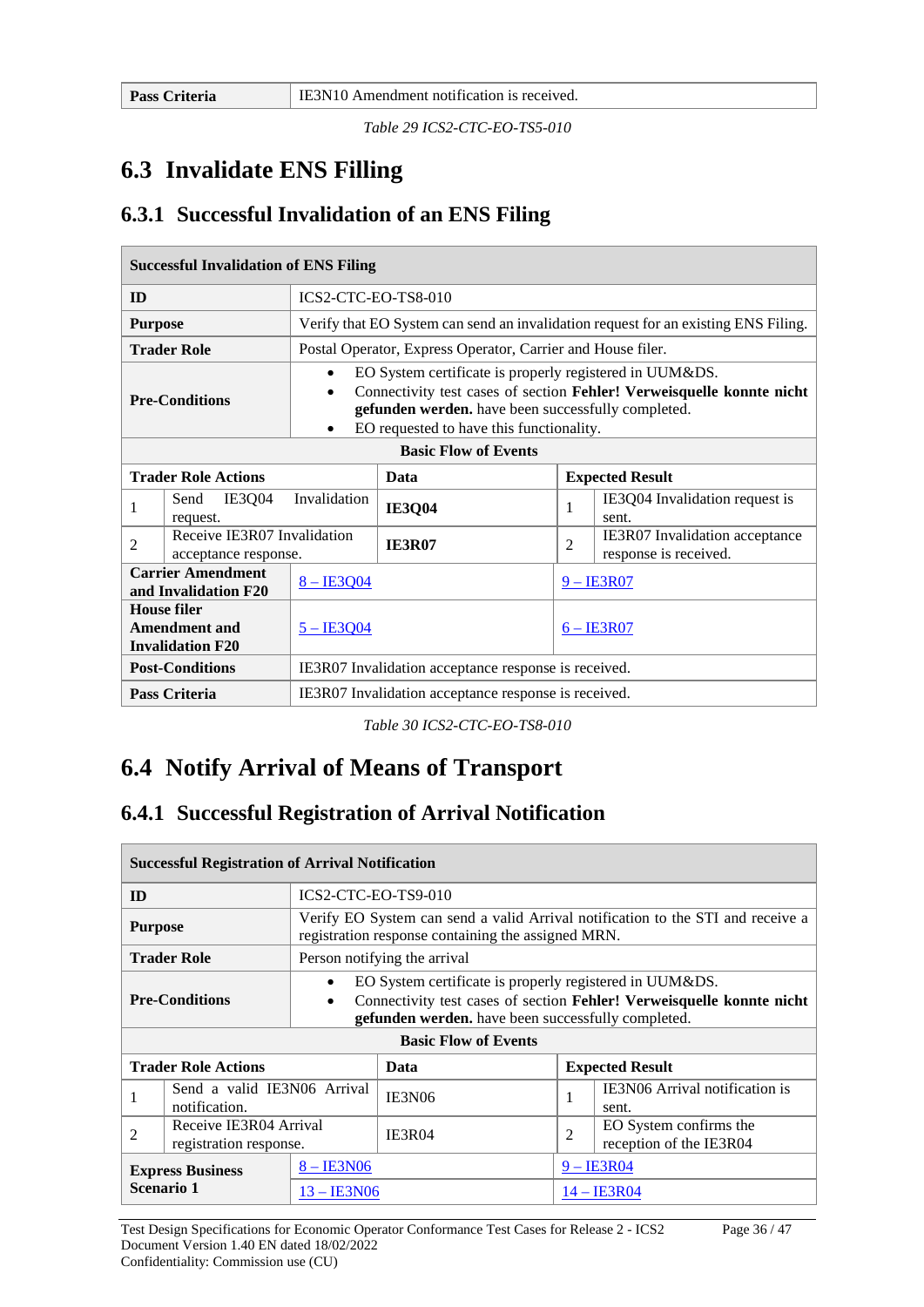| <b>Express Business</b>             | $8 - IE3N06$                                                                  | $9 - IE4R04$         |  |  |  |
|-------------------------------------|-------------------------------------------------------------------------------|----------------------|--|--|--|
| Scenario 2                          | 14 - IE3N06                                                                   | $15 - IB3R04$        |  |  |  |
| Person notifying the                | $6 - IE3N06$                                                                  | $7 - IESRO4$         |  |  |  |
| arrival Business<br><b>Scenario</b> | $9 - IE3N06$                                                                  | $10 - \text{IE}3R04$ |  |  |  |
| <b>Carrier Controls and</b>         | $6 - IB3N06$                                                                  | $7 - IESRO4$         |  |  |  |
| AN for F28                          | $9 - IE3N06$                                                                  | $10 - \text{IE}3R04$ |  |  |  |
| <b>Post-Conditions</b>              | IE3R04 Arrival Registration response containing the assigned MRN is received. |                      |  |  |  |
| <b>Pass Criteria</b>                | IE3R04 Arrival Registration response containing the assigned MRN is received. |                      |  |  |  |

*Table 31 ICS2-CTC-EO-TS9-010*

# **6.5 Receive Notifications from STI**

### **6.5.1 Successful Reception of Assessment Complete notification**

| <b>Successful Reception of Assessment Complete notification</b> |                                                     |                                                                                                                                                                                                                  |                                                                |              |                                                         |  |  |
|-----------------------------------------------------------------|-----------------------------------------------------|------------------------------------------------------------------------------------------------------------------------------------------------------------------------------------------------------------------|----------------------------------------------------------------|--------------|---------------------------------------------------------|--|--|
| ID                                                              |                                                     | ICS2-CTC-EO-TS12-010                                                                                                                                                                                             |                                                                |              |                                                         |  |  |
| <b>Purpose</b>                                                  |                                                     |                                                                                                                                                                                                                  | Verify EO System can receive Assessment Complete notification. |              |                                                         |  |  |
|                                                                 | <b>Trader Role</b>                                  |                                                                                                                                                                                                                  | Postal Operator, Express Operator, Carrier and House filer.    |              |                                                         |  |  |
| <b>Pre-Conditions</b>                                           |                                                     | EO System certificate is properly registered in UUM&DS.<br>$\bullet$<br>Connectivity test cases of section Fehler! Verweisquelle konnte nicht<br>$\bullet$<br>gefunden werden. have been successfully completed. |                                                                |              |                                                         |  |  |
|                                                                 |                                                     |                                                                                                                                                                                                                  | <b>Basic Flow of Events</b>                                    |              |                                                         |  |  |
|                                                                 | <b>Trader Role Actions</b>                          |                                                                                                                                                                                                                  | Data                                                           |              | <b>Expected Result</b>                                  |  |  |
| 1                                                               | Receive IE3N03 Assessment<br>complete notification. |                                                                                                                                                                                                                  | <b>IE3N03</b>                                                  | $\mathbf{1}$ | IE3N03 Assessment complete<br>notification is received. |  |  |
|                                                                 | <b>Postal Business</b>                              | $3 - IE3N03$                                                                                                                                                                                                     |                                                                |              |                                                         |  |  |
| scenario 1                                                      |                                                     | $4 - IE3N03$                                                                                                                                                                                                     |                                                                |              |                                                         |  |  |
|                                                                 | <b>Postal Business</b>                              | $5 - IESN03$                                                                                                                                                                                                     |                                                                |              |                                                         |  |  |
|                                                                 | Scenario 3                                          | $10 - \text{IE3N03}$                                                                                                                                                                                             |                                                                |              |                                                         |  |  |
|                                                                 |                                                     | $3 - IESN03$                                                                                                                                                                                                     |                                                                |              |                                                         |  |  |
|                                                                 | <b>Express Business</b>                             | $4 - IE3N03$                                                                                                                                                                                                     |                                                                |              |                                                         |  |  |
|                                                                 | Scenario 1                                          | $7 - IESN03$                                                                                                                                                                                                     |                                                                |              |                                                         |  |  |
|                                                                 |                                                     | $12 - IE3N03$                                                                                                                                                                                                    |                                                                |              |                                                         |  |  |
|                                                                 |                                                     | $3 - IE3N03$                                                                                                                                                                                                     |                                                                |              |                                                         |  |  |
|                                                                 | <b>Express Business</b>                             | $4 - IE3N03$                                                                                                                                                                                                     |                                                                |              |                                                         |  |  |
|                                                                 | Scenario 2                                          | $7 - IESN03$                                                                                                                                                                                                     |                                                                |              |                                                         |  |  |
|                                                                 |                                                     | $12 - IE3N03$                                                                                                                                                                                                    |                                                                |              |                                                         |  |  |
|                                                                 | <b>Express Business</b>                             | $3 - IESN03$                                                                                                                                                                                                     |                                                                |              |                                                         |  |  |
|                                                                 | Scenario 3                                          | $4 - IE3N03$                                                                                                                                                                                                     |                                                                |              |                                                         |  |  |
|                                                                 |                                                     | $9 - IE3N03$                                                                                                                                                                                                     |                                                                |              |                                                         |  |  |
|                                                                 | <b>Carrier Mandatory</b>                            | $3 - IESN03$                                                                                                                                                                                                     |                                                                |              |                                                         |  |  |
| basis for F20                                                   |                                                     | $4 - IE3N03$                                                                                                                                                                                                     |                                                                |              |                                                         |  |  |
|                                                                 |                                                     | $5 - IESN03$                                                                                                                                                                                                     |                                                                |              |                                                         |  |  |
|                                                                 | <b>Carrier Do Not Load</b>                          | $4 - IE3N03$                                                                                                                                                                                                     |                                                                |              |                                                         |  |  |
| F20                                                             |                                                     | $5 - \text{IE3N03}$                                                                                                                                                                                              |                                                                |              |                                                         |  |  |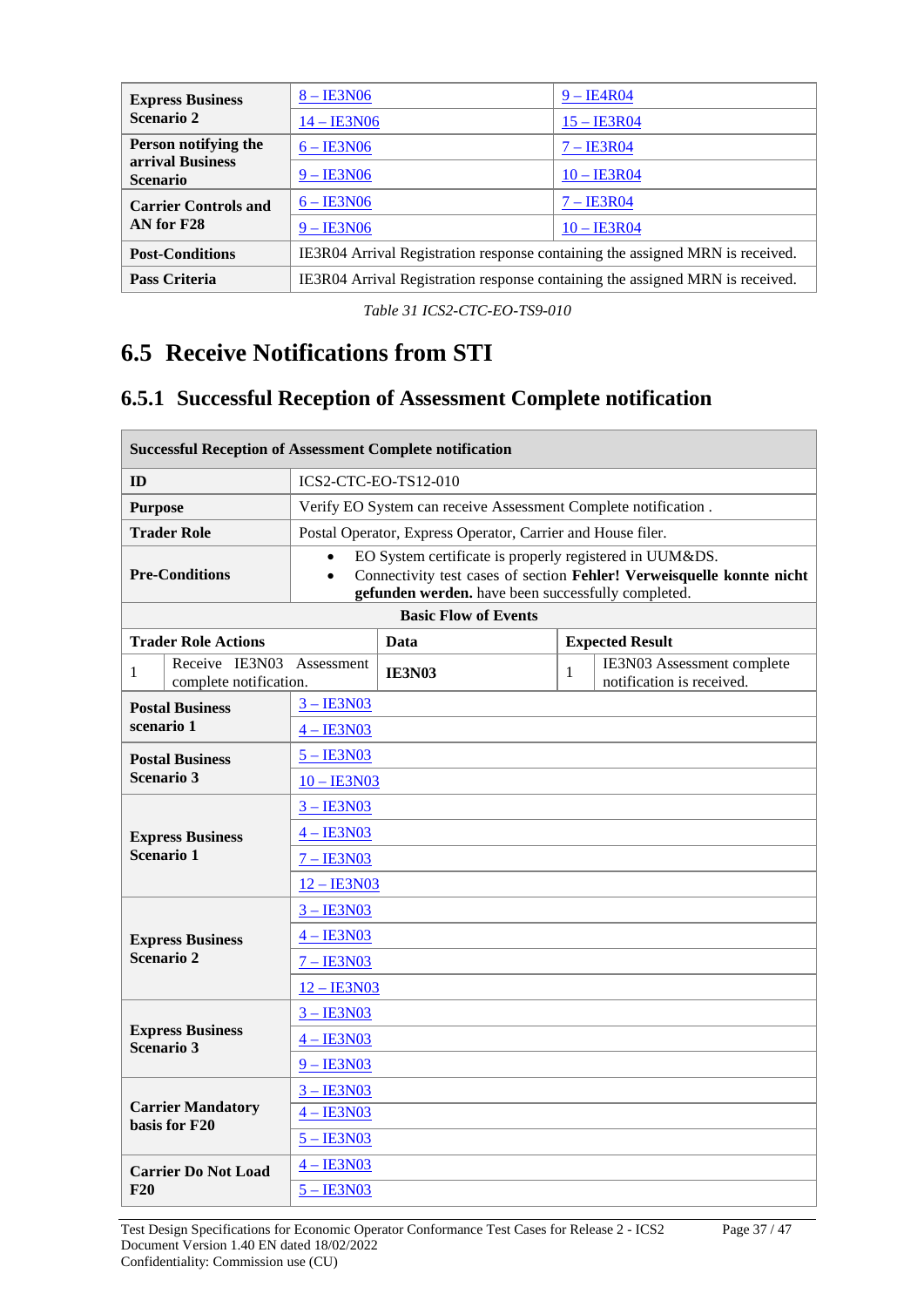|                                                  | $5 - IESN03$                                         |
|--------------------------------------------------|------------------------------------------------------|
| <b>Carrier Amendment</b><br>and Invalidation F20 | 6 - IE3N03                                           |
|                                                  | 7 - IE3N03                                           |
| <b>Carrier Referrals for</b>                     | 12 - IE3N03                                          |
| F21                                              | 18 - IE3N03                                          |
| <b>Carrier Referrals for</b>                     | $10 - \text{IE3N03}$                                 |
| <b>F28</b>                                       | $11 - IE3N03$                                        |
| <b>Carrier Controls and</b>                      | $3 - IESN03$                                         |
| AN for F28                                       | $4 - IE3N03$                                         |
| <b>House Filer</b>                               | $4 - IE3N03$                                         |
| <b>Mandatory basis for</b>                       | 7 - IE3N03                                           |
| F24                                              | 8 - IE3N03                                           |
|                                                  | 11 - IE3N03                                          |
| <b>House filer Referrals</b><br>for $F24$        | 16 - IE3N03                                          |
|                                                  | 17 - IE3N03                                          |
|                                                  | 4 - IE3N03                                           |
| <b>House filer AEO for</b><br>F26                | 7 - IE3N03                                           |
|                                                  | 8 - IE3N03                                           |
| <b>Post-Conditions</b>                           | IE3N03 Assessment complete notification is received. |
| <b>Pass Criteria</b>                             | IE3N03 Assessment complete notification is received. |

*Table 32 ICS2-CTC-EO-TS12-010*

### **6.5.2 Successful Reception of Do not Load request**

| <b>Successful Reception of Do not Load request</b>        |                                                                                                                                                                                                                         |                                                             |   |                                            |  |
|-----------------------------------------------------------|-------------------------------------------------------------------------------------------------------------------------------------------------------------------------------------------------------------------------|-------------------------------------------------------------|---|--------------------------------------------|--|
| ID                                                        |                                                                                                                                                                                                                         | ICS2-CTC-EO-TS13-010                                        |   |                                            |  |
| <b>Purpose</b>                                            |                                                                                                                                                                                                                         | Verify EO System can receive Do Not Load request.           |   |                                            |  |
| <b>Trader Role</b>                                        |                                                                                                                                                                                                                         | Postal Operator, Express Operator, Carrier and House filer. |   |                                            |  |
| <b>Pre-Conditions</b>                                     | EO System certificate is properly registered in UUM&DS.<br>$\bullet$<br>Connectivity test cases of section Fehler! Verweisquelle konnte nicht<br>$\bullet$<br><b>gefunden werden.</b> have been successfully completed. |                                                             |   |                                            |  |
| <b>Basic Flow of Events</b>                               |                                                                                                                                                                                                                         |                                                             |   |                                            |  |
| <b>Trader Role Actions</b>                                |                                                                                                                                                                                                                         | Data                                                        |   | <b>Expected Result</b>                     |  |
| Receive IE3Q01 Do not load<br>1<br>request.               |                                                                                                                                                                                                                         | <b>IE3Q01</b>                                               | 1 | IE3Q01 Do not load request is<br>received. |  |
| <b>Carrier Do Not Load</b><br>$3 - IE3001$<br>F20         |                                                                                                                                                                                                                         |                                                             |   |                                            |  |
| <b>House filer Do Not</b><br>$3 - IE3001$<br>Load for F26 |                                                                                                                                                                                                                         |                                                             |   |                                            |  |
| <b>Post-Conditions</b>                                    |                                                                                                                                                                                                                         | IE3Q01 Do not load request is received.                     |   |                                            |  |
| <b>Pass Criteria</b>                                      |                                                                                                                                                                                                                         | IE3Q01 Do not load request is received.                     |   |                                            |  |

*Table 33 ICS2-CTC-EO-TS13-010*

### **6.5.3 Successful Reception of AEO control notification**

**Successful Reception of AEO control notification**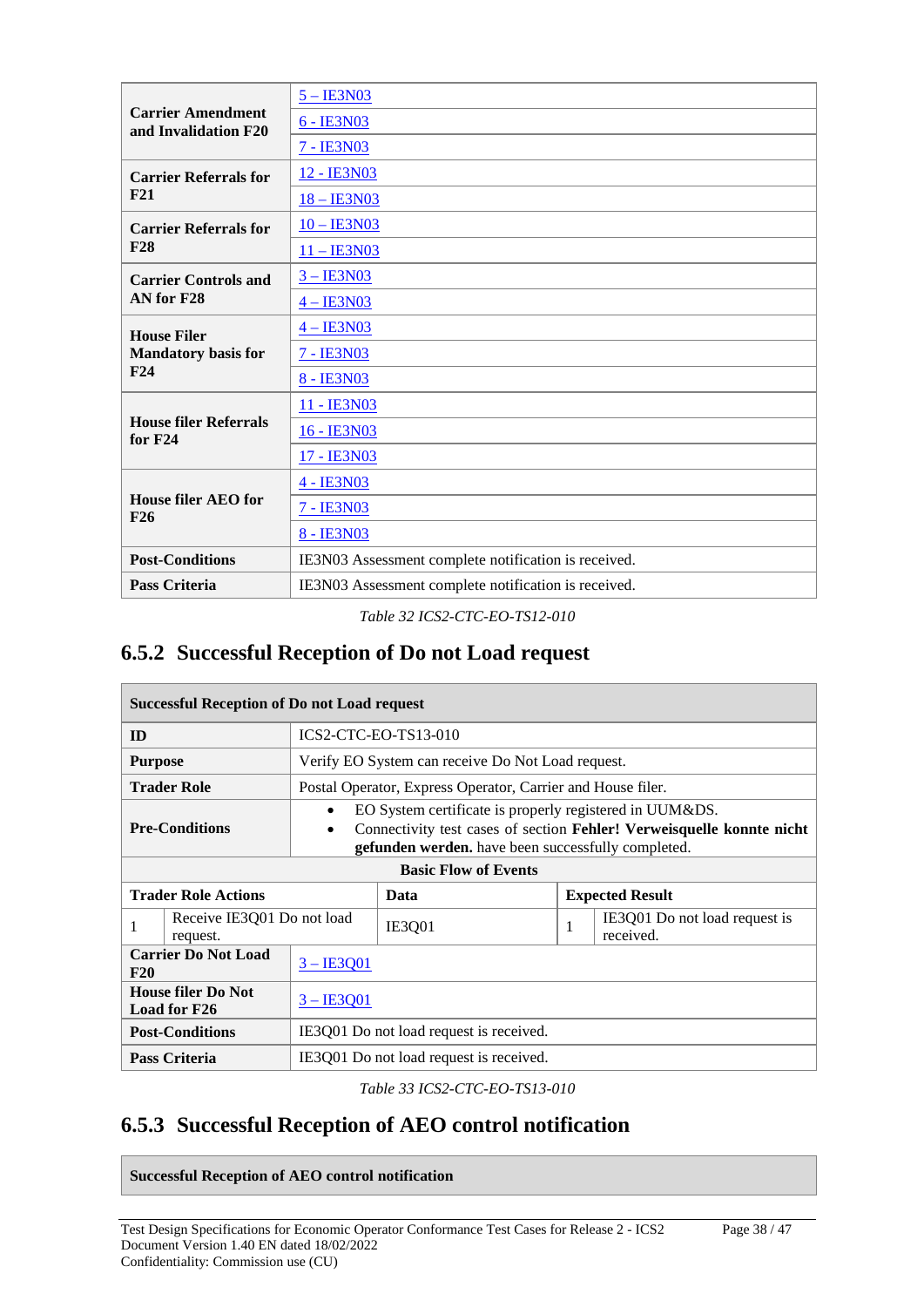| ID                                                                           |                            | ICS2-CTC-EO-TS14-010                                                  |                                                                       |                                                                                    |                                                                       |  |
|------------------------------------------------------------------------------|----------------------------|-----------------------------------------------------------------------|-----------------------------------------------------------------------|------------------------------------------------------------------------------------|-----------------------------------------------------------------------|--|
| <b>Purpose</b>                                                               |                            |                                                                       | Verify EO System can receive AEO control notification.                |                                                                                    |                                                                       |  |
|                                                                              | <b>Trader Role</b>         |                                                                       | Postal Operator, Express Operator, Carrier and House filer.           |                                                                                    |                                                                       |  |
|                                                                              |                            | $\bullet$                                                             | EO System certificate is properly registered in UUM&DS.               |                                                                                    |                                                                       |  |
|                                                                              | <b>Pre-Conditions</b>      | ٠                                                                     |                                                                       |                                                                                    | Connectivity test cases of section Fehler! Verweisquelle konnte nicht |  |
|                                                                              |                            |                                                                       | gefunden werden. have been successfully completed.                    |                                                                                    |                                                                       |  |
|                                                                              |                            | EO is an authorized economic operator.<br>$\bullet$                   |                                                                       |                                                                                    |                                                                       |  |
|                                                                              |                            |                                                                       | <b>Basic Flow of Events</b>                                           |                                                                                    |                                                                       |  |
|                                                                              | <b>Trader Role Actions</b> |                                                                       | Data                                                                  |                                                                                    | <b>Expected Result</b>                                                |  |
| Receive IE3N09 Authorised<br>1<br>Economic Operator control<br>notification. |                            | <b>IE3N09</b>                                                         | 1                                                                     | <b>IE3N09 Authorised Economic</b><br>Operator control notification is<br>received. |                                                                       |  |
| <b>Express Business</b><br>Scenario 2                                        |                            | <u>13 – IE3N09</u>                                                    |                                                                       |                                                                                    |                                                                       |  |
| <b>Carrier Controls and</b><br>AN for F28                                    |                            | $5 - \text{I} \text{E} 3 \text{N} 09$                                 |                                                                       |                                                                                    |                                                                       |  |
| <b>House filer AEO for</b><br>F26                                            |                            | $9 - IE3N09$                                                          |                                                                       |                                                                                    |                                                                       |  |
| <b>Post-Conditions</b>                                                       |                            |                                                                       | IE3N09 Authorised Economic Operator control notification is received. |                                                                                    |                                                                       |  |
|                                                                              | <b>Pass Criteria</b>       | IE3N09 Authorised Economic Operator control notification is received. |                                                                       |                                                                                    |                                                                       |  |

*Table 34 ICS2-CTC-EO-TS14-010*

# **6.5.4 Successful Reception of Control Notification**

| <b>Successful Reception of Control notification</b>                         |                                         |                                          |                                                         |   |                                                                       |  |
|-----------------------------------------------------------------------------|-----------------------------------------|------------------------------------------|---------------------------------------------------------|---|-----------------------------------------------------------------------|--|
| <b>ID</b>                                                                   |                                         |                                          | ICS2-CTC-EO-TS15-010                                    |   |                                                                       |  |
| <b>Purpose</b>                                                              |                                         |                                          | Verify EO System can receive Control notification.      |   |                                                                       |  |
|                                                                             | <b>Trader Role</b>                      |                                          | Person notifying the arrival and Notify Party.          |   |                                                                       |  |
|                                                                             |                                         | $\bullet$                                | EO System certificate is properly registered in UUM&DS. |   |                                                                       |  |
|                                                                             | <b>Pre-Conditions</b>                   | $\bullet$                                |                                                         |   | Connectivity test cases of section Fehler! Verweisquelle konnte nicht |  |
|                                                                             |                                         |                                          | gefunden werden. have been successfully completed.      |   |                                                                       |  |
| <b>Basic Flow of Events</b>                                                 |                                         |                                          |                                                         |   |                                                                       |  |
| <b>Trader Role Actions</b>                                                  |                                         |                                          | Data                                                    |   | <b>Expected Result</b>                                                |  |
| 1                                                                           | Receive IE3N08 Control<br>notification. |                                          | IE3N08                                                  | 1 | <b>IE3N08</b> Control notification is<br>received.                    |  |
|                                                                             | <b>Express Business</b><br>Scenario 2   | 16 - IE3N08                              |                                                         |   |                                                                       |  |
| Person notifying the<br>arrival Business<br>$8 - IE3N08$<br><b>Scenario</b> |                                         |                                          |                                                         |   |                                                                       |  |
| <b>Carrier Controls and</b><br>$8 - IE3N08$<br>AN for F28                   |                                         |                                          |                                                         |   |                                                                       |  |
| <b>Notify Party Business</b><br>$10 - IE3N08$<br><b>Scenario</b>            |                                         |                                          |                                                         |   |                                                                       |  |
| <b>Post-Conditions</b>                                                      |                                         | IE3N08 Control notification is received. |                                                         |   |                                                                       |  |
|                                                                             | <b>Pass Criteria</b>                    |                                          | IE3N08 Control notification is received.                |   |                                                                       |  |

*Table 35 ICS2-CTC-EO-TS15-010*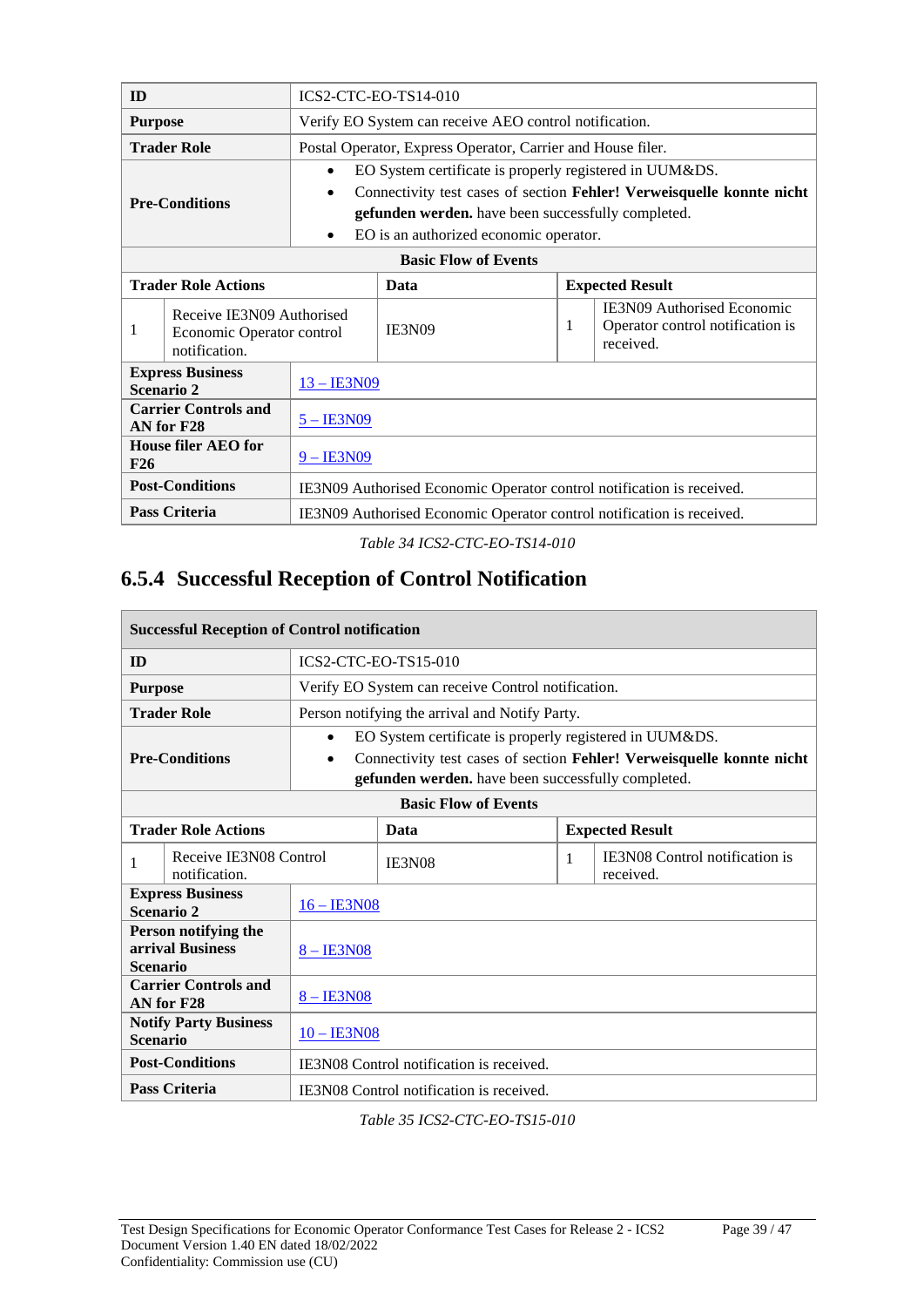### **6.5.5 Successful Reception of ENS in Incorrect State Notification**

| <b>Successful Reception of ENS In Incorrect State notification</b> |                                                 |                                                                                                                                                                                                          |                                                                   |   |                                                     |  |
|--------------------------------------------------------------------|-------------------------------------------------|----------------------------------------------------------------------------------------------------------------------------------------------------------------------------------------------------------|-------------------------------------------------------------------|---|-----------------------------------------------------|--|
| ID                                                                 |                                                 |                                                                                                                                                                                                          | <b>ICS2-CTC-EO-TS16-010</b>                                       |   |                                                     |  |
| <b>Purpose</b>                                                     |                                                 |                                                                                                                                                                                                          | Verify EO System can receive ENS in Incorrect State notification. |   |                                                     |  |
|                                                                    | <b>Trader Role</b>                              |                                                                                                                                                                                                          | Person notifying the arrival.                                     |   |                                                     |  |
| <b>Pre-Conditions</b>                                              |                                                 | EO System certificate is properly registered in UUM&DS.<br>٠<br>Connectivity test cases of section Fehler! Verweisquelle konnte nicht<br>$\bullet$<br>gefunden werden. have been successfully completed. |                                                                   |   |                                                     |  |
| <b>Basic Flow of Events</b>                                        |                                                 |                                                                                                                                                                                                          |                                                                   |   |                                                     |  |
| <b>Trader Role Actions</b>                                         |                                                 |                                                                                                                                                                                                          | Data                                                              |   | <b>Expected Result</b>                              |  |
|                                                                    | Receive IE3N07 Incorrect<br>State notification. |                                                                                                                                                                                                          | IE3N07                                                            | 1 | IE3N07 Incorrect State<br>notification is received. |  |
| Person notifying the<br>arrival Business<br><b>Scenario</b>        |                                                 | 11 – <u>IE3N07</u>                                                                                                                                                                                       |                                                                   |   |                                                     |  |
| <b>Carrier Controls and</b><br>AN for F28                          |                                                 | $11 -$ IE3N07                                                                                                                                                                                            |                                                                   |   |                                                     |  |
| <b>Post-Conditions</b>                                             |                                                 |                                                                                                                                                                                                          | IE3N07 Incorrect State notification is received.                  |   |                                                     |  |
| Pass Criteria                                                      |                                                 |                                                                                                                                                                                                          | IE3N07 Incorrect State notification is received.                  |   |                                                     |  |

*Table 36 ICS2-CTC-EO-TS16-010*

### **6.5.6 Successful Reception of ENS Not Complete Notification**

| <b>Successful Reception of ENS Not Complete notification</b>          |                                                   |                                                   |                                                                                                                             |   |                                                             |  |
|-----------------------------------------------------------------------|---------------------------------------------------|---------------------------------------------------|-----------------------------------------------------------------------------------------------------------------------------|---|-------------------------------------------------------------|--|
| ID                                                                    |                                                   |                                                   | <b>ICS2-CTC-EO-TS17-010</b>                                                                                                 |   |                                                             |  |
| <b>Purpose</b>                                                        |                                                   |                                                   | Verify EO System can receive ENS Not Complete notification.                                                                 |   |                                                             |  |
|                                                                       | <b>Trader Role</b>                                | Carrier or House filer.                           |                                                                                                                             |   |                                                             |  |
|                                                                       |                                                   | $\bullet$                                         | EO System certificate is properly registered in UUM&DS.                                                                     |   |                                                             |  |
|                                                                       | <b>Pre-Conditions</b>                             | $\bullet$                                         | Connectivity test cases of section Fehler! Verweisquelle konnte nicht<br>gefunden werden. have been successfully completed. |   |                                                             |  |
| <b>Basic Flow of Events</b>                                           |                                                   |                                                   |                                                                                                                             |   |                                                             |  |
| <b>Trader Role Actions</b>                                            |                                                   |                                                   | Data                                                                                                                        |   | <b>Expected Result</b>                                      |  |
|                                                                       | Receive IE3N02 ENS Not<br>Complete notification.  |                                                   | <b>IE3N02</b>                                                                                                               | 1 | <b>IE3N02 ENS Not Complete</b><br>notification is received. |  |
|                                                                       | <b>Carrier ENS Not</b><br><b>Complete for F21</b> | $3 - IE3N02$                                      |                                                                                                                             |   |                                                             |  |
| <b>House filer ENS Not</b><br>$3 - IE3N02$<br><b>Complete for F26</b> |                                                   |                                                   |                                                                                                                             |   |                                                             |  |
| <b>House filer ENS</b><br>$3 - IE3N02$<br>Pending for F22             |                                                   |                                                   |                                                                                                                             |   |                                                             |  |
| <b>Post-Conditions</b>                                                |                                                   | IE3N02 ENS Not Complete notification is received. |                                                                                                                             |   |                                                             |  |
|                                                                       | <b>Pass Criteria</b>                              |                                                   | IE3N02 ENS Not Complete notification is received.                                                                           |   |                                                             |  |

*Table 37 ICS2-CTC-EO-TS17-010*

### **6.5.7 Successful Reception of ENS Pending Notification**

**Successful Reception of ENS Not Complete notification**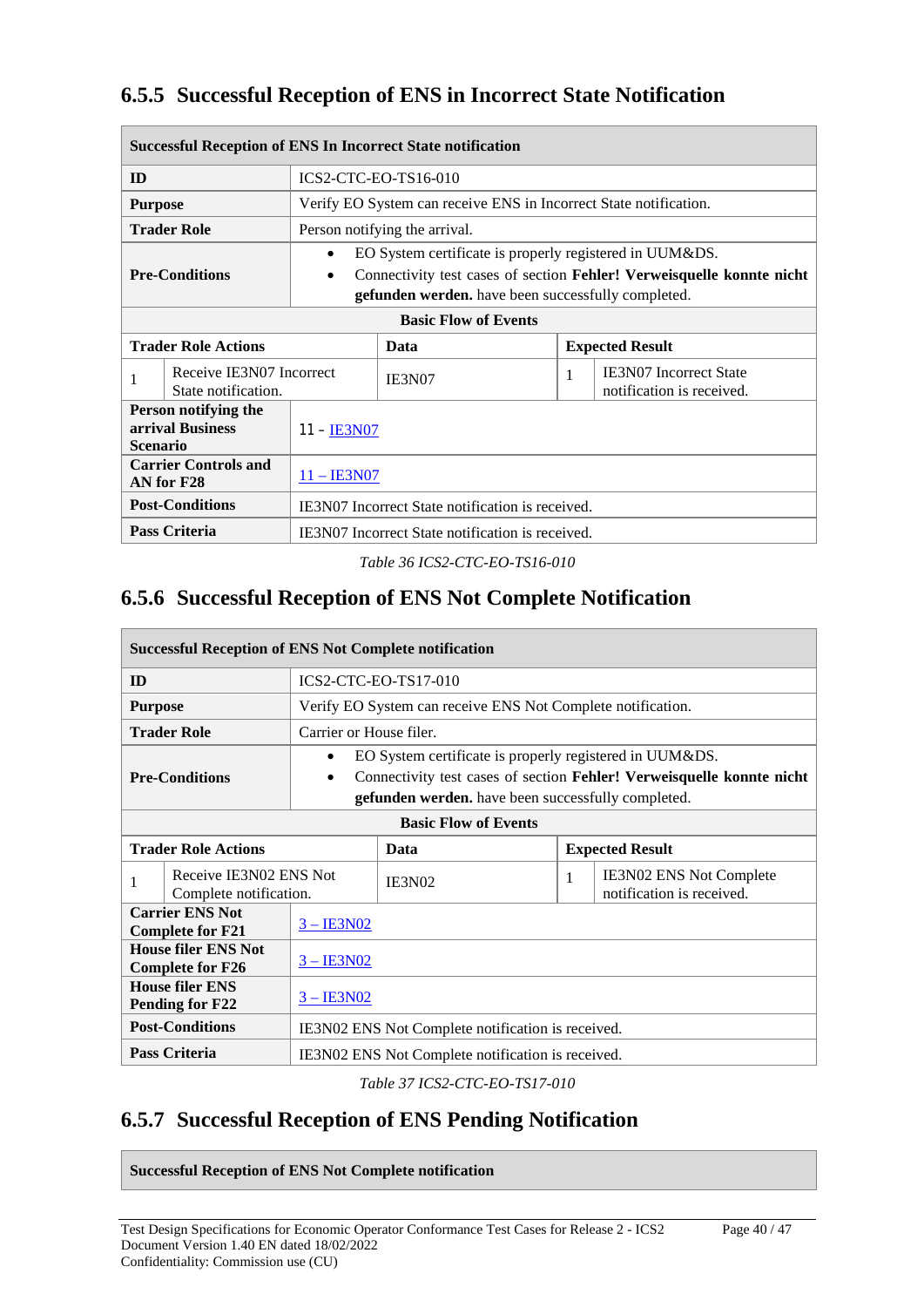| ID                                                        |                                             |                                              | <b>ICS2-CTC-EO-TS18-010</b>                               |   |                                                                       |  |  |
|-----------------------------------------------------------|---------------------------------------------|----------------------------------------------|-----------------------------------------------------------|---|-----------------------------------------------------------------------|--|--|
| <b>Purpose</b>                                            |                                             |                                              | Verify EO System can receive ENS Pending notification.    |   |                                                                       |  |  |
|                                                           | <b>Trader Role</b>                          | 'Person not yet filed'                       |                                                           |   |                                                                       |  |  |
|                                                           |                                             | ٠                                            | EO System certificate is properly registered in UUM&DS.   |   |                                                                       |  |  |
|                                                           | <b>Pre-Conditions</b>                       | $\bullet$                                    |                                                           |   | Connectivity test cases of section Fehler! Verweisquelle konnte nicht |  |  |
|                                                           |                                             |                                              | <b>gefunden werden.</b> have been successfully completed. |   |                                                                       |  |  |
| <b>Basic Flow of Events</b>                               |                                             |                                              |                                                           |   |                                                                       |  |  |
|                                                           | <b>Trader Role Actions</b>                  |                                              | Data                                                      |   | <b>Expected Result</b>                                                |  |  |
| 1                                                         | Receive IE3N11 ENS Pending<br>notification. |                                              | <b>IE3N11</b>                                             | 1 | IE3N11 ENS Pending<br>notification is received.                       |  |  |
| <b>Carrier ENS Not</b><br><b>Complete for F21</b>         |                                             | $4 - IE3N11$                                 |                                                           |   |                                                                       |  |  |
| <b>House filer ENS</b><br>$4 - IE3N11$<br>Pending for F22 |                                             |                                              |                                                           |   |                                                                       |  |  |
| <b>Post-Conditions</b>                                    |                                             | IE3N11 ENS Pending notification is received. |                                                           |   |                                                                       |  |  |
|                                                           | <b>Pass Criteria</b>                        |                                              | IE3N11 ENS Pending notification is received.              |   |                                                                       |  |  |

*Table 38 ICS2-CTC-EO-TS18-010*

### **6.5.8 Successful Reception of Arrival Registration Response**

| <b>Successful Reception of Arrival Registration Response</b> |                                                         |                                                                                                                                                 |                                                             |  |                        |                                                         |  |
|--------------------------------------------------------------|---------------------------------------------------------|-------------------------------------------------------------------------------------------------------------------------------------------------|-------------------------------------------------------------|--|------------------------|---------------------------------------------------------|--|
| ID                                                           |                                                         |                                                                                                                                                 | <b>ICS2-CTC-EO-TS22-010</b>                                 |  |                        |                                                         |  |
| <b>Purpose</b>                                               |                                                         |                                                                                                                                                 | Verify EO System can receive Arrival Registration response. |  |                        |                                                         |  |
|                                                              | <b>Trader Role</b>                                      | Notify Party.                                                                                                                                   |                                                             |  |                        |                                                         |  |
|                                                              |                                                         |                                                                                                                                                 |                                                             |  |                        | EO System certificate is properly registered in UUM&DS. |  |
| <b>Pre-Conditions</b>                                        |                                                         | Connectivity test cases of section Fehler! Verweisquelle konnte nicht<br>$\bullet$<br><b>gefunden werden.</b> have been successfully completed. |                                                             |  |                        |                                                         |  |
|                                                              |                                                         |                                                                                                                                                 |                                                             |  |                        |                                                         |  |
|                                                              |                                                         |                                                                                                                                                 | <b>Basic Flow of Events</b>                                 |  |                        |                                                         |  |
|                                                              | <b>Trader Role Actions</b>                              |                                                                                                                                                 | Data                                                        |  | <b>Expected Result</b> |                                                         |  |
| 1                                                            | Receive IE3R04 Arrival<br><b>Registration Response-</b> |                                                                                                                                                 | <b>IE3R04</b>                                               |  | л.                     | IE3R04 Arrival Registration<br>Response is received.    |  |
| <b>Notify Party Business</b><br><b>Scenario</b>              |                                                         | $8 - IB3R04$                                                                                                                                    |                                                             |  |                        |                                                         |  |
| <b>Post-Conditions</b>                                       |                                                         |                                                                                                                                                 | IE3R04 Arrival Registration Response is received.           |  |                        |                                                         |  |
| Pass Criteria                                                |                                                         |                                                                                                                                                 | IE3R04 Arrival Registration Response is received.           |  |                        |                                                         |  |

*Table 39 ICS2-CTC-EO-TS22-010*

### **6.5.9 Successful Reception of Additional Information Request notification.**

| <b>Successful Reception of Additional Information Request notification</b> |                                                                                    |  |  |  |  |  |  |  |
|----------------------------------------------------------------------------|------------------------------------------------------------------------------------|--|--|--|--|--|--|--|
| ID                                                                         | ICS2-CTC-EO-TS23-010                                                               |  |  |  |  |  |  |  |
| <b>Purpose</b>                                                             | Verify EO System can receive Arrival Registration response.                        |  |  |  |  |  |  |  |
| <b>Trader Role</b>                                                         | Carrier.                                                                           |  |  |  |  |  |  |  |
|                                                                            | EO System certificate is properly registered in UUM&DS.<br>$\bullet$               |  |  |  |  |  |  |  |
| <b>Pre-Conditions</b>                                                      | Connectivity test cases of section Fehler! Verweisquelle konnte nicht<br>$\bullet$ |  |  |  |  |  |  |  |
|                                                                            | gefunden werden. have been successfully completed.                                 |  |  |  |  |  |  |  |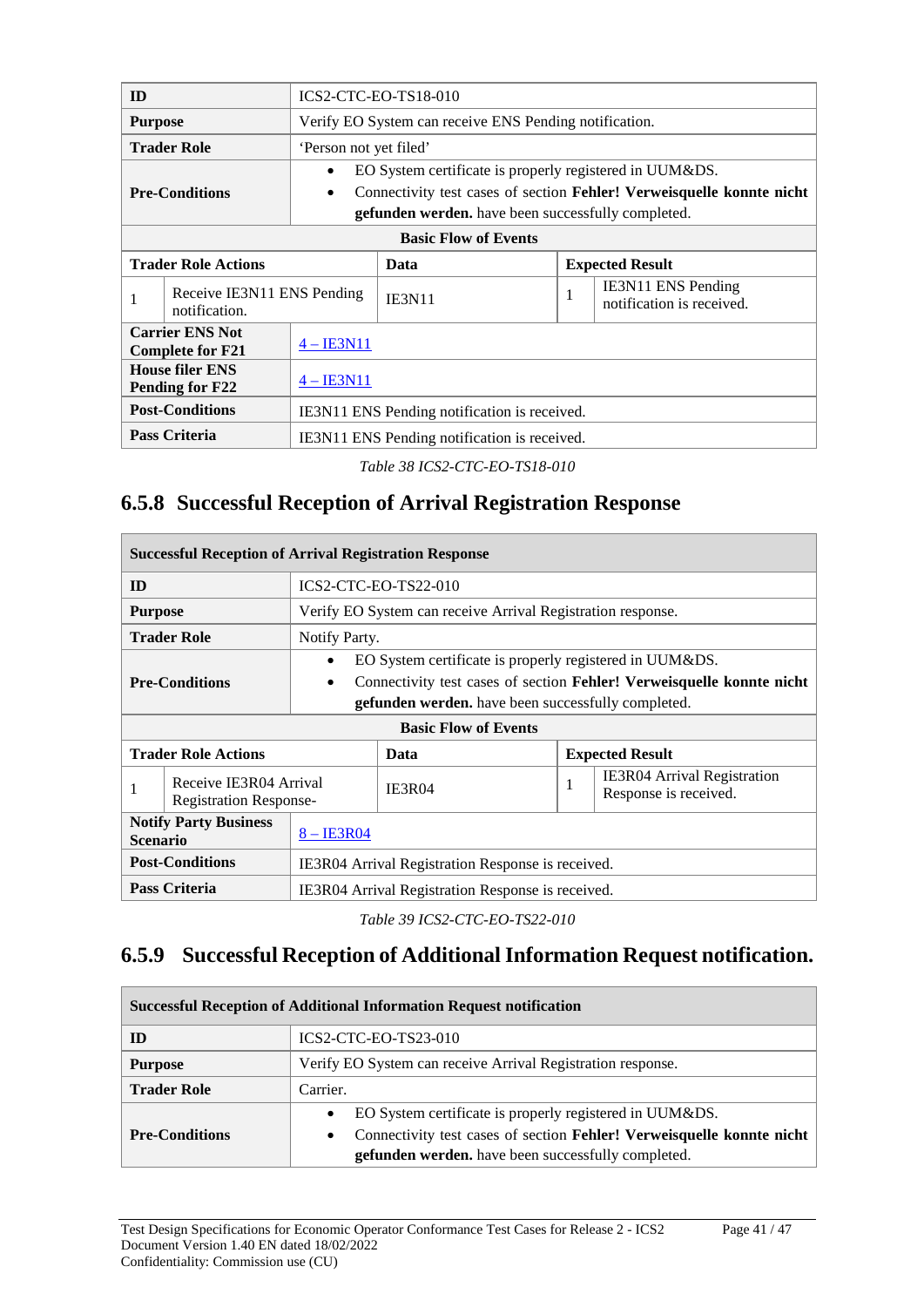|                                                     | Carrier has requested to receive 'Additional Information Request'<br>$\bullet$<br>notification message IE3N04, by configuring it in the Manage Trader<br>preferences page on ICS2 STI STP conformance test configuration<br>screens. |                                                   |               |    |                                                                           |  |
|-----------------------------------------------------|--------------------------------------------------------------------------------------------------------------------------------------------------------------------------------------------------------------------------------------|---------------------------------------------------|---------------|----|---------------------------------------------------------------------------|--|
| <b>Basic Flow of Events</b>                         |                                                                                                                                                                                                                                      |                                                   |               |    |                                                                           |  |
| <b>Trader Role Actions</b>                          |                                                                                                                                                                                                                                      |                                                   | Data          |    | <b>Expected Result</b>                                                    |  |
| 1                                                   | Receive IE3N04 Additional<br><b>Information Request</b><br>notification.                                                                                                                                                             |                                                   | <b>IE3N04</b> | л. | <b>IE3N04 Additional Information</b><br>Request notification is received. |  |
| <b>Carrier Referrals for</b><br>$7 - IB3N04$<br>F21 |                                                                                                                                                                                                                                      |                                                   |               |    |                                                                           |  |
| <b>Post-Conditions</b>                              |                                                                                                                                                                                                                                      | IE3N04 Arrival Registration Response is received. |               |    |                                                                           |  |
| Pass Criteria                                       |                                                                                                                                                                                                                                      | IE3N04 Arrival Registration Response is received. |               |    |                                                                           |  |

*Table 40 ICS2-CTC-EO-TS23-010*

#### **6.5.10 Successful Reception of High Risk Cargo & Mail screening Request notification**

| Successful Reception of High Risk Cargo & Mail screening Request notification |                                                                             |                                                                                                                                                                                                                                                                                                                                                                                                                                                          |                                                             |   |  |                                                                                 |
|-------------------------------------------------------------------------------|-----------------------------------------------------------------------------|----------------------------------------------------------------------------------------------------------------------------------------------------------------------------------------------------------------------------------------------------------------------------------------------------------------------------------------------------------------------------------------------------------------------------------------------------------|-------------------------------------------------------------|---|--|---------------------------------------------------------------------------------|
| ID                                                                            |                                                                             |                                                                                                                                                                                                                                                                                                                                                                                                                                                          | ICS2-CTC-EO-TS24-010                                        |   |  |                                                                                 |
| <b>Purpose</b>                                                                |                                                                             |                                                                                                                                                                                                                                                                                                                                                                                                                                                          | Verify EO System can receive Arrival Registration response. |   |  |                                                                                 |
|                                                                               | <b>Trader Role</b>                                                          | Carrier.                                                                                                                                                                                                                                                                                                                                                                                                                                                 |                                                             |   |  |                                                                                 |
|                                                                               | <b>Pre-Conditions</b>                                                       | EO System certificate is properly registered in UUM&DS.<br>$\bullet$<br>Connectivity test cases of section Fehler! Verweisquelle konnte nicht<br>$\bullet$<br>gefunden werden. have been successfully completed.<br>Carrier has requested to receive 'Additional Information Request'<br>$\bullet$<br>notification message IE3N05, by configuring it in the Manage Trader<br>preferences page on ICS2 STI STP conformance test configuration<br>screens. |                                                             |   |  |                                                                                 |
|                                                                               |                                                                             |                                                                                                                                                                                                                                                                                                                                                                                                                                                          | <b>Basic Flow of Events</b>                                 |   |  |                                                                                 |
|                                                                               | <b>Trader Role Actions</b>                                                  |                                                                                                                                                                                                                                                                                                                                                                                                                                                          | Data                                                        |   |  | <b>Expected Result</b>                                                          |
| 1                                                                             | Receive IE3N05 High Risk<br>Cargo & Mail screening<br>Request notification. |                                                                                                                                                                                                                                                                                                                                                                                                                                                          | <b>IE3N05</b>                                               | 1 |  | IE3N05 High Risk Cargo &<br>Mail screening Request<br>notification is received. |
| <b>Carrier Referrals for</b><br>F21                                           |                                                                             | $10 - \text{IE3N05}$                                                                                                                                                                                                                                                                                                                                                                                                                                     |                                                             |   |  |                                                                                 |
| <b>Post-Conditions</b>                                                        |                                                                             | IE3N05 Arrival Registration Response is received.                                                                                                                                                                                                                                                                                                                                                                                                        |                                                             |   |  |                                                                                 |
| <b>Pass Criteria</b>                                                          |                                                                             |                                                                                                                                                                                                                                                                                                                                                                                                                                                          | IE3N05 Arrival Registration Response is received.           |   |  |                                                                                 |

*Table 41 ICS2-CTC-EO-TS24-010*

# **6.6 Respond to Requests from STI**

### **6.6.1 Provide Additional Information Response**

| <b>Provide Additional Information Response</b> |                                                                                                                       |  |  |  |  |  |
|------------------------------------------------|-----------------------------------------------------------------------------------------------------------------------|--|--|--|--|--|
| ID                                             | $ICS2-CTC-EO-TS19-010$                                                                                                |  |  |  |  |  |
| Purpose                                        | Verify that EO System can provide an Additional information response to a<br>received Additional information request. |  |  |  |  |  |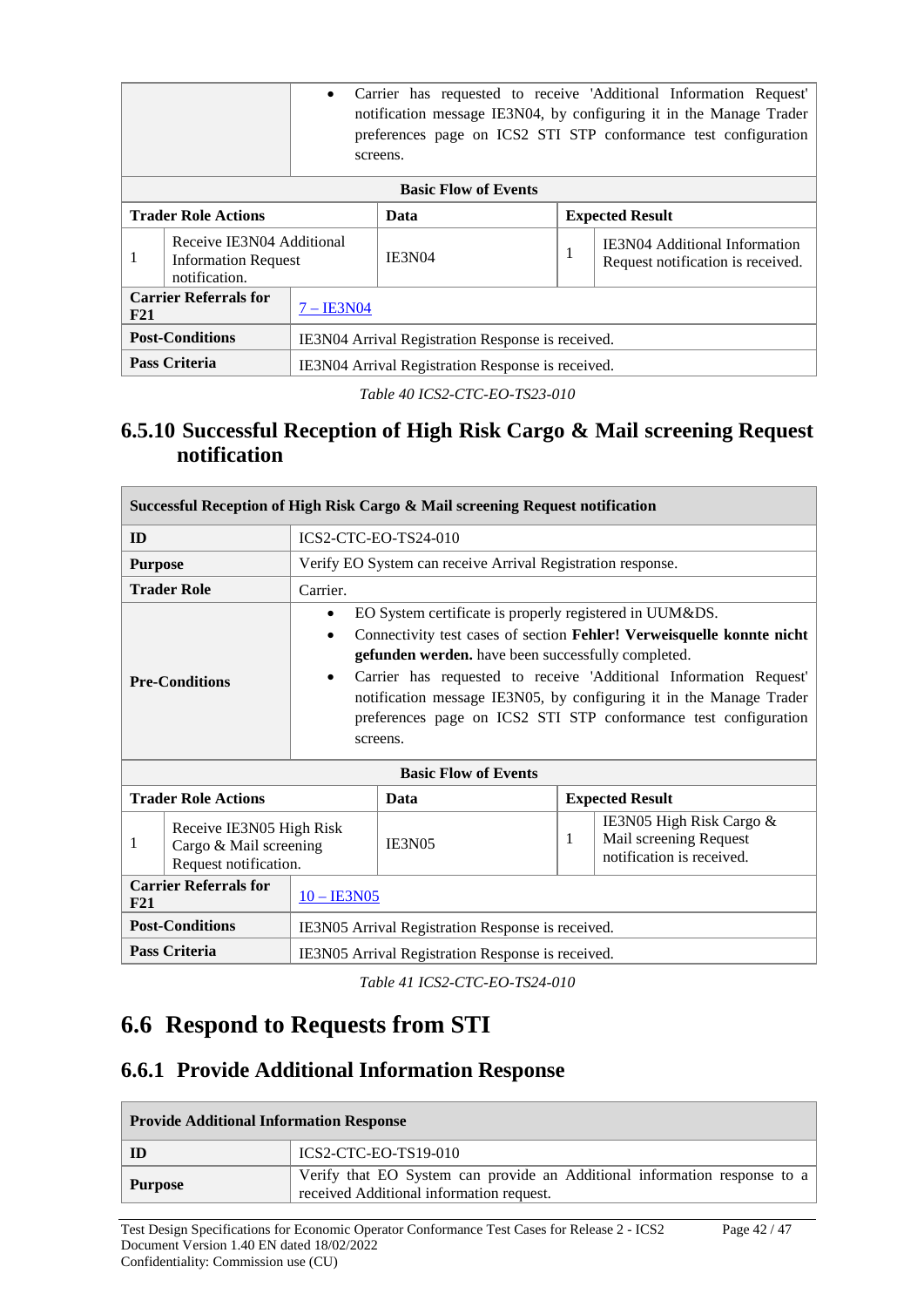| <b>Trader Role</b>                   |                                                   | Postal Operator, Express Operator, Carrier and House filer.                                                                                                |                                                                                   |               |                            |                                                       |  |
|--------------------------------------|---------------------------------------------------|------------------------------------------------------------------------------------------------------------------------------------------------------------|-----------------------------------------------------------------------------------|---------------|----------------------------|-------------------------------------------------------|--|
| <b>Pre-Conditions</b>                |                                                   | EO System certificate is properly registered in UUM&DS.<br>$\bullet$<br>Connectivity test cases of section Fehler! Verweisquelle konnte nicht<br>$\bullet$ |                                                                                   |               |                            |                                                       |  |
|                                      |                                                   |                                                                                                                                                            | gefunden werden. have been successfully completed.<br><b>Basic Flow of Events</b> |               |                            |                                                       |  |
|                                      | <b>Trader Role Actions</b>                        |                                                                                                                                                            | Data<br><b>Expected Result</b>                                                    |               |                            |                                                       |  |
| 1                                    | Receive IE3Q02 Additional<br>information request. |                                                                                                                                                            | IE3Q02                                                                            |               | 1                          | IE3Q02 Additional information<br>request is received. |  |
| 2                                    | Send IE3R02 Additional<br>information response.   |                                                                                                                                                            | <b>IE3R02</b>                                                                     |               | $\overline{2}$             | IE3R02 Additional information<br>response is sent.    |  |
| <b>Postal Business</b><br>Scenario 3 |                                                   | $6 - IB3002$                                                                                                                                               |                                                                                   |               | $7 - IB3R02$               |                                                       |  |
|                                      | <b>Carrier Referrals for</b>                      | $6 - IB3002$                                                                                                                                               |                                                                                   | $8 - IB3R02$  |                            |                                                       |  |
| F21                                  |                                                   | $13 - IB3002$                                                                                                                                              |                                                                                   | $14 - IB3R02$ |                            |                                                       |  |
| <b>Carrier Referrals for</b><br>F28  |                                                   | $3 - IE3002$                                                                                                                                               |                                                                                   |               | $4 - IESRO2$               |                                                       |  |
| <b>House filer Referrals</b>         |                                                   | $7 - IB3002$                                                                                                                                               |                                                                                   |               | $8 - \text{IE}3\text{R}02$ |                                                       |  |
| for $F24$                            |                                                   |                                                                                                                                                            | $14 - IB3Q02$                                                                     |               | $15 - IB3R02$              |                                                       |  |
|                                      | <b>Post-Conditions</b>                            |                                                                                                                                                            | IE3R02 Additional information response is sent.                                   |               |                            |                                                       |  |
|                                      | Pass Criteria                                     | IE3R02 Additional information response is sent.                                                                                                            |                                                                                   |               |                            |                                                       |  |

*Table 42 ICS2-CTC-EO-TS19-010*

### **6.6.2 Provide HRCM screening response**

| <b>Provide HRCM Screening Response</b>                    |                                             |              |                                                                                                                             |                |                                                   |  |  |
|-----------------------------------------------------------|---------------------------------------------|--------------|-----------------------------------------------------------------------------------------------------------------------------|----------------|---------------------------------------------------|--|--|
| ID                                                        |                                             |              | <b>ICS2-CTC-EO-TS20-010</b>                                                                                                 |                |                                                   |  |  |
| <b>Purpose</b>                                            |                                             |              | Verify that EO System can provide an HRCM screening response to a received<br>HRCM screening request.                       |                |                                                   |  |  |
|                                                           | <b>Trader Role</b>                          |              | Postal Operator, Express Operator, Carrier and House filer.                                                                 |                |                                                   |  |  |
|                                                           |                                             | $\bullet$    | EO System certificate is properly registered in UUM&DS.                                                                     |                |                                                   |  |  |
|                                                           | <b>Pre-Conditions</b>                       | $\bullet$    | Connectivity test cases of section Fehler! Verweisquelle konnte nicht<br>gefunden werden. have been successfully completed. |                |                                                   |  |  |
| <b>Basic Flow of Events</b>                               |                                             |              |                                                                                                                             |                |                                                   |  |  |
|                                                           | <b>Trader Role Actions</b>                  |              | Data                                                                                                                        |                | <b>Expected Result</b>                            |  |  |
| 1                                                         | Receive IE3Q03 HRCM<br>Screening request.   |              | <b>IE3Q03</b>                                                                                                               | $\mathbf{1}$   | IE3Q03 HRCM Screening<br>request is received.     |  |  |
| $\overline{2}$                                            | Send IE3R03 HRCM<br>Screening response.     |              | <b>IE3R03</b>                                                                                                               | $\mathfrak{D}$ | <b>IE3R03 HRCM Screening</b><br>response is sent. |  |  |
|                                                           | <b>Postal Business</b><br><b>Scenario 3</b> | $8 - IE3003$ |                                                                                                                             |                | $9 - IESR03$                                      |  |  |
| F21                                                       | <b>Carrier Referrals for</b>                | $9 - IE3003$ |                                                                                                                             |                | $11 -$ IE3R03                                     |  |  |
| <b>Carrier Referrals for</b><br>$8 - IB3Q03$<br>F28       |                                             |              | $9 - IB3R03$                                                                                                                |                |                                                   |  |  |
| <b>House filer Referrals</b><br>$9 - IE3Q03$<br>for $F24$ |                                             |              | $10 - \text{IE}3R03$                                                                                                        |                |                                                   |  |  |
|                                                           | <b>Post-Conditions</b>                      |              | IE3R03 HRCM Screening response is sent.                                                                                     |                |                                                   |  |  |
|                                                           | <b>Pass Criteria</b>                        |              | IE3R03 HRCM Screening response is sent.                                                                                     |                |                                                   |  |  |

*Table 43 ICS2-CTC-EO-TS20-010*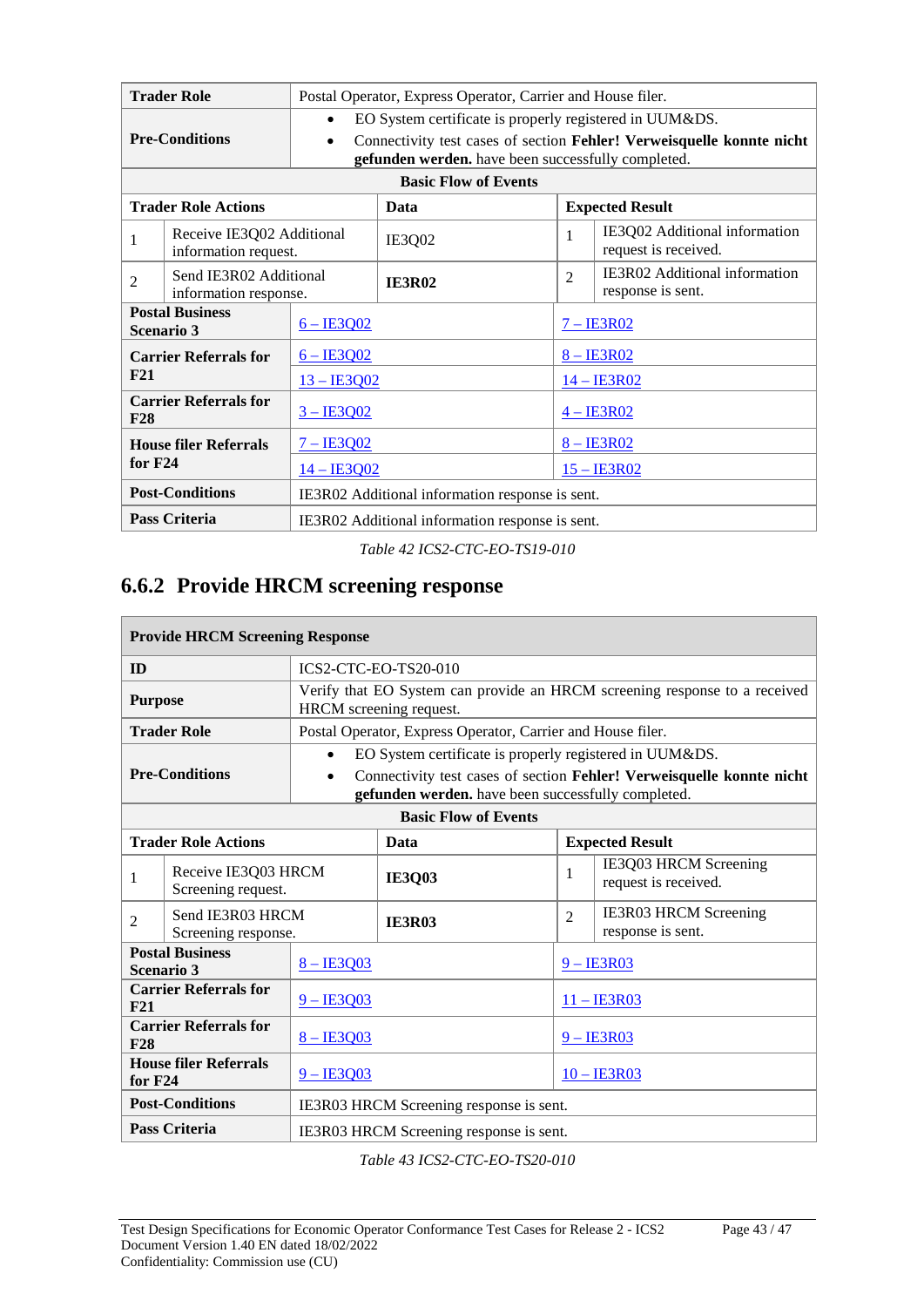#### **6.6.3 Acceptance of ENS Filing Amendment after Additional Information Request**

| <b>Acceptance of ENS Filing Amendment after Additional Information Request</b> |                                        |                                                                                                                                                                                                                  |                                            |                                                             |                        |                                                       |                                                                          |
|--------------------------------------------------------------------------------|----------------------------------------|------------------------------------------------------------------------------------------------------------------------------------------------------------------------------------------------------------------|--------------------------------------------|-------------------------------------------------------------|------------------------|-------------------------------------------------------|--------------------------------------------------------------------------|
| ID                                                                             |                                        |                                                                                                                                                                                                                  | ICS2-CTC-EO-TS21-010                       |                                                             |                        |                                                       |                                                                          |
| <b>Purpose</b>                                                                 |                                        |                                                                                                                                                                                                                  | Additional information request.            |                                                             |                        |                                                       | Verify that EO system can send an ENS Filing amendment as a result of an |
|                                                                                | <b>Trader Role</b>                     |                                                                                                                                                                                                                  |                                            | Postal Operator, Express Operator, Carrier and House filer. |                        |                                                       |                                                                          |
| <b>Pre-Conditions</b>                                                          |                                        | EO System certificate is properly registered in UUM&DS.<br>$\bullet$<br>Connectivity test cases of section Fehler! Verweisquelle konnte nicht<br>$\bullet$<br>gefunden werden. have been successfully completed. |                                            |                                                             |                        |                                                       |                                                                          |
| <b>Basic Flow of Events</b>                                                    |                                        |                                                                                                                                                                                                                  |                                            |                                                             |                        |                                                       |                                                                          |
| <b>Trader Role Actions</b>                                                     |                                        |                                                                                                                                                                                                                  | Data                                       |                                                             | <b>Expected Result</b> |                                                       |                                                                          |
| 1                                                                              | Receive IE3Q02<br>information request. | Additional                                                                                                                                                                                                       | IE3Q02                                     |                                                             | 1                      | IE3Q02 Additional information<br>request is received. |                                                                          |
| $\overline{2}$                                                                 | Send IE3AXX ENS<br>amendment.          | Filing                                                                                                                                                                                                           | <b>IE3AXX</b>                              |                                                             | $\overline{2}$         |                                                       | <b>IE3AXX ENS Filing</b><br>amendment is sent.                           |
| 3                                                                              | notification.                          | Receive IE3N10 Amendment<br><b>IE3N10</b>                                                                                                                                                                        |                                            |                                                             | 3                      | is received.                                          | IE3N10 Amendment notification                                            |
| <b>Carrier Referrals for</b><br>F21                                            |                                        | $15 - IB3Q02$                                                                                                                                                                                                    |                                            | $16 - IB3A21$                                               |                        |                                                       | $17 - IB3N10$                                                            |
| <b>Carrier Referrals for</b><br>F28                                            |                                        | <u>5 - IE3Q02</u>                                                                                                                                                                                                |                                            | <u>6 - IE3A28</u>                                           |                        |                                                       | <u>7 - I E3N10</u>                                                       |
| <b>Post-Conditions</b>                                                         |                                        |                                                                                                                                                                                                                  | IE3N10 Amendment notification is received. |                                                             |                        |                                                       |                                                                          |
| <b>Pass Criteria</b>                                                           |                                        |                                                                                                                                                                                                                  |                                            | IE3N10 Amendment notification is received.                  |                        |                                                       |                                                                          |

*Table 44 ICS2-CTC-EO-TS21-010*

# **6.7 Consult ENS Filing**

### **6.7.1 Successful Consultation of ENS Filing**

| <b>Successful Consultation of ENS Filing</b> |                                                |                                                                                                                                                                                                                                                              |                                                             |                |                                                                                   |  |  |
|----------------------------------------------|------------------------------------------------|--------------------------------------------------------------------------------------------------------------------------------------------------------------------------------------------------------------------------------------------------------------|-------------------------------------------------------------|----------------|-----------------------------------------------------------------------------------|--|--|
| ID                                           |                                                |                                                                                                                                                                                                                                                              | <b>ICS2-CTC-EO-TS25-010</b>                                 |                |                                                                                   |  |  |
| <b>Purpose</b>                               |                                                |                                                                                                                                                                                                                                                              |                                                             |                | Verify that EO System can send a consultation request for an existing ENS Filing. |  |  |
|                                              | <b>Trader Role</b>                             |                                                                                                                                                                                                                                                              | Postal Operator, Express Operator, Carrier and House filer. |                |                                                                                   |  |  |
| <b>Pre-Conditions</b>                        |                                                | EO System certificate is properly registered in UUM&DS.<br>$\bullet$<br>Connectivity test cases of section Fehler! Verweisquelle konnte nicht<br>gefunden werden. have been successfully completed.<br>EO requested to have this functionality.<br>$\bullet$ |                                                             |                |                                                                                   |  |  |
|                                              |                                                |                                                                                                                                                                                                                                                              | <b>Basic Flow of Events</b>                                 |                |                                                                                   |  |  |
|                                              | <b>Trader Role Actions</b>                     |                                                                                                                                                                                                                                                              | Data                                                        |                | <b>Expected Result</b>                                                            |  |  |
| 1                                            | <b>IE3005</b><br>Send<br>Consultation request. | <b>ENS</b>                                                                                                                                                                                                                                                   | <b>IE3005</b>                                               | 1              | IE3Q05 ENS Consultation<br>request is sent.                                       |  |  |
| $\overline{2}$                               | Receive IE3R08 ENS<br>Consultation result.     |                                                                                                                                                                                                                                                              | <b>IE3R08</b>                                               | $\overline{c}$ | EO System confirms the<br>reception of the IE3R08.                                |  |  |
| <b>Postal Business</b><br><b>Scenario 3</b>  |                                                |                                                                                                                                                                                                                                                              | $11 - \text{IE}3005$                                        |                | $12 - IE3R08$                                                                     |  |  |
| <b>Post-Conditions</b>                       |                                                |                                                                                                                                                                                                                                                              | IE3R08 ENS Consultation result is received.                 |                |                                                                                   |  |  |
| <b>Pass Criteria</b>                         |                                                |                                                                                                                                                                                                                                                              | <b>IE3R08 ENS</b> Consultation result is received.          |                |                                                                                   |  |  |

*Table 45 ICS2-CTC-EO-TS25-010*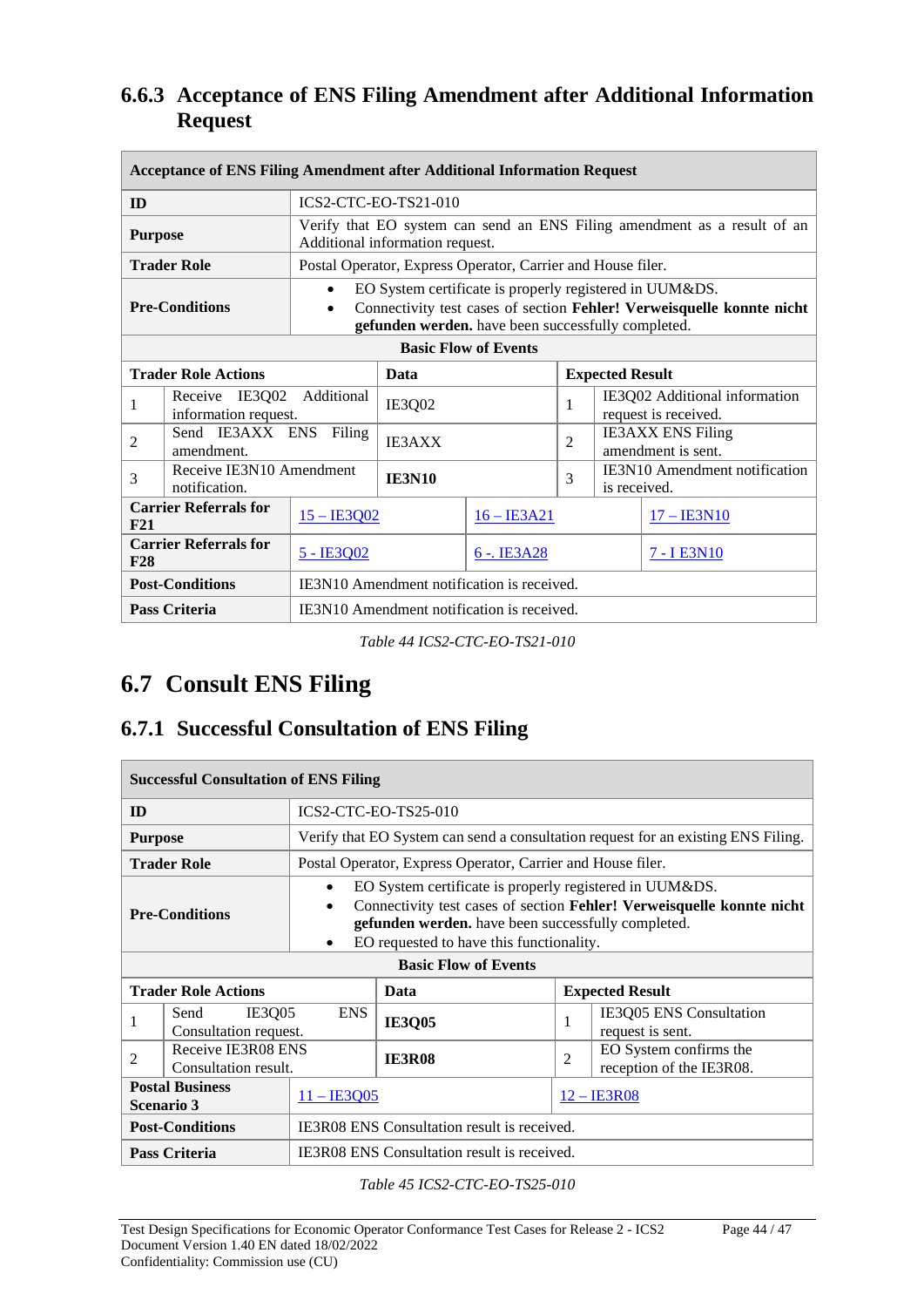# **7 TRACEABILITY TO TEST SCENARIOS**

The traceability between the EO Conformance Test Cases and the EO Conformance Test Scenarios is defined in the embedded Excel file below:

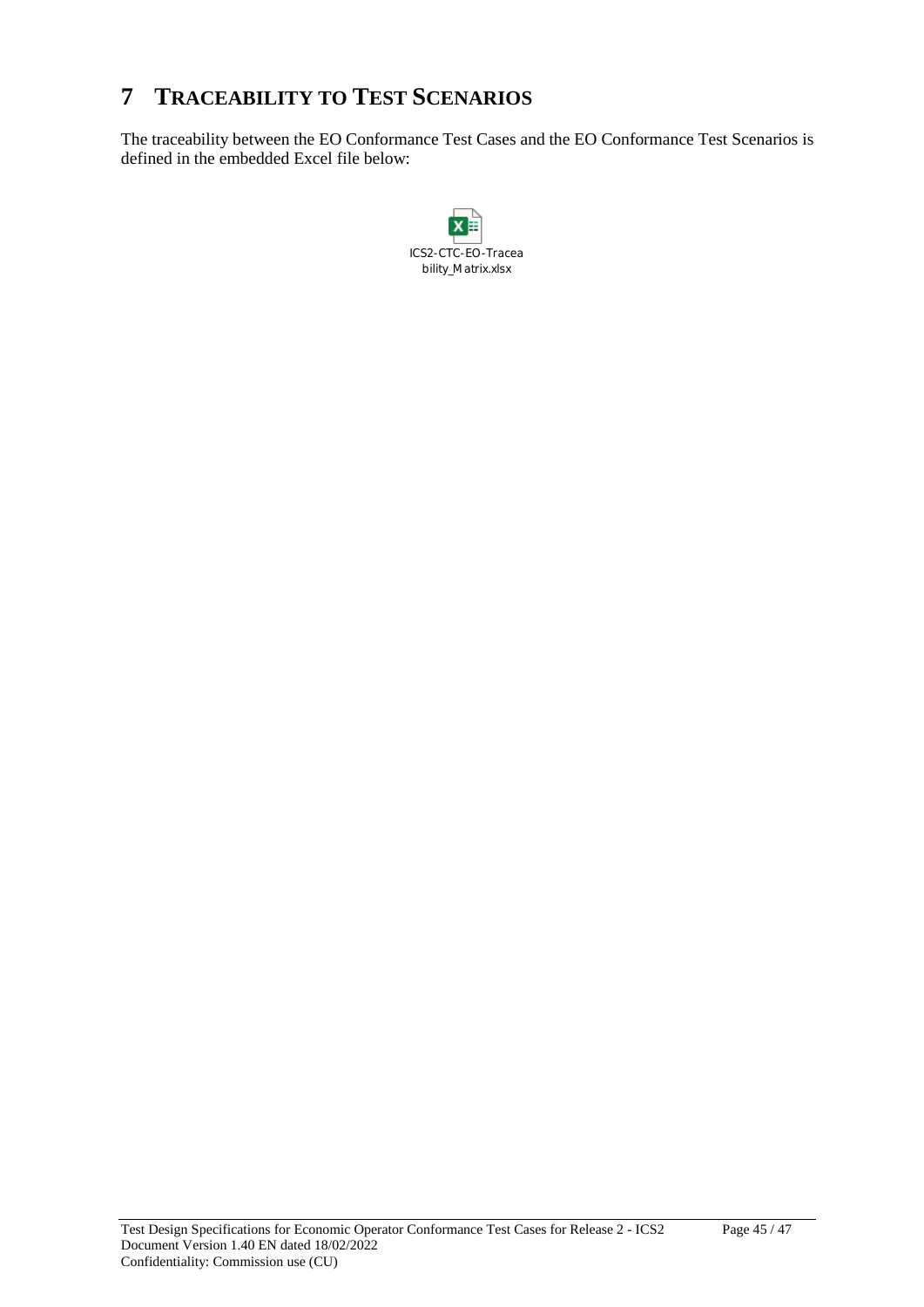### **8 ANNEXES**

**[Disclaimer: This Annex is to be read and used solely for internal testing and it is not intended for EOs.]**

### **8.1 Annex 1: Execution Instructions for the Automated Test Scripts (for internal testing)**

In the scope of Release 1.5, the following scenarios are going to be tested:

- Postal Business Scenario 1 Postal most common (F43 and F44)
- Express Business Scenario 3 Express  $(F21 + F32 + F33)$
- Carrier Business Scenario Mandatory basis for F21

The first step is to configure the test campaign in the test environment. In the ICS2 STI STP conformance test configuration screen, the configuration fields *Sender Party ID*, *Pmode configuration* and *Certificate Authority* are provided.

The second step is to select the role that is going to be tested.

For Postal operators, Express operators and Notify Parties, a pre-defined set of business scenarios are proposed to be executed.

Alternatively, for Carriers and House Filers, a list with the ENS Filings available for conformance is displayed. The third step for this case is to select which types of filings are applicable and a set of business scenarios corresponding to those ENS Filings are proposed to be executed.

An automated script will be executed, simulating an EO, to send the messages that will trigger the Business Scenarios and will validate the reception of the expected messages.

The campaign will be successful once the scenario is completed.